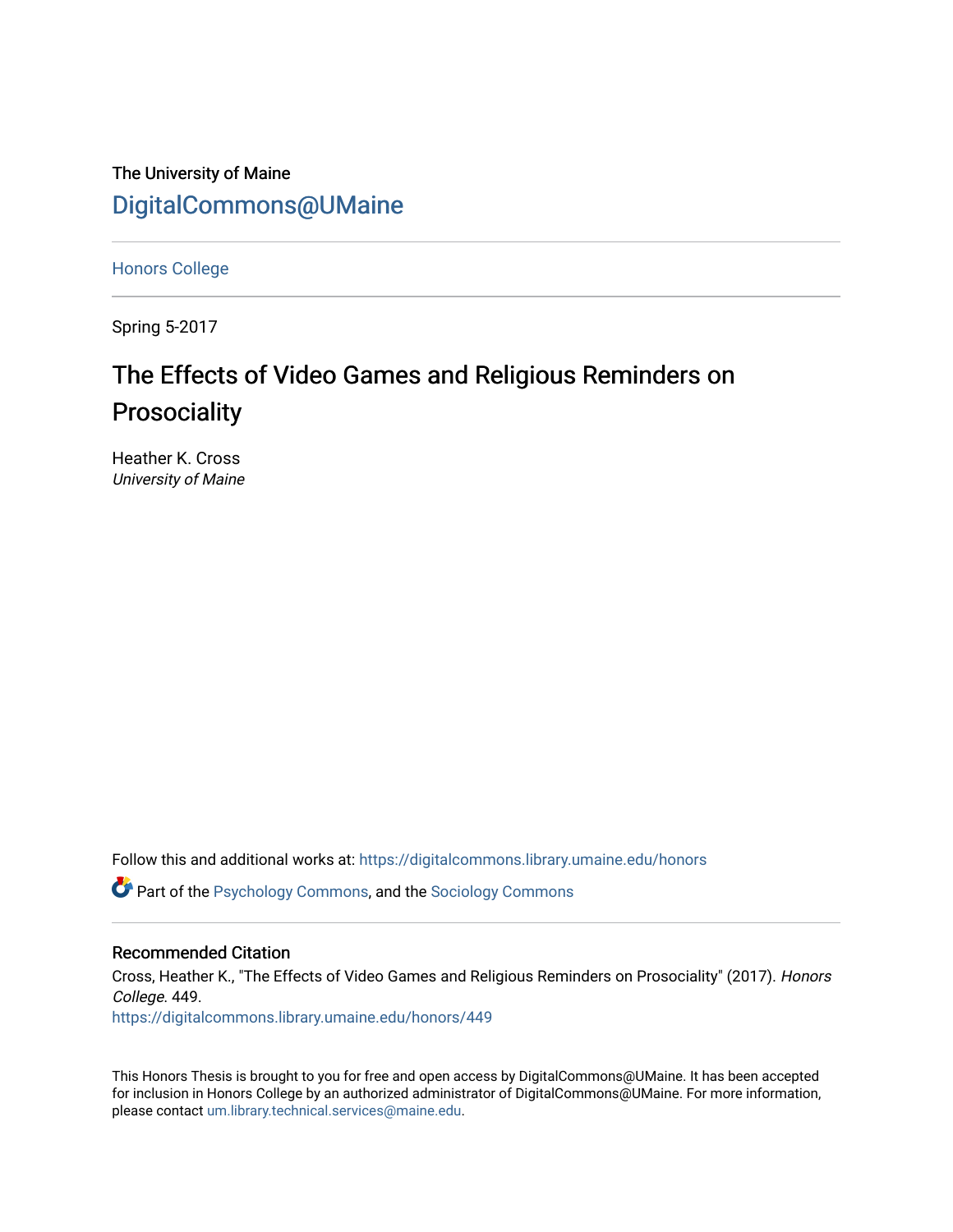# THE EFFECTS OF VIDEO GAMES AND RELIGIOUS REMINDERS ON

# PROSOCIALITY

by

Heather K. Cross

A Thesis Submitted in Partial Fulfillment of the Requirements for a Degree with Honors (Psychology and Sociology)

The Honors College

University of Maine

May 2017

Advisory Committee:

Jordan LaBouff, CLAS-Honors Preceptor of Psychology, Advisor Margaret Killinger, Rezendes Honors Preceptor for the Arts Nicholas Giudice, Associate Professor of Spatial Informatics Emily Haigh, Assistant Professor of Psychology Maggie Campbell, HEAL Director of Communications & Development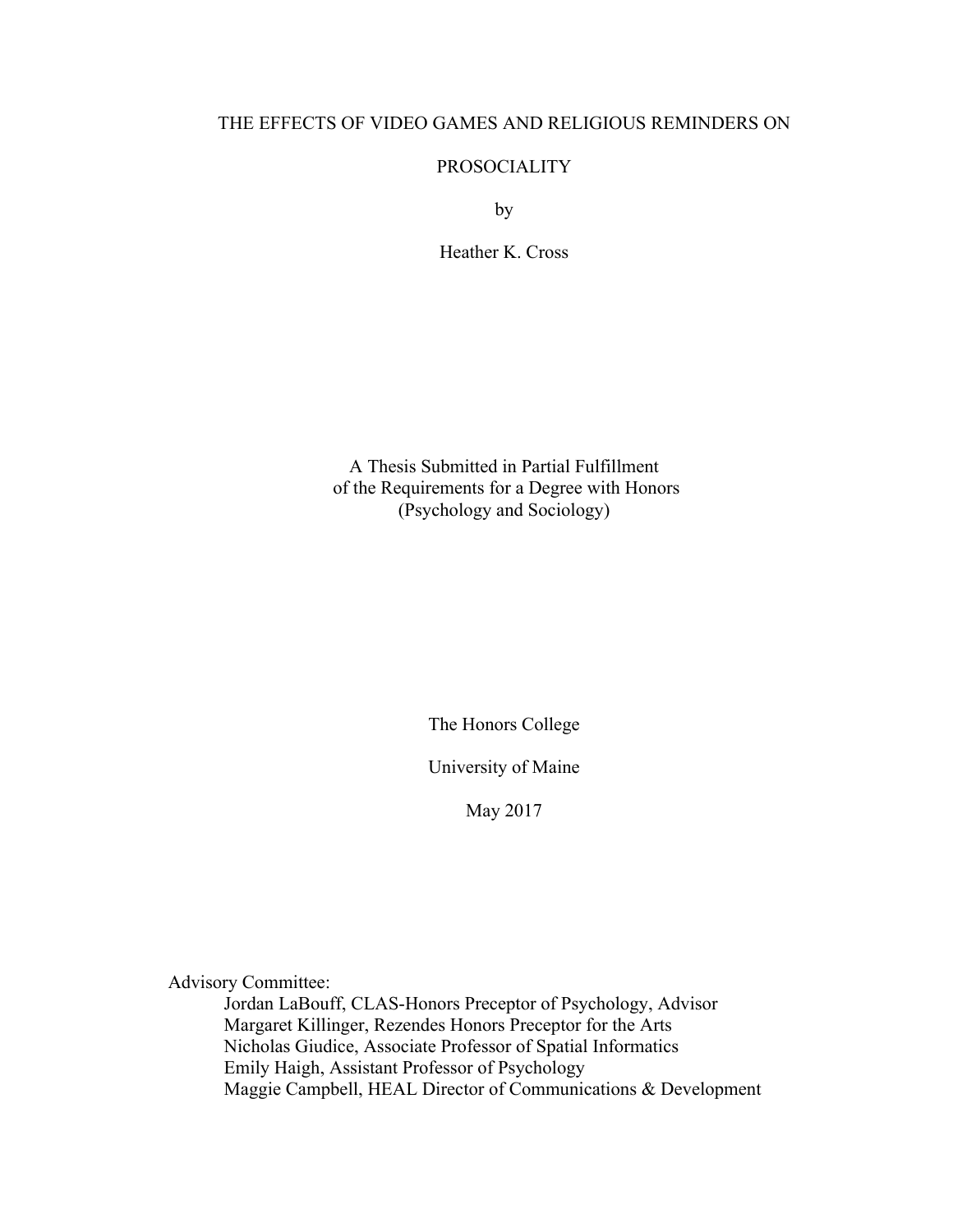#### ABSTRACT

Religious primes have been shown to increase prosocial intentions (Shariff, 2016), whereas prosocial video games tend to increase both prosocial intentions and behaviors (Greitemeyer & Osswald, 2010). The aim of this study was to see whether or not these two predictors could work better in tandem to increase prosociality. It was hypothesized that both types of predictors would increase prosocial intentions on their own, that both types of predictors would work together to further increase prosocial intentions, and that this interaction would be moderated by personal religiosity. Participants were randomly assigned to read religious or nonreligious passages, and then randomly assigned to play either a prosocial or neutral video game. Afterwards, they were given the opportunity sign up to volunteer at bottle/coin drives to support their community, and participation was recorded. Results showed that empathy, humility, and overall gamer identity were associated with greater prosocial intentions, but neither prosocial reminder increased prosocial intentions or behaviors.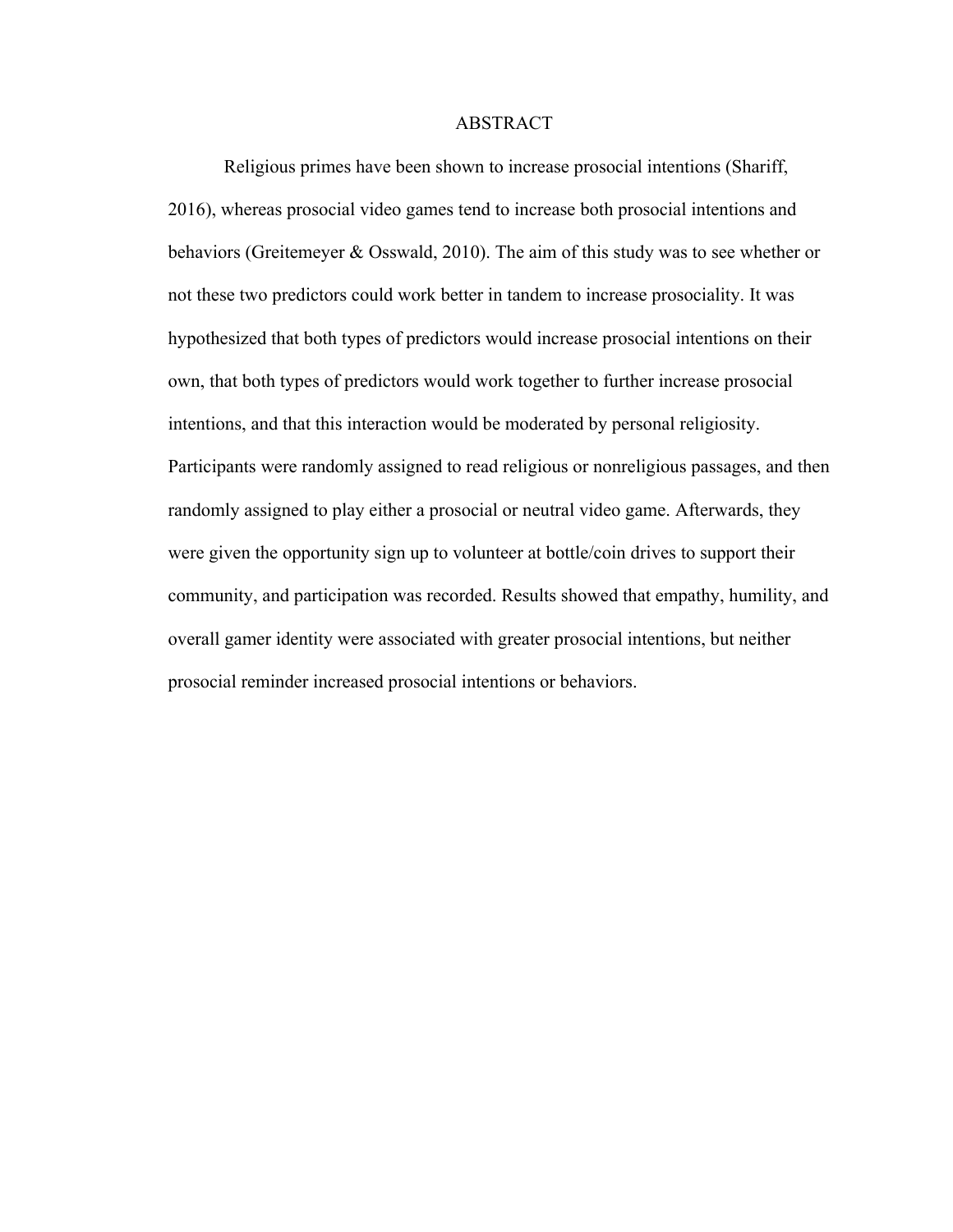# TABLE OF CONTENTS

| 57 |
|----|
|    |
|    |
|    |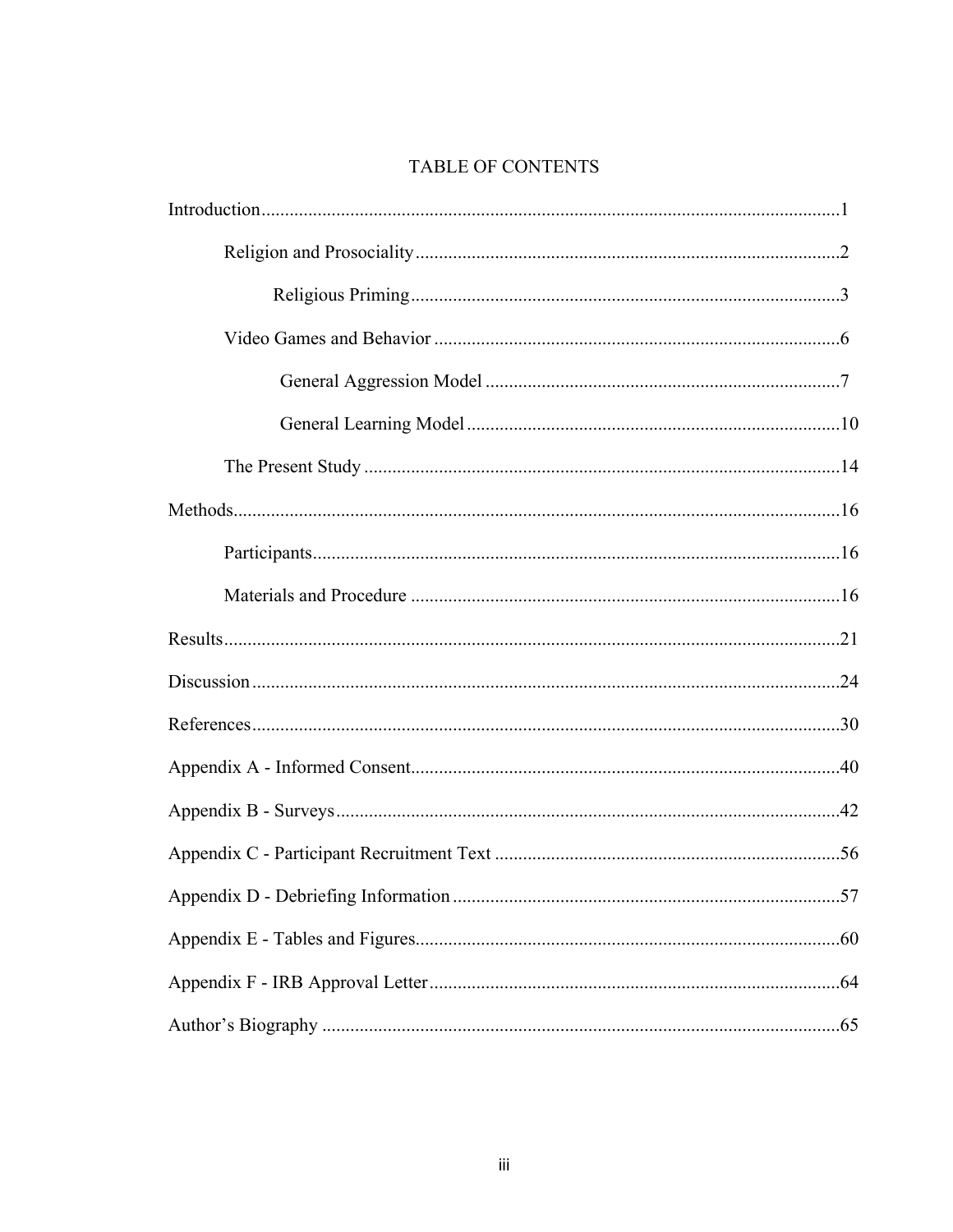### **Introduction**

Prosociality is defined as voluntary intentions or behaviors that help another person or group of people (Eisenberg & Miller, 1987). Societies are generally prosocial, which fosters cooperation among participants (House et al, 2013). A body of research explained that humans are ultimately more altruistic than other primates, in that social preferences in humans increase the spread of altruistic behavior for the benefit of another human beyond close kin or reciprocating individuals (Silk & House, 2011). Understanding why humans are prosocial can help us determine how we should go about increasing prosociality and fostering community engagement.

The scientific study of prosociality looks at both prosocial intentions and prosocial behaviors. Prosocial intentions involve no participation in good deeds but do suggest that the person means or wishes to be prosocial. In research on prosociality, a lot of the measures used refer to intentions to behave prosocially as opposed to actually engaging in the prosocial behavior (see Greitemeyer & Osswald, 2010; Lin, Tong, Lee, Low, & Gomes, 2016; Saroglou, Pichon, Trompette, Verschueren, & Dernelle, 2005 for examples). Stating willingness to assist in further studies, although no real further action may be taken, is a common laboratory measure of prosocial intention (Greitemeyer  $\&$ Osswald, 2010).

Prosocial behaviors are these good deeds directed outward. Some examples include donations, volunteering, even picking up or sharpening pencils for someone (Greitemeyer & Osswald, 2010; Macrae & Johnston, 1998; Whitaker & Bushman, 2012). Several lines of research have attempted to understand what situations or characteristics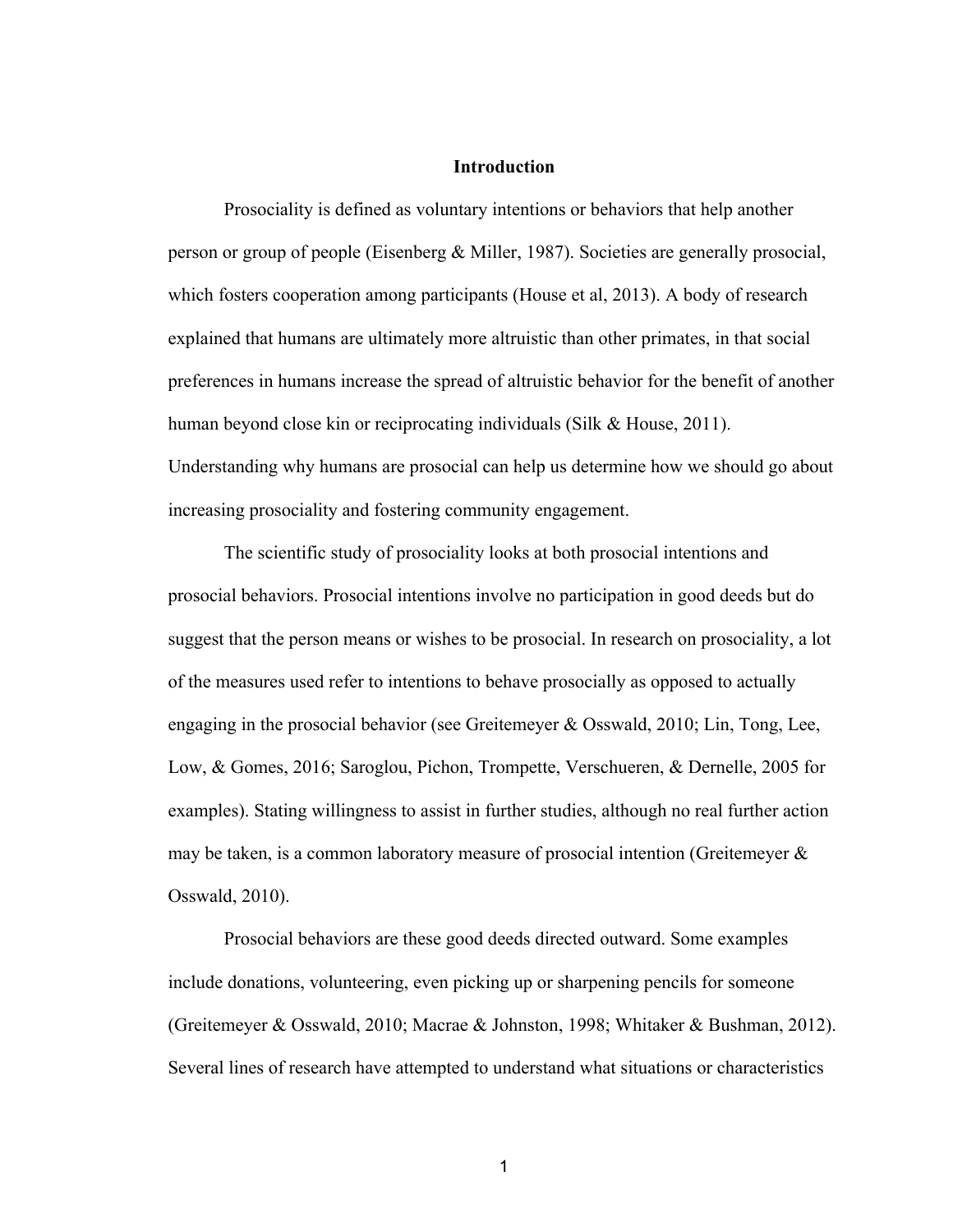promote prosocial behavior. Much of the literature has focused on personality predictors like empathy (Batson et al., 1993; Eisenberg & Miller, 1987), but several theoretical and empirical lines suggest that social cues can promote or inhibit prosociality. Darley and Latane's (1968) popular study highlighted the various social contexts that contribute to greater bystander intervention, a form of prosocial behavior. This study will investigate the role of two different contexts that might promote prosocial behaviors: religion and video games.

#### **Religion and Prosociality**

Religion has long been regarded as a source of morality with clear notions of right and wrong (Preston, Ritter, & Hernandez, 2010). Durkheim considered religion the foundation of a working society, claiming that society would always create a new religion to fit its functional needs (1968). Saroglou defined religion as "what humans do in reference to what they consider as external transcendence" (2011, p.1321), which includes practices such as religious attendance, prayer, and belief in an afterlife. Saroglou separated religiosity into four dimensions that are universal and often overlapping: believing, bonding, behaving, and belonging (2011). That is, believing in a truth, bonding with realities that transcend our own, prizing virtuous behavior, and belonging to a group. These four factors are intrinsic to religion, although some of the categories are represented more heavily in some cultures than others (Saraglou, 2011).

Regardless of how cultures approach their religions, practically all religions promote prosociality in their teachings (Batson et al, 1993). *The New Testament*, *Qur'an*, and *Torah*, among other religious and sacred texts, all have passages that refer to helping, sharing, or giving to another person or group of people. In the *New Testament* Book of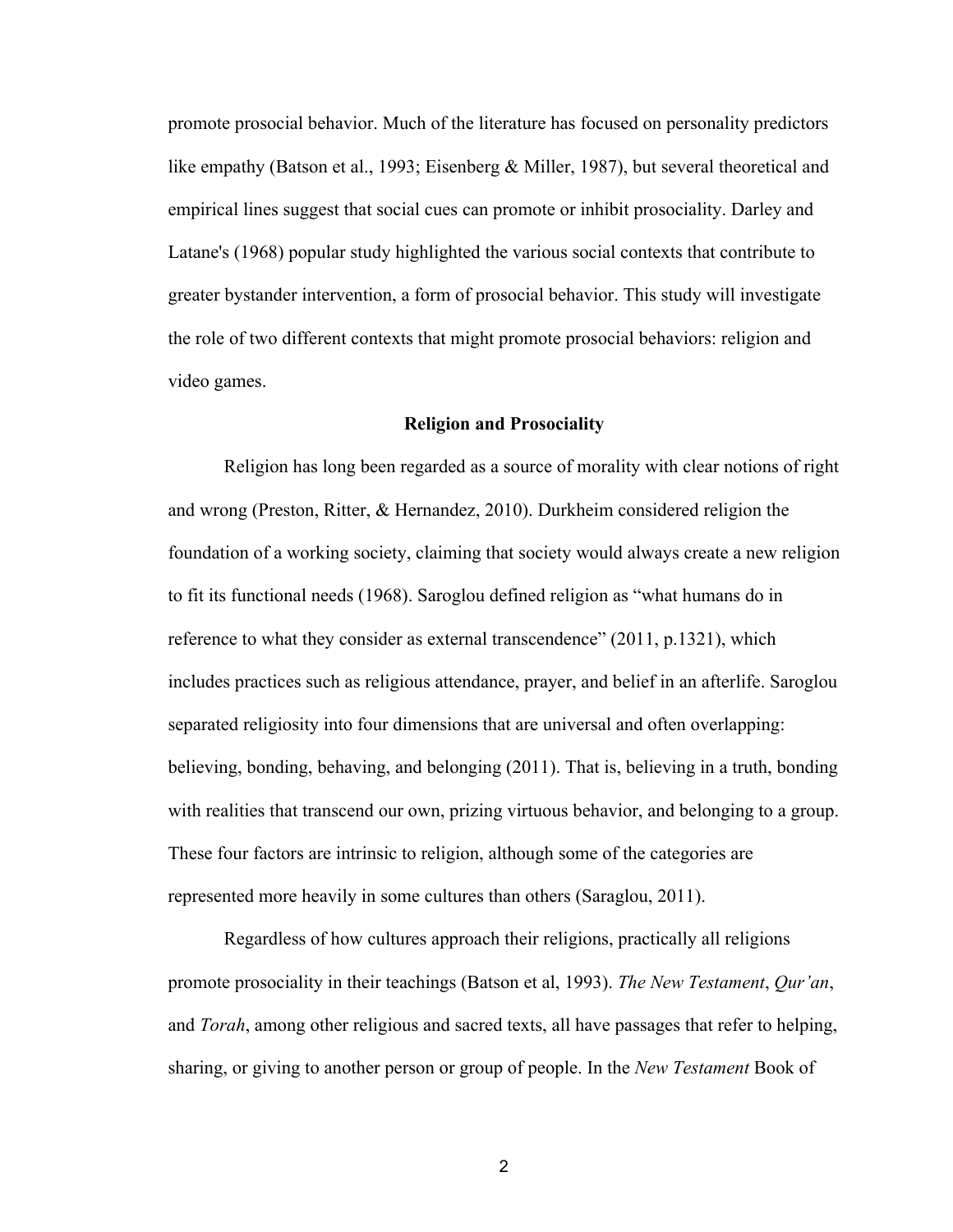Hebrews 13:16 (ESV), it says that one should "not neglect to do good and to share what you have, for such sacrifices are pleasing to God." Christianity has long held the ideals of doing good, including charity, for the glory of God. Similarly, the Qur'an tells readers that they "will not attain righteousness till [they] spend in charity of the things [they] love" (Qur'an 3:92). In the *Torah*, Deuteronomy 15:11 (ESV)commands that "you shall open wide your hand to your brother, to the needy and to the poor, in your land." Each of these major traditions, among others, embraces prosociality as a central moral teaching.

Research suggests that religiousness and prosociality are related empirically as well, even if religious prosociality is most often directed towards other ingroup members (Shariff, 2016). Simply belonging and actively engaging in religious groups can enhance prosocial behavior regardless of the specific religion of the believer (Galen, Sharp, & McNulty, 2015; Harrell, 2012; Shariff, 2016). Much correlational research has indicated that religiosity is associated with prosociality. Shariff's recent meta-analysis (2016) revealed that religiosity was associated with higher self-reports of prosocial behavior, although behavioral measures have yielded inconsistent results. Galen and colleagues (2015) found that volunteering was moderately associated with belief in God and religious attendance. This may be because people sense that they are being watched by God, and they help as a way to avoid supernatural punishment (Bering & Johnson, 2005; Shariff, 2016).

# **Religious priming**

Building on these findings, researchers have investigated the causal role of religiousness in increasing prosociality by manipulating the salience of religiousness through priming. Primes are explicit or implicit activations of concepts, as a way to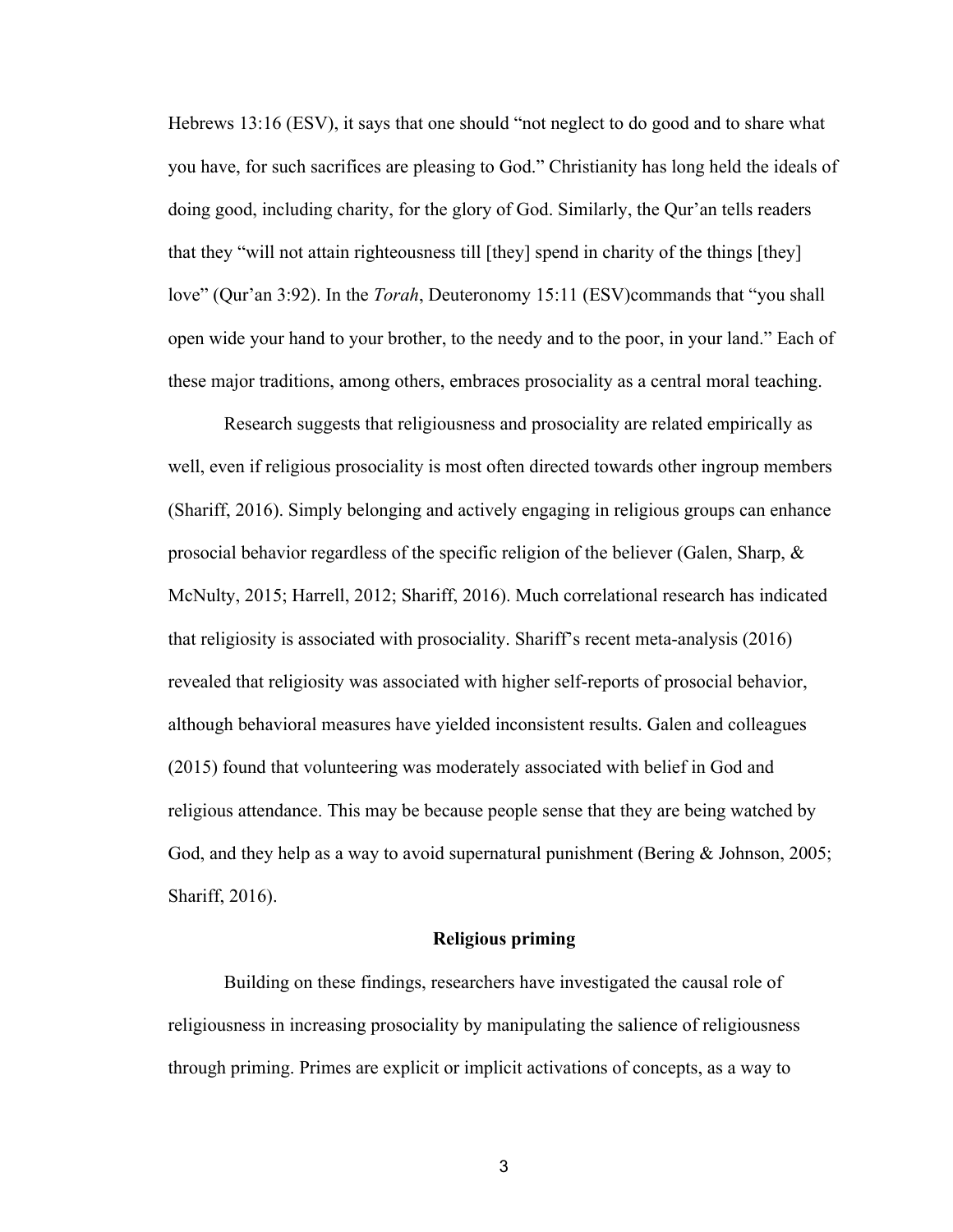experimentally make an idea temporarily more salient or accessible (Bargh, Chen, & Burrows, 1996; Rand et al, 2014). Priming methods have been used widely in cognitive and social psychology. For example, Bargh and colleagues (1996) examined the effects of several types of primes on participants' behavior. In their second experiment, they concluded that those who were primed with an elderly stereotype left the experiment by walking more slowly down the hallway than control participants who were not primed with elderly stereotypes (Bargh, Chen, & Burrows, 1996). Subtle contextual cues like these can have effects on our behavior in unexpected ways.

A common method of religious priming is the use of sentence-unscrambling tasks (Ahmed & Salas, 2011; Bargh, Chen, & Burrows, 1996; Preston, Ritter, & Hernandez, 2010; Preston & Ritter, 2013; Randolph-Seng & Nielsen, 2007; Shariff & Norenzayan, 2007; Srull & Wyer, 1979). These tasks involve sets of five words that can be unscrambled to form a four-word sentence. Typically, five of the ten sentences will include concept-relevant prime words (e.g., "cake divine the roof was" – "the cake was divine"). Other researchers have primed participants subliminally, through the Lexical Decision Task, which flashes religious or control words to participants for 20-30ms, too fast for conscious awareness (Galen, 2012; Harrell, 2012; LaBouff, Rowatt, Johnson, & Finkle, 2012; Pichon, Boccato, & Saroglou, 2007; Preston et al, 2010; Shariff, Willard, Andersen, & Norenzayan, 2015).

Regardless of method, several varieties of religious primes exist in the literature. For example, positive and negative religious primes (Pichon et al, 2007; Preston & Ritter, 2013), contextual primes (Ahmed, 2013; LaBouff et al, 2012), primes of God concepts (Lin et al, 2016; Preston & Ritter, 2013; Shariff & Norenzayan, 2007), and religious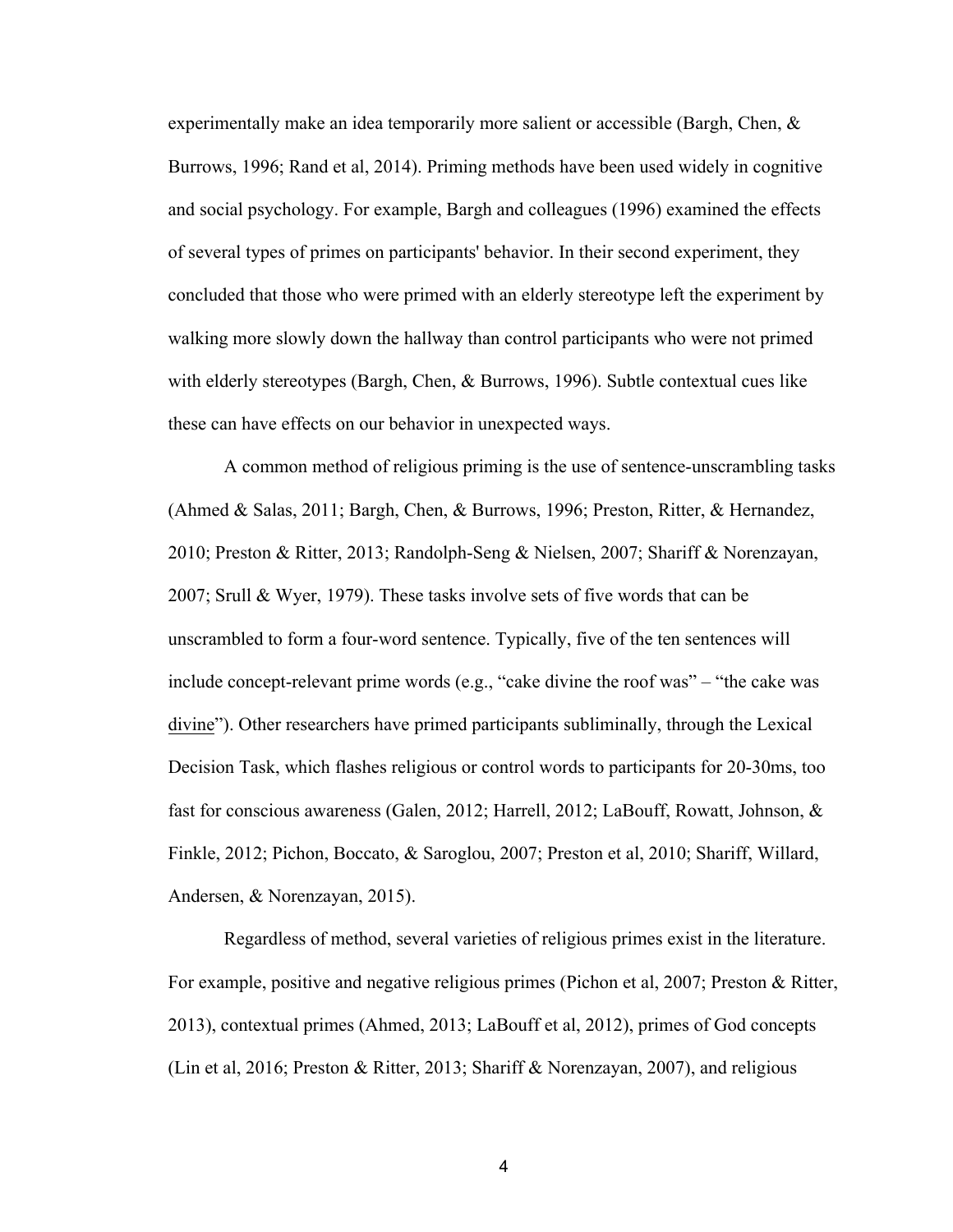primes that offer rewards (Harrell, 2012), have all been examined. A positive religious prime, as suggested by Pichon and colleagues (2007), would include a string of letters that could be unscrambled into a positive religious concept such as *heaven*, whereas a negative religious prime may include the word *hell*. God-concept primes are broad primes that do not attempt to activate either positive or negative aspects of religion, but instead activate the target's own ideas about supernatural watchers or god-figures. All of these types of primes have been associated with more generosity (Harell, 2012; Shariff, 2016; Shariff, Willard, Andersen, & Norenzayan, 2016; Shariff & Norenzayan, 2007).

While these types of religious primes have been effective at increasing prosocial intentions, they do not accurately reflect the way in which people encounter religious reminders in the real world. That is, they are not particularly ecologically valid. Contextual primes (which use everyday social situations to more naturally activate a construct) may tell us more about the role of religion in prosociality. For example, LaBouff et al (2012) found that participants standing outside a religious building (St. Servatius, Basilica in Maastricht, the Netherlands) were more negative towards outgroups than those standing outside a civic building (City Hall in Maastrict).Shariff and colleagues (2015) have suggested that contextual primes may have the strongest effects because they more closely mirror real-world religious experiences.

As described above, a recent meta-analysis by Shariff (2016) indicated that religious primes do, generally, promote prosociality, but found that these effects tend to be short-term, and largely effective only among believers (see also: Lin et al, 2016). He also notes that although personal religiousness is associated with self-reported prosociality, when helpful behaviors are measured directly in the lab there appears to be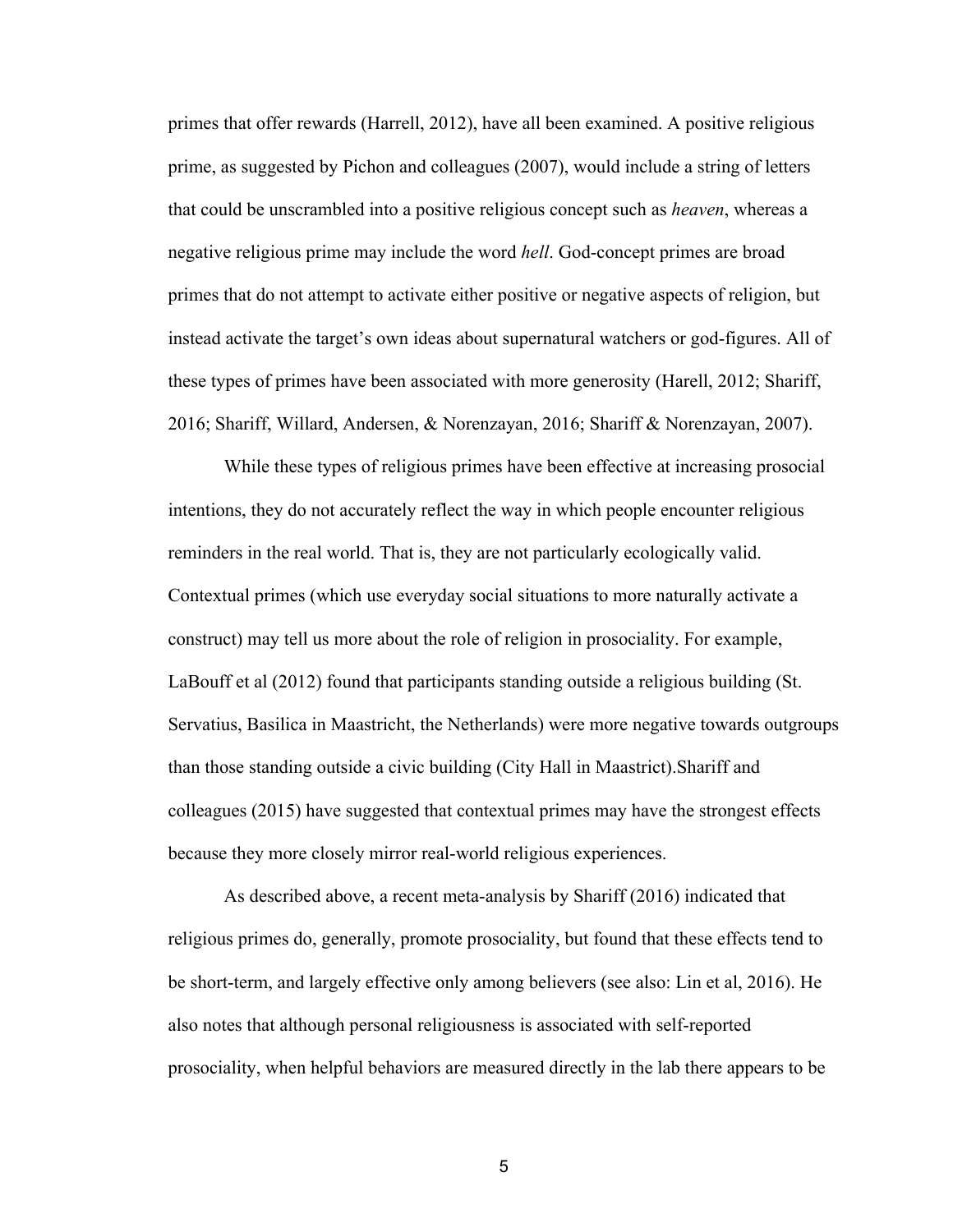no reliable relationship with religiousness (Shariff, 2016). In addition, religiousness may promote prosociality only toward members of the religious ingroup as opposed to an outgroup (Galen, Sharp, & McNulty, 2015; Preston & Ritter, 2013; Shariff, 2016). However, each of these studies that demonstrate the limits of religious prosociality used lab-based measures of economic games or other outcomes that are not particularly ecologically valid. It could be that religious salience influences prosocial behaviors in real-world contexts like volunteering for food and bottle drives more than it might influence lab-based contexts like economic games.

#### **Video Games and Behavior**

Video games have been researched since their emergence in the 1970s and have been the topic of intense academic scrutiny over the past ten years. The generation that developed along with video games saw them not as new media like the generation before, who grew up with an entirely different media culture (Fromme, 2003). New media are often met with skepticism and distrust by those who have grown up with different technologies (Fromme, 2003). We are beginning to see a dramatic growth in research on video games as the first generation to grow up with them begins to conduct their own research.

This early research has focused almost exclusively on violent video games (see Anderson et al, 2010 for a meta-analysis and review). Violent video games have been defined as games "in which the range of options available to a player includes killing, maiming, dismembering, or sexually assaulting an image of a human being" by California state law (*Brown vs. EMA,* 2005). Anderson and colleagues (2001) offer a broader description, suggesting that violent media in general can be considered "those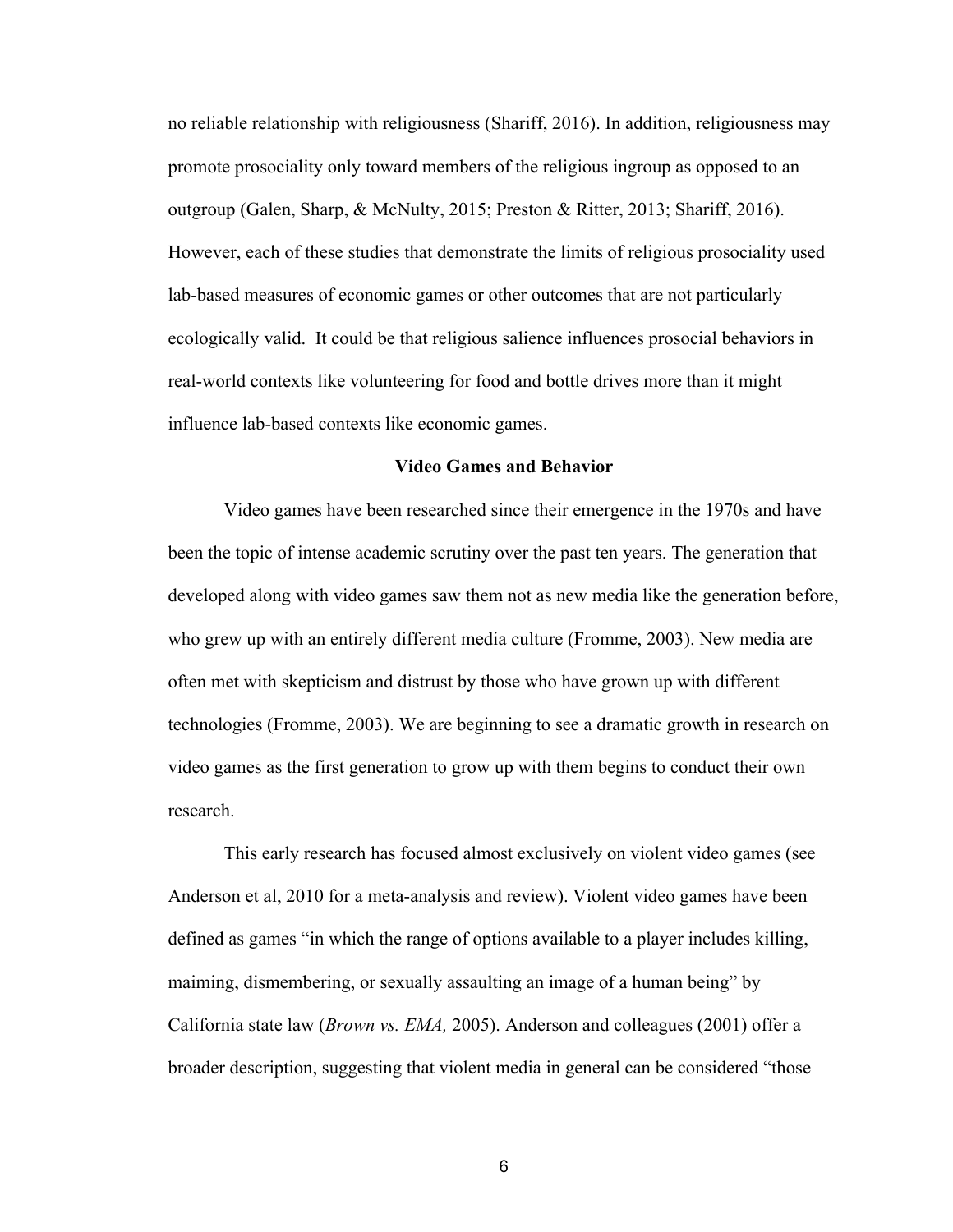that depict intentional attempts by individuals to inflict harm on others" (p. 354) which can include human and nonhuman characters.

#### **General Aggression Model**

Initially, Anderson, Deuser, and DeNeve (1995) introduced the General Affective Aggression Model or GAAM which was revised to the GAM by Anderson and Dill (2000). In a brief, the model states that aggression is based on knowledge that is created by social learning (Anderson & Dill, 2000; Bandura, 1977). Certain input variables, such as one's personality and their present social context, can influence that person's internal state, including their affect, cognition, and arousal. The majority of the studies presented here investigate the effects of violent video games on cognition. This model suggests that exposure to violent media, especially games, makes aggressive automatic cognitive responses more likely. Along with other violent media exposure (e.g., television, internet, etc.), violent video games have been shown to affect people in correspondence with this model (Anderson & Dill, 2000; Prot et al, 2014). Essentially, simulated violence within a game influences a player's cognition, arousal, and/or their affect, which then creates a short-term effect on their non-conscious decisions to behave more aggressively.

Anderson and Dill (2000) began by looking at the correlational relationship between video game violence and real world violence, such as aggressive behavior and delinquency. They measured exposure to violent video games by asking participants to name their five favorite video games and then asking them to rate the violent content and graphics as well as asking them how often they play these games. They found that exposure was strongly correlated with delinquent behavior, although this is partially due to pre-existing differences in aggressive personality (Anderson & Dill, 2000).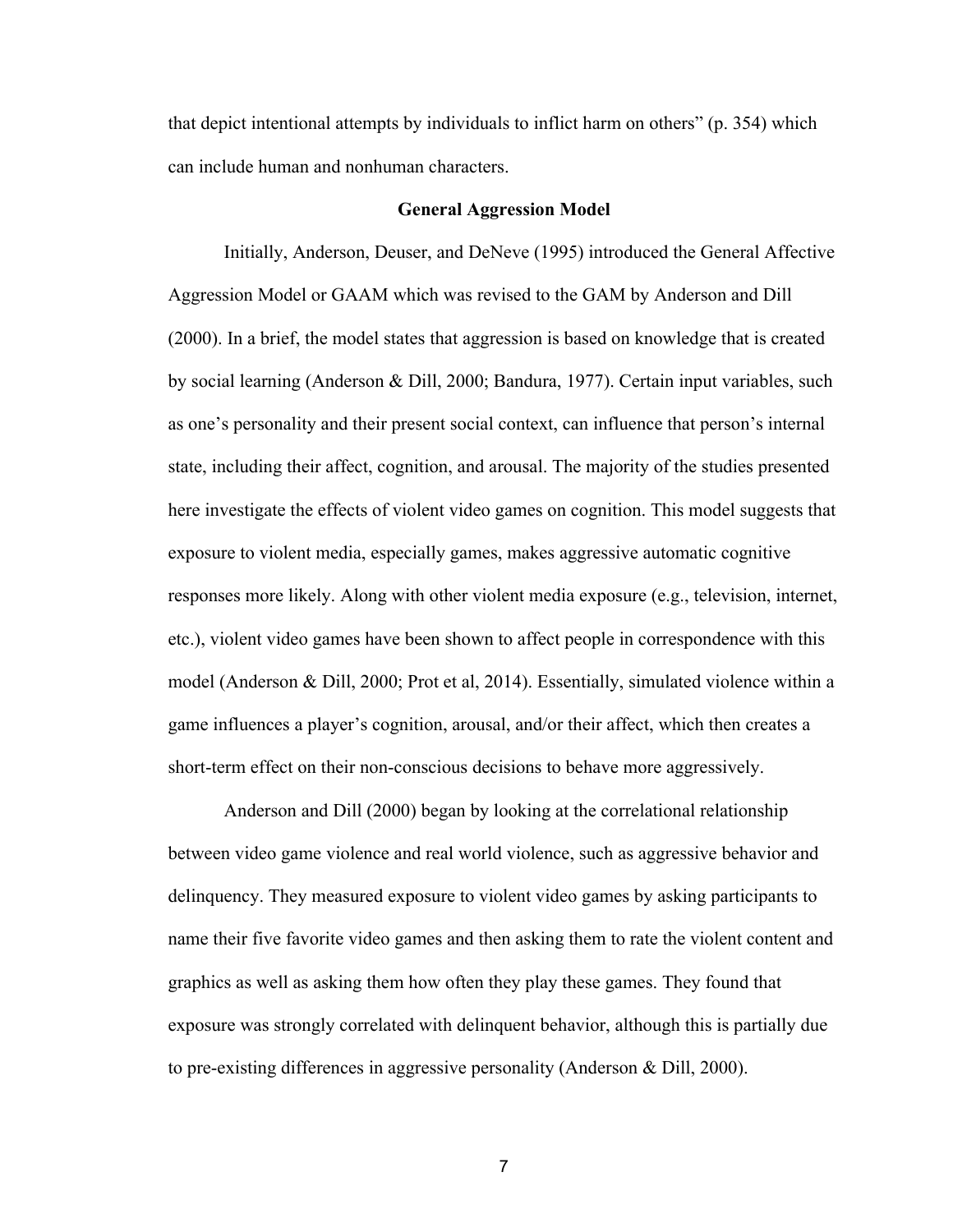In short, research has found that violent video games increase aggressive behaviors (Anderson & Dill, 2000; Anderson & Bushman, 2001; Anderson et al, 2010) and decrease empathy and prosocial behavior (Anderson et al, 2010; Anderson & Bushman, 2001; Prot et al, 2014). For example, Anderson and Dill's (2000) second study tested the effects of violent video games on aggressive behaviors experimentally, and found that these video games increased aggressive behaviors by increasing the accessibility of aggressive thoughts and feelings. These findings support the GAM such that violent video games can induce aggressive cognition and affect, which can then influence how much a game will affect one's immediate behaviors. In fact, a metaanalysis by Anderson and Bushman (2001) found that with short-term exposure to violent video games, temporarily increased aggression via increased aggressive thoughts and feelings.

However, not all games that are aggressive decrease prosociality. For example, violent video games can have aggressive content with prosocial motives, and aggressive video games that are played cooperatively can increase both prosociality and empathic concern (Gentile et al, 2009; Gitter et al, 2013; Greitemeyer, Traut-Mattausch, & Osswald, 2012; Greitemeyer, 2013; Velez & Ewoldsen, 2013). Gitter and colleagues (2013) had participants play a violent video game and were told that they were protecting another player from enemy NPCs (non-playable characters). They found that the explicitly prosocial context of the violent video game lead to significantly *lowered* aggression (Gitter, Ewell, Guadagno, Stillman, & Baumeister, 2013). In a similar study, Greitemeyer and colleagues (2012) had two participants play a violent video game cooperatively and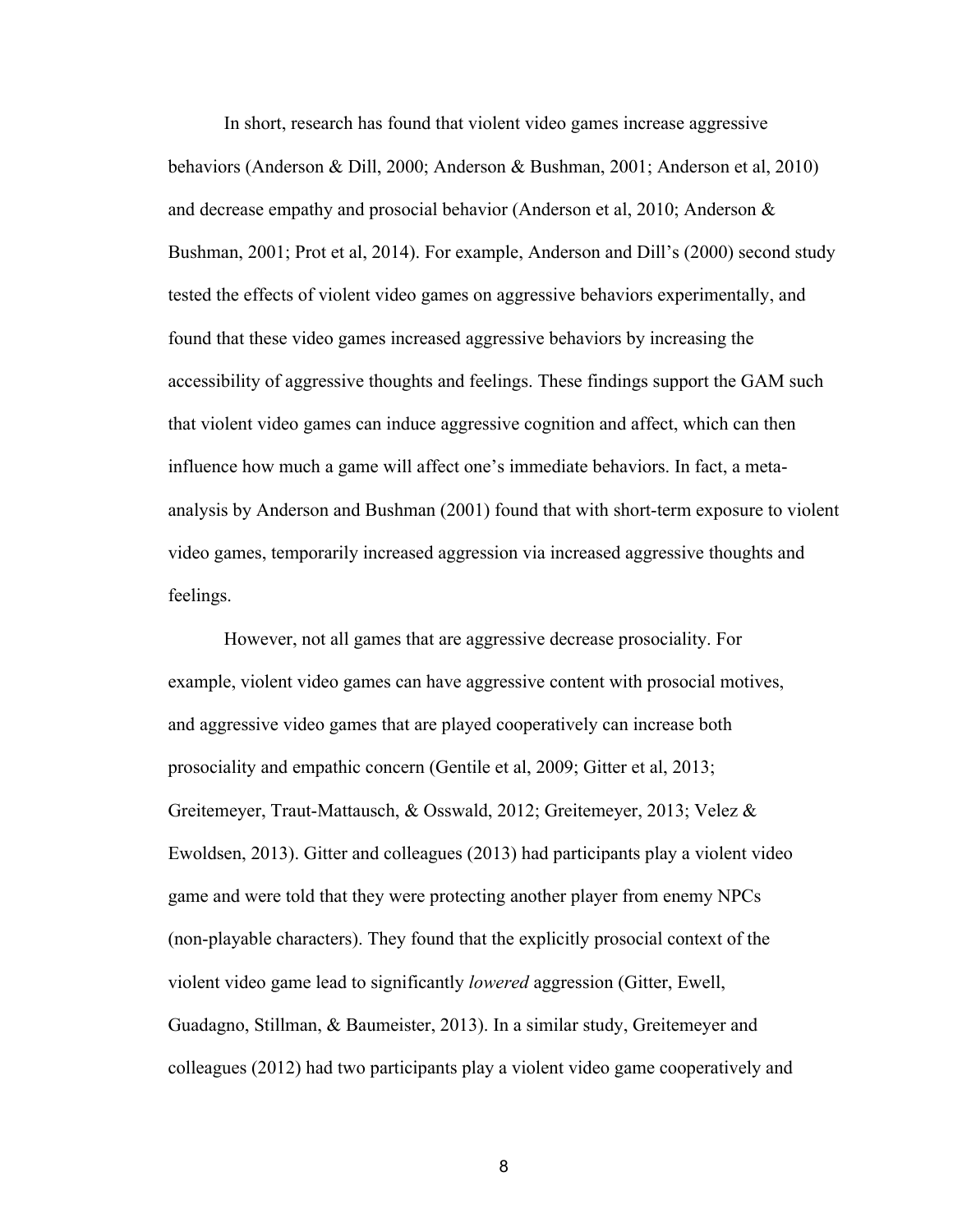then asked them to share some number of coins they were given to another (unseen) participant. They found that cooperation on a violent video game improved this type of prosocial sharing. Later, Greitemeyer (2013) repeated the same game conditions and found an increase in empathic concern for a description of a struggling family among those who played the violent video game cooperatively rather than competitively.

Regardless of the pro-or-anti-social nature of these effects, they are short-lived. Anderson and colleagues (2010) found that these short-term effects were due to priming processes along the cognitive route of the GAM, similar to the mechanisms of religious primes described above. Players need only access to aggressive behaviors within a game to activate aggressive thoughts and thus increase the probability of aggressive behaviors (Anderson et al, 2010). Like all primes the effects of violent games are not permanent. Barlett and colleagues (2009) tested participants for trait aggression (a baseline measure of how aggressive they are naturally), aggressive feelings and thoughts, as well as heart rate before, immediately, four minutes, and nine minutes after playing a violent video game. They found that the increase in aggressive feelings and thoughts, and physiological arousal from an individualized baseline lasted less than four minutes (Barlett, Branch, Rodeheffer, & Harris, 2009). Their second study dealt with the lasting effects of these games on overt aggressive behavior and found that aggressive behavior could last anywhere between five and ten minutes after violent video game play, although longer time frames were not tested (Barlett et al, 2009). The GAM does suggest pathways for long-term changes to aggressive cognition, but there is no literature yet investigating this area in video games (Anderson & Bushman, 2001).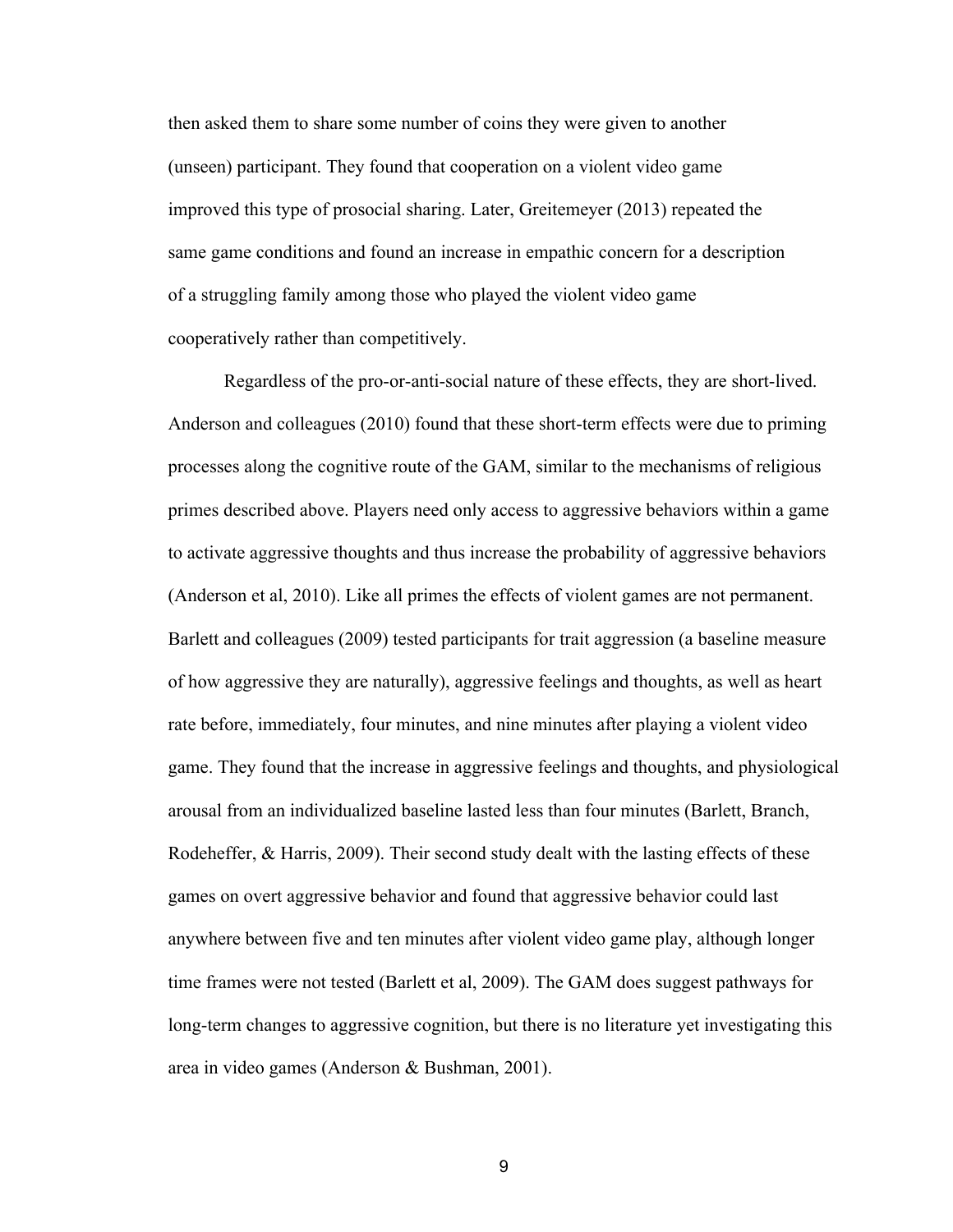Perhaps there is a parallel case for prosocial video games as well. Prosocial video games, in contrast with violent video games, have no explicit aggression acted upon or perceived by the player, and are games "in which players and game characters help and support each other in nonviolent ways" (Gentile et al, 2009, p. 754). To explain both the probability of long-term effects and the adaptability of the model to include prosocial video games, the GAM was modified into the General Learning Model (GLM).

### **General Learning Model**

The GLM (see Figure 1 and Figure 2 below), introduced by Buckley and Anderson (2006), is a redesign and expansion of the GAM to consider more than just short-term effects and aggression. One's personality and situation (e.g., video games) interact to affect internal states such as cognition, arousal, and affect. Each of these interact with one another to change how people behave both immediately after a situational influence *and in the long-term via reinforcement or punishment* (Anderson & Dill, 2000; Anderson & Bushman, 2001; Buckley & Anderson, 2006; Gentile et al, 2009; Gentile, Groves, & Gentile, 2013; Greitemeyer & Mügge, 2014; Greitemeyer & Osswald, 2009; Greitemeyer & Osswald, 2010; Gitter et al, 2013; Happ, Melzer, & Steffgen, 2015).The GLM suggests that with repeated learning encounters, the resulting behavior is stronger and more of the learned behavior is produced in the long term, which emerges from older social learning theories (Bandura, 1977; Gentile & Groves, 2014).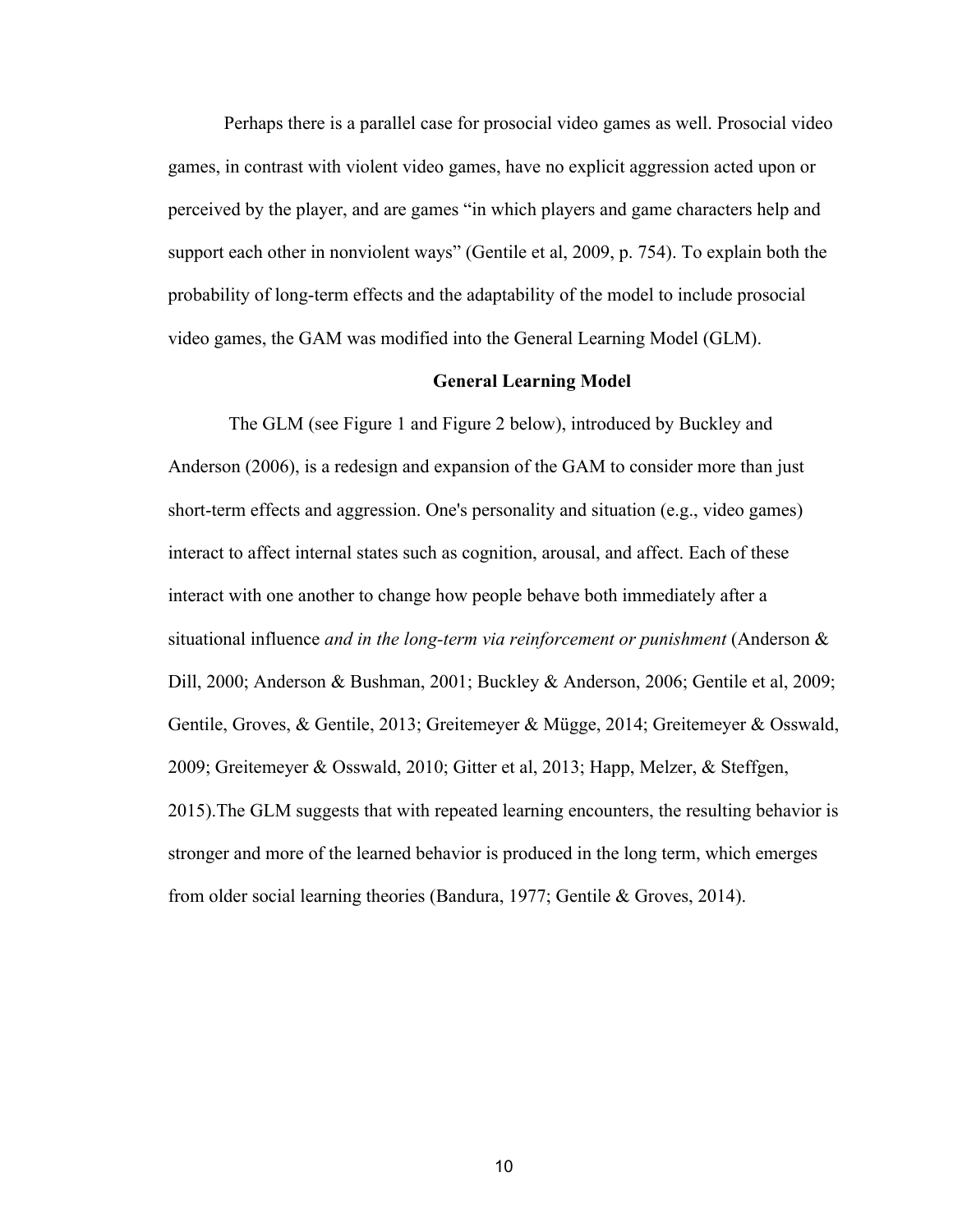

**Figure 1 and Figure 2.** (Gentile et al, 2009, ppg.754-755)

No longer just about aggression, the GLM models the effects of prosocial media as well. In particular, prosocial video games seem to have multitudes of effects, not just on behavior. Playing prosocial video games reduces aggressive cognition (Greitemeyer & Osswald, 2009), affect, and behavior (Greitemeyer & Mügge, 2014). Greitemeyer and Osswald (2009) used prosocial video games such as *Lemmings* and neutral games such as *Tetris* then measured aggressive thoughts and aggressive affect with a word completion task and the PANAS (Positive and Negative Affect Schedule, see Watson et al, 1988), respectively. They found that playing prosocial games decreased aggressive thoughts at least temporarily (Greitemeyer & Osswald, 2009). Further, a meta-analysis by Greitemeyer and Mügge (2014) revealed that while violent video games increase aggression-related variables and decrease prosocial affect (but not prosocial cognition, although the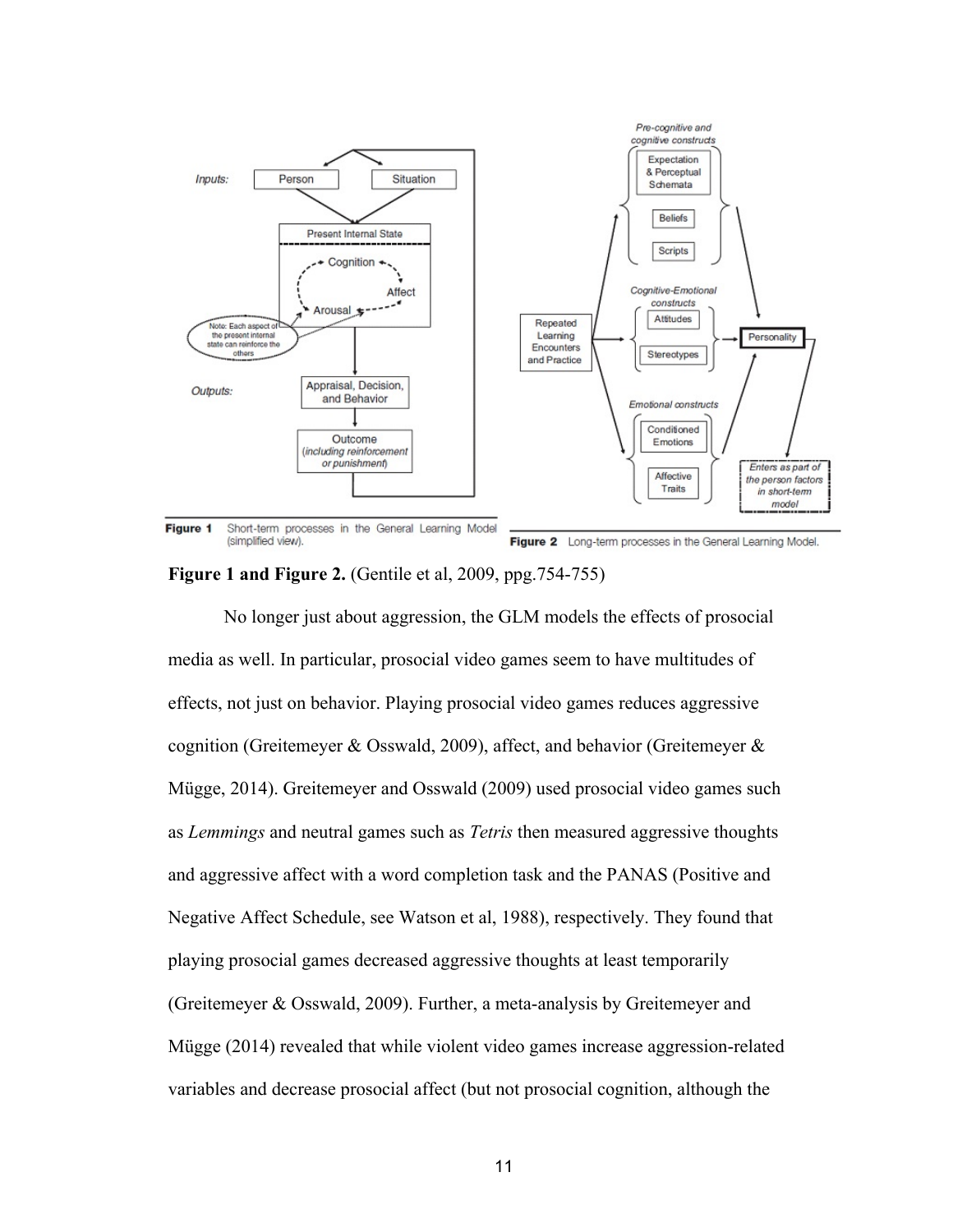data trended in that direction), prosocial video games have the exact opposite effects.

Other studies by Greitemeyer and Osswald (2010; 2011) and a study by Saleem, Anderson, & Gentile (2012) also point to prosocial video games increasing prosocial thoughts, affect, and behavior. Greitemeyer and Osswald (2011) found that playing prosocial games activates the cognitive route of the GLM by priming related prosocial thoughts. They had participants play either *Lemmings* or *Tetris* and then perform a lexical decision task with prosocial, neutral, and non-words, finding that there was an increase in prosocial thoughts after play. Saleem, Anderson, and Gentile (2012) measured state hostility after participants played prosocial, neutral, and violent video games and found that prosocial video games increased positive affect and reduced state hostility. Since both cognitive and affective routes of the GLM are activated by prosocial video games, it stands to reason that prosocial video games should also increase prosocial behavior.

Correlational research has produced fairly consistent findings. One of the studies by Gentile and colleagues (2009) found that middle-school students from Singapore who said they played prosocial games also said that they behaved more prosocially. Prot and colleagues (2014) also found that prosocial media use in general promoted helping across seven countries, including Australia, China, Croatia, Germany, Japan, Romania, and the United States. Further, a longitudinal correlational study in a Singaporean sample (Prot et al., 2014) found that the relationship between prosocial media and prosocial behavior was mediated by an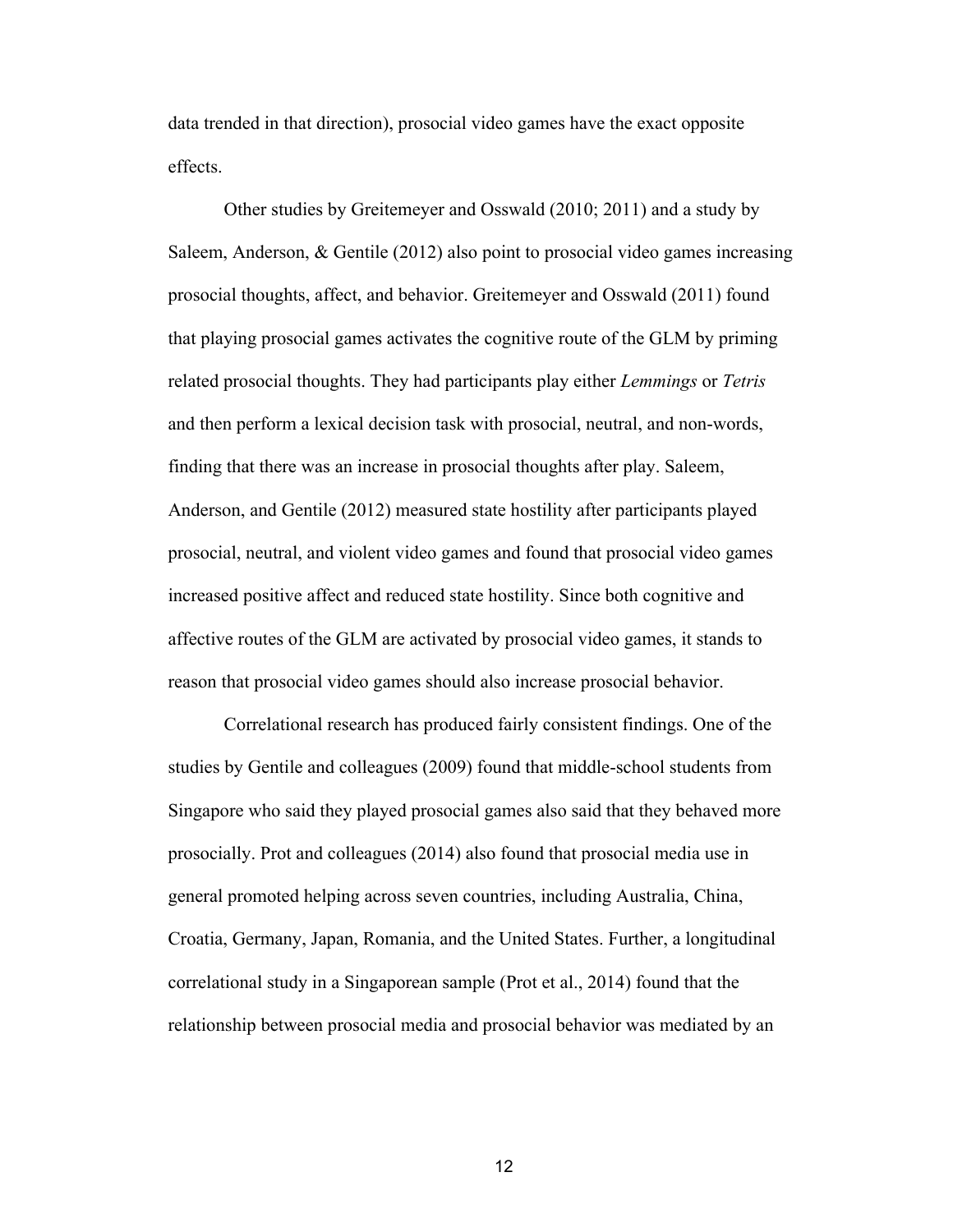increase in empathy, consistent with the findings of other researchers (e.g., Greitemeyer, 2013).

An experimental design by Gentile and colleagues (2009) used a U.S. sample to examine the causal effect of prosocial games. Participants were randomly assigned to play either a prosocial, neutral, or violent video game and then were told to pick puzzles of varying difficulty to give to another (actually fictitious) participant. They found that playing prosocial games caused people to be more helpful by picking easier puzzles for the imaginary participant (Gentile et al, 2009).

These findings are further supported by several additional experiments by Greitemeyer and Osswald (2010). In their first experiment, after playing a prosocial or neutral video game, participants witnessed a full pencil holder being knocked over on 'accident' and whether or not they helped a confederate retrieve them was recorded. They found that participants who played a prosocial game were more likely to behave prosocially (Greitemeyer & Osswald, 2010).In their second experiment, participants were more likely to agree to participate in further studies without compensation immediately after playing a game(although there were no actual additional studies in which to participate). These results replicated those of the first experiment. In their third experiment, they set up an elaborate scenario in which it appeared that the experimenter was being harassed by an ex-partner– participants who played a prosocial game were more likely to intervene on the experimenter's behalf.

Essentially, Greitemeyer and Osswald (2010) demonstrated through several experiments that prosocial video games increase both prosocial intentions (study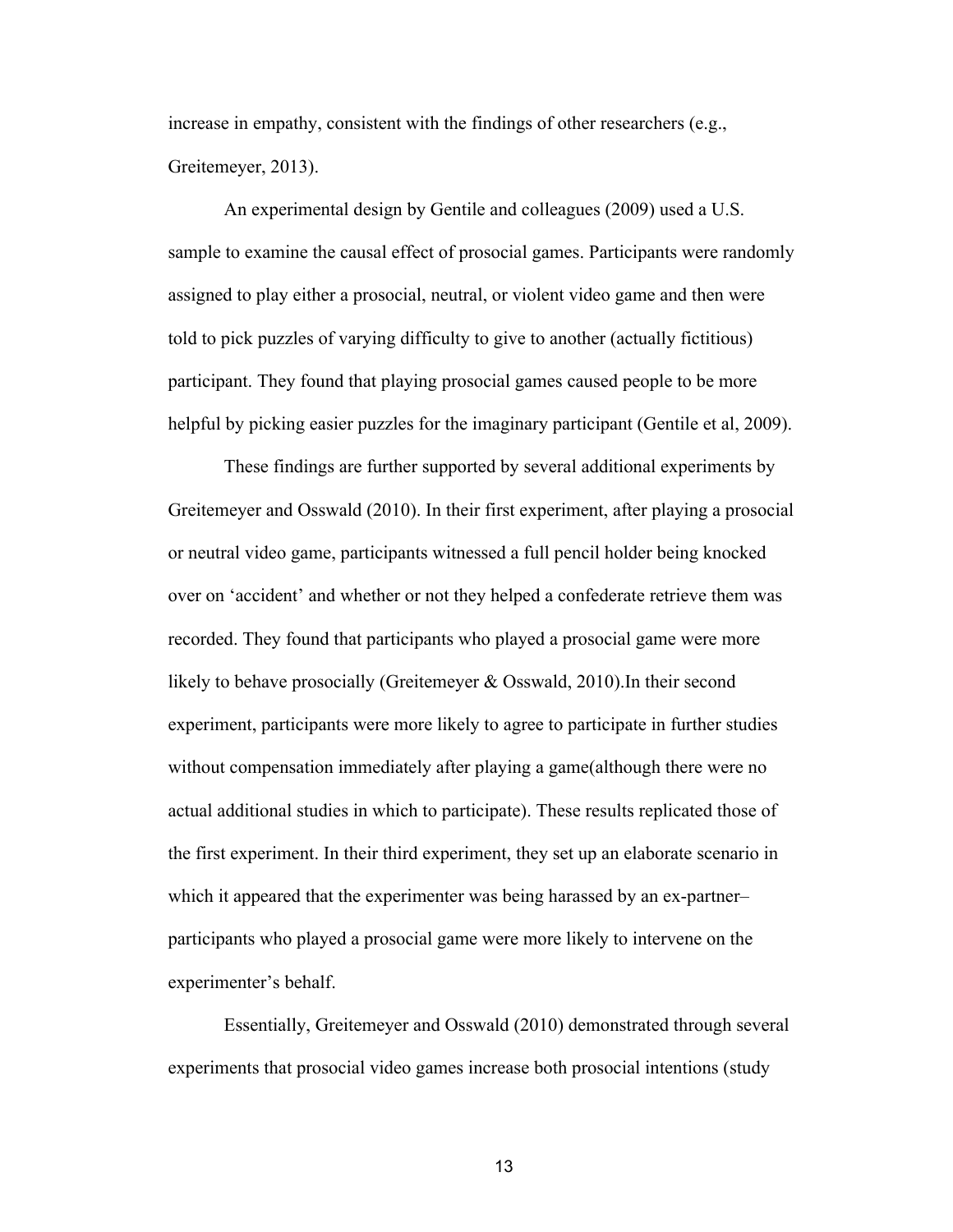two) and behaviors (studies one and three). In study four, participants played either a prosocial or neutral game and then wrote down all ideas that they thought while playing the game, after which the pencils from study one were used as a measure of prosocial behavior again (Greitemeyer & Osswald, 2010). The effect of games on behaviors was due to an increase in prosocial thoughts (Greitemeyer & Osswald, 2010). This strengthens the idea that the cognitive route through the GLM is what spurs more prosocial acts when exposed to prosocial stimuli.

It is important to recognize that among all of these studies, the results remained consistent across different kinds of gaming experiences, including difficulty, excitement, and enjoyment (Anderson & Ford, 1986; Anderson et al, 2010; Greitemeyer & Osswald, 2010; Gentile et al, 2009; Whitaker & Bushman, 2012). A meta-analysis by Greitemeyer and Mügge (2014) suggests that these findings among both violent and prosocial video games are evidence that video game effects are dependent upon the content of the game, as the GLM suggests. Further, the GLM considers both the content of a game and the context in which it is played. It could be that playing a prosocial game with a particular frame (e.g., in a religious context), might amplify the effects of the game on prosocial behaviors.

#### **The Present Study**

The present study seeks to understand the potential interaction between a religious prosocial context, and a video game's prosocial content. Situational *context* in this case refers to *how* and *why* the situation is occurring. For instance, the activation of religious concepts of charity may prime participants to be more receptive of or influenced by prosocial content.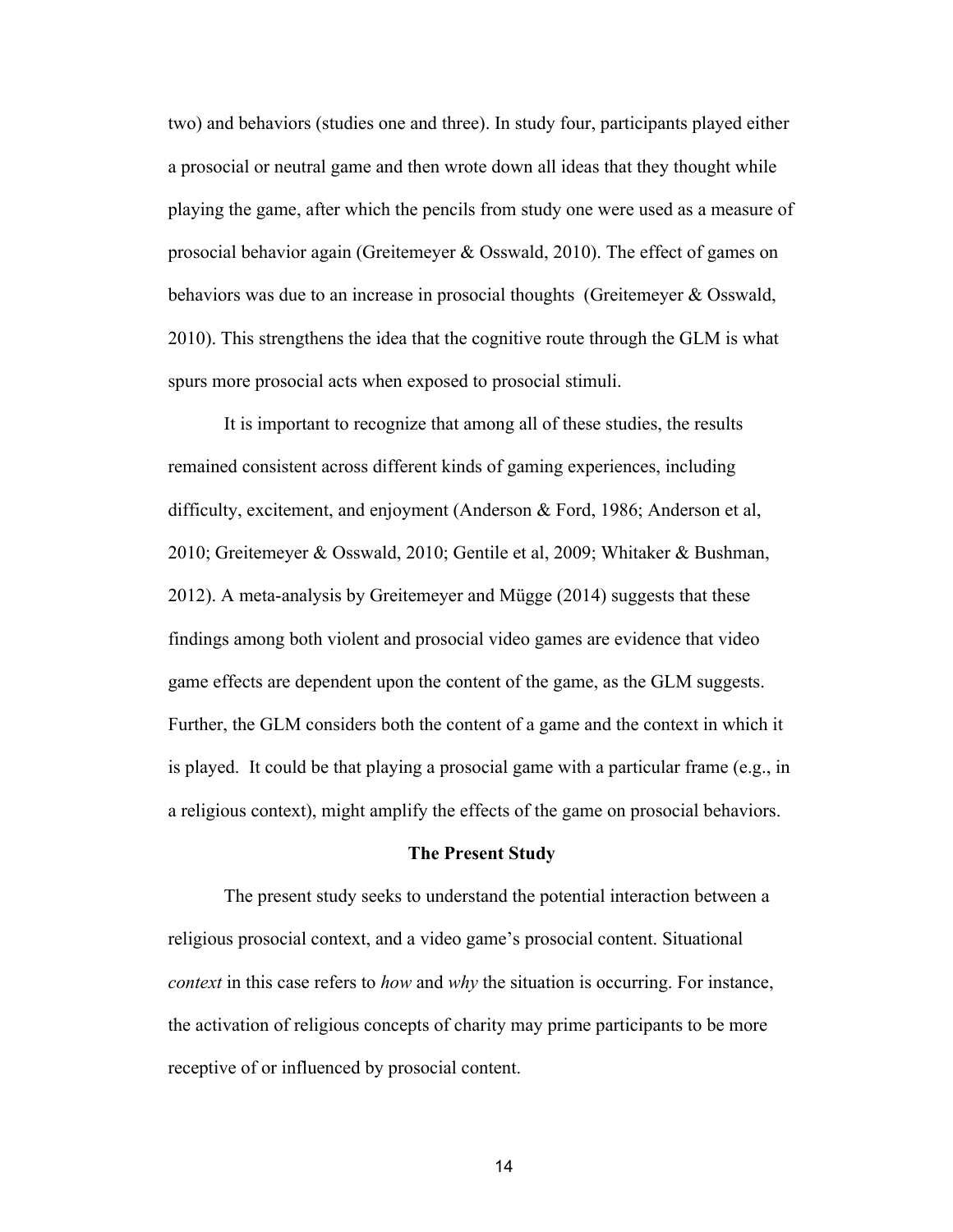Situational *content*, when compared with *context*, refers to *what* is uniquely happening within a situation. Take, for example, a prosocial video game. The game's content, as discussed earlier, is an important piece that activates cognitive and affective routes of the GLM (Anderson & Bushman, 2001; Anderson et al, 2010; Greitemeyer & Mügge, 2014; Greitemeyer & Osswald, 2011). The *content* is what makes up the situation and the *context* gives the situation a purpose or framing for the person involved.

When a participant experiences congruent context and content, their behavior may be more strongly influenced. A person exposed to situational *content* (e.g., playing a prosocial game) coupled with situational *context* (e.g., a religious prosocial prime) may have temporarily altered attitudes and behaviors afterward (e.g., greater prosocial intentions and behaviors). A person's arousal, cognition, and affect during this interaction would be altered not only by the content and context of the situation but also the individual differences they bring to the situation. For example, religious prosocial reminders may work differently for religious and nonreligious participants, given the research reviewed above (e.g., Shariff, 2016).

While religious primes are constrained to specific conditions and have a more consistent effect on prosocial intentions than behaviors (Shariff, 2016; Lin et al, 2016), prosocial video games seem to have a broader effect on prosocial intentions and behaviors towards a wider array of targets (Greitemeyer & Osswald, 2010). A religiously prosocial context, coupled with neutrally prosocial content, may be able to further increase prosocial intentions and behavior, even if it is just for believers. Essentially, it is possible that these types of reminders could work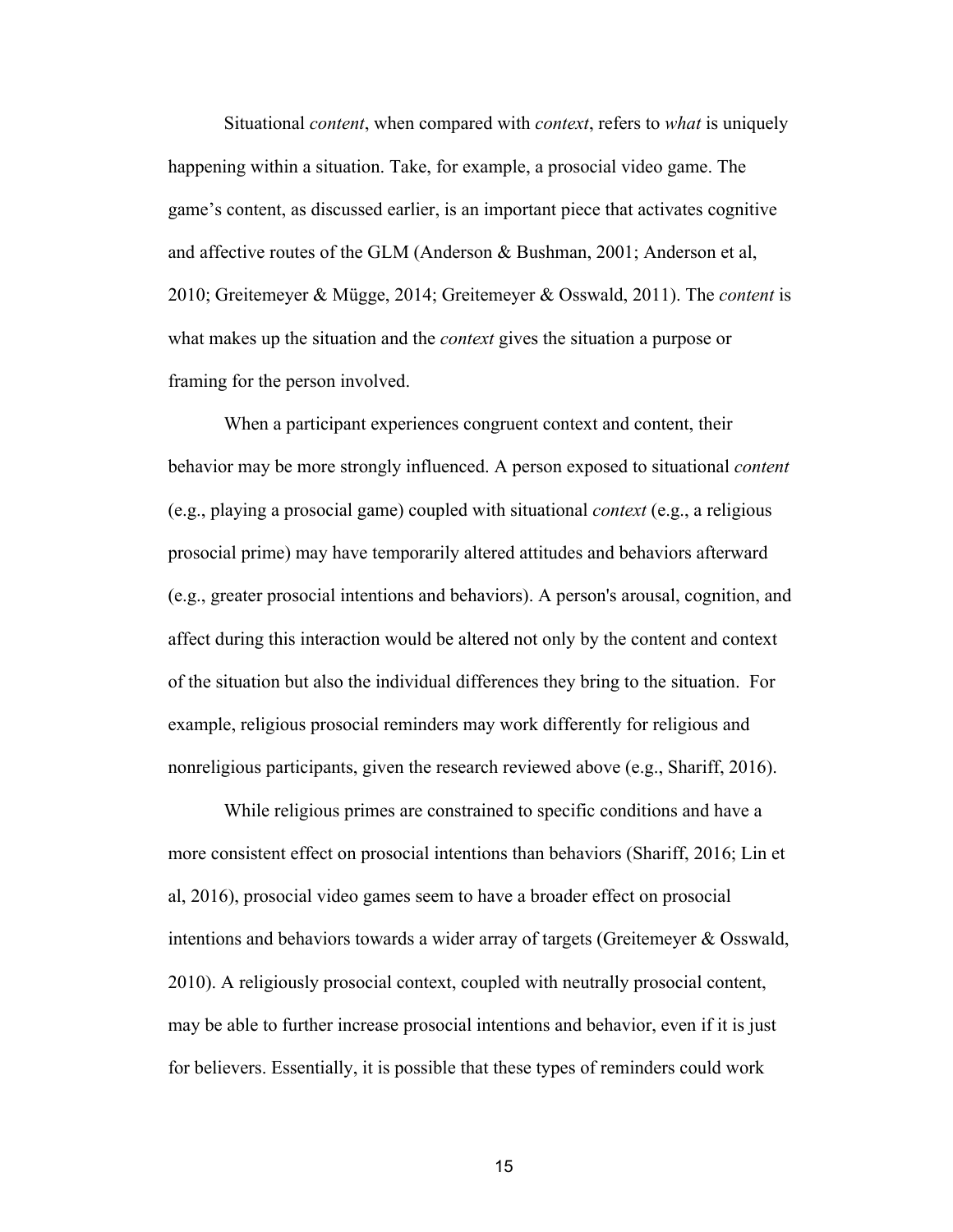better in combination than they would independently. There is also the possibility that this interaction could be moderated by personal religiosity (Galen, Sharp,  $\&$ McNulty, 2015; Harrell, 2012; Shariff, 2016). The present research aims to address this question by asking participants to play either a prosocial or a neutral game that will be framed by either a religious or neutral prime. They will then be asked to volunteer their time to a prosocial cause.

We expect that (1a) playing a prosocial game, as opposed to playing a neutral video game, will increase both prosocial intentions and (1b) behaviors, (2) a religious reminder to be prosocial will increase prosocial intentions, (3) the effect of a religious reminder will be weaker on prosocial behavior than prosocial intentions, (4) a religious reminder before playing a prosocial game will increase prosocial intentions, more so than playing either the prosocial or neutral video game without a religious reminder, and (5) this effect may be moderated by religiosity.

### **Methods**

#### **Participants**

Undergraduate students were recruited using the University of Maine Department of Psychology's participant pool ( $N=45$ , 25 male, 20 female,  $M_{\text{age}}=19.64$ ). Of the 45 participants, 40 were White, 2 were Asian, 1 was Black, and 2 identified as other. They received one research credit for participation.

#### **Materials and Procedure**

Qualtrics (2017) was used in the making of the survey for this study. Participants came into the lab individually and began the first part of the survey designed to measure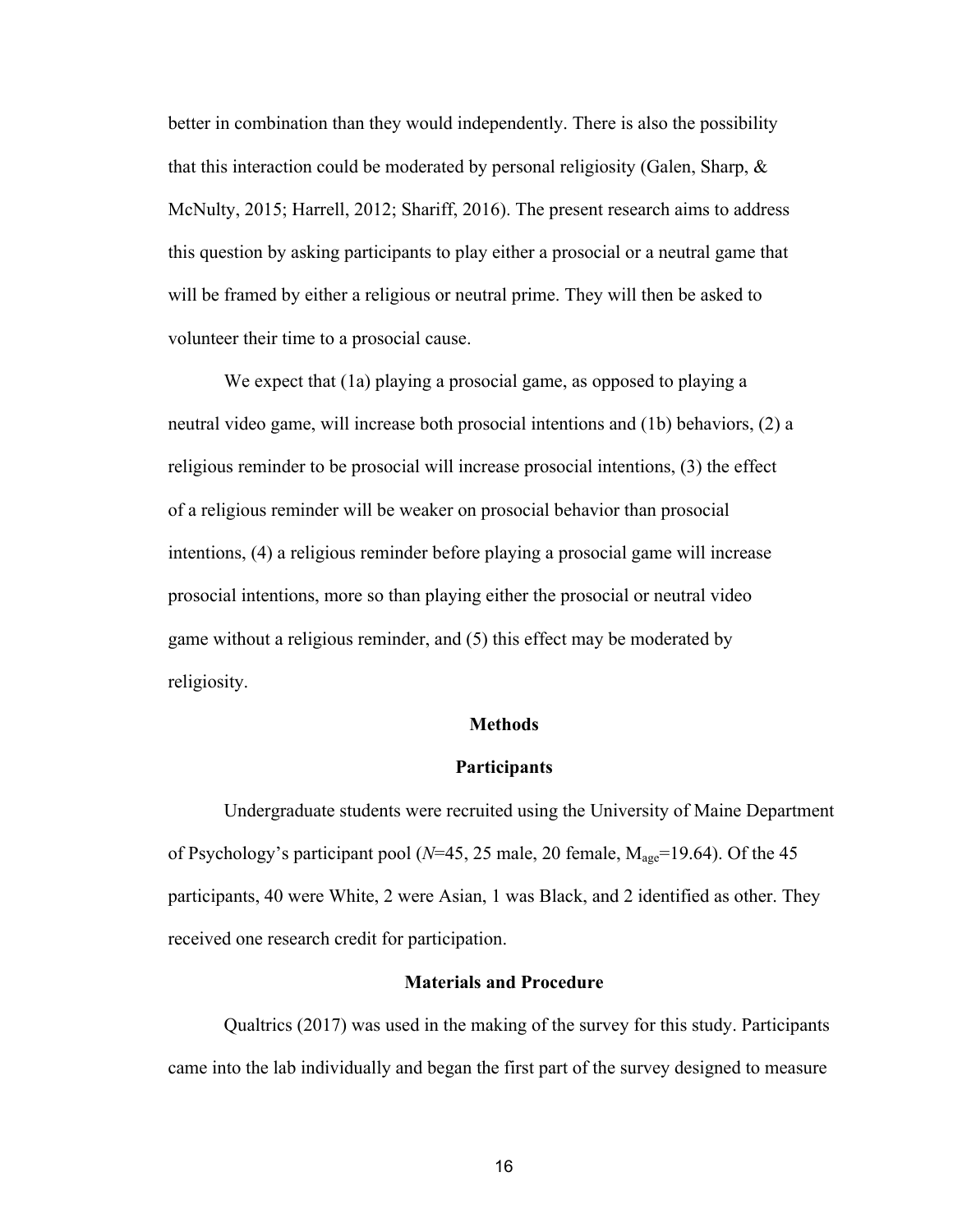self-reported predictors of helping, including trait helpfulness, empathy, humility, and gratitude. General helpful behaviors of participants were assessed using a modified version of Rushton's self-report altruism scale (Rushton, Chrisjohn, & Fekken, 1981). Participants were asked to rate how often they had done a behavior, such as "I have given directions to a stranger" or "I have delayed an elevator and held the door open for a stranger" on a scale from 1-7 (1 = "never" and  $7 =$  "very often").

Trait empathy was measured using seven items from the Empathic Concern Subscale of the Interpersonal Reactivity Index (Davis, 1980). Participants were asked to rate how well a statement described them on a scale from  $1-7$  ( $1 =$  "does not describe me well" and  $7 =$  "describes me very well") with statements like "I am often quite touched by things that I see happen."

Trait humility was measured with a seven-item semantic differential scale (Rowatt et al, 2006). Seven bipolar-Likert-type scales from 1-7 were used for participants to rate themselves according to which trait they felt described them the most (e.g.,  $1 =$ "arrogant" and  $7 =$  "humble").

Trait gratitude was measured using The Gratitude Questionnaire-6 (McCullough, Emmons, & Tsang, 2002). Participants were asked to rate how strongly they agreed or disagreed with six statements about gratitude, including "I have so much in life to be thankful for" or "As I get older I find myself more able to appreciate the people, events, and situations that have been part of my life"  $(1 = "strongly disagree"$  and  $7 = "strongly$ agree").

After completing the initial survey, participants were randomly assigned by Qualtrics to one of two conditions: a religiously prosocial frame or a neutral frame.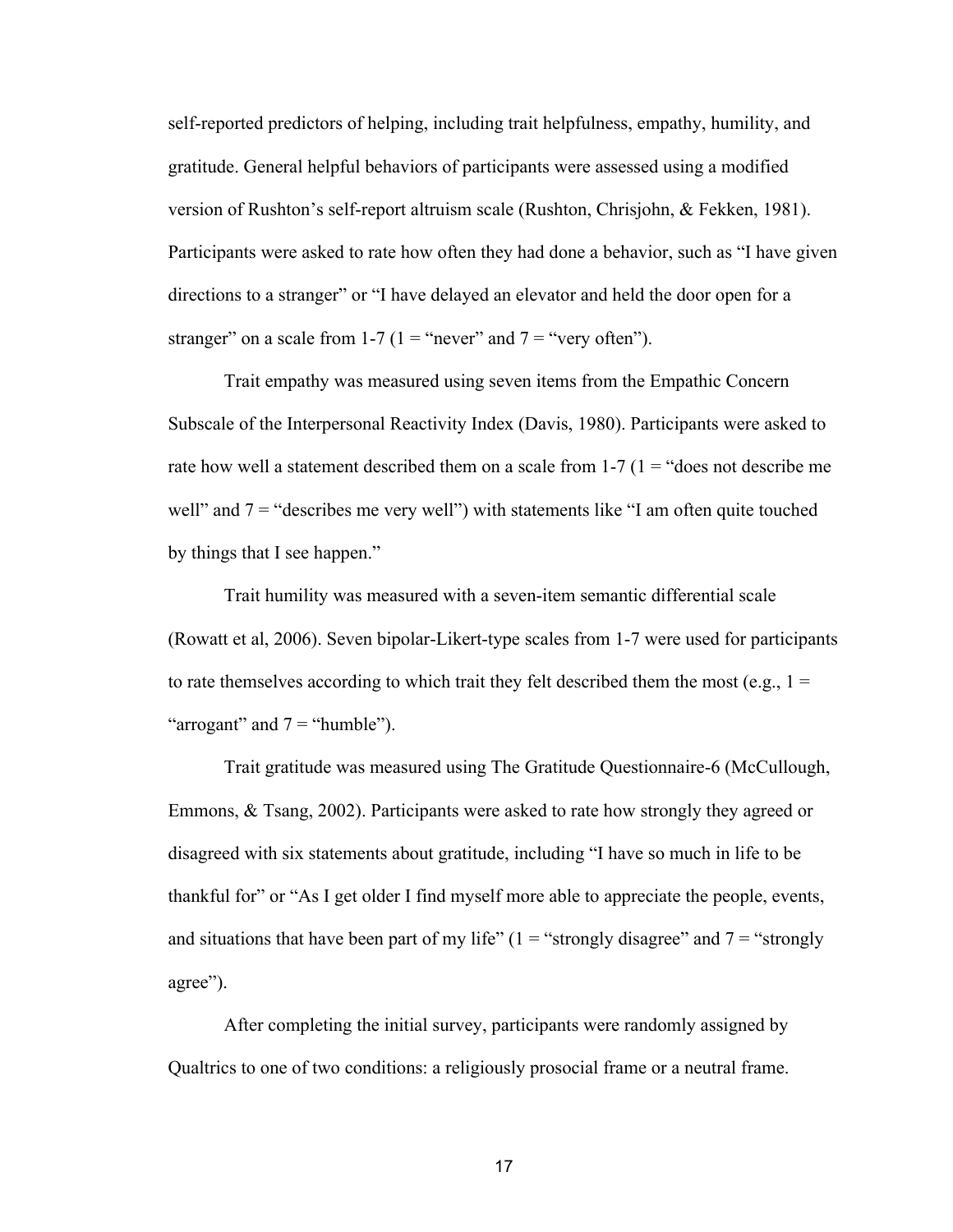Passages were retrieved from an online topic forum (Topical Bible, 2001) where passages could be found by searching for different topics. Passages were selected by searching for *prosociality, prosocial behavior, helping, helping behavior,* and *volunteering*. The three passages were selected by the Qualtrics randomizer from these results. There was one short, one moderate, and one long passage all taken from various books in the New Testament (English Standard Version; please see Appendix B for copies of the passages). Nonreligious passages were retrieved from an online topic forum (Good Reads Inc., 2016) where passages could be found by searching for different topics. Passages were subjectively matched for emotional valence and length, and no passages included prosocial suggestions.

Within each condition, participants were asked to read and answer questions about three passages and then asked to think about what they read as they began the next task.

After receiving the frame, Qualtrics randomly assigned each participant to one of two problem-solving game conditions: a prosocial video game (*So Many Me*) or a neutral video game (*Hook*). Two games were identified that were similar in several respects. Both games were problem-solving and puzzle-based, with similar learning curves and levels of engagement. The two games differed primarily in their narrative framework, either a prosocial story (*So Many Me)*, or a neutral frame (*Hook).*

*So Many Me* (Extend Interactive Co., 2014) is a Lemmings-type, puzzleplatformer game in which the player leads a group of characters through different levels with the aim to save them all by leading them safely to the end of each level. Some characters may have to be sacrificed to become a part of the level in order to create a path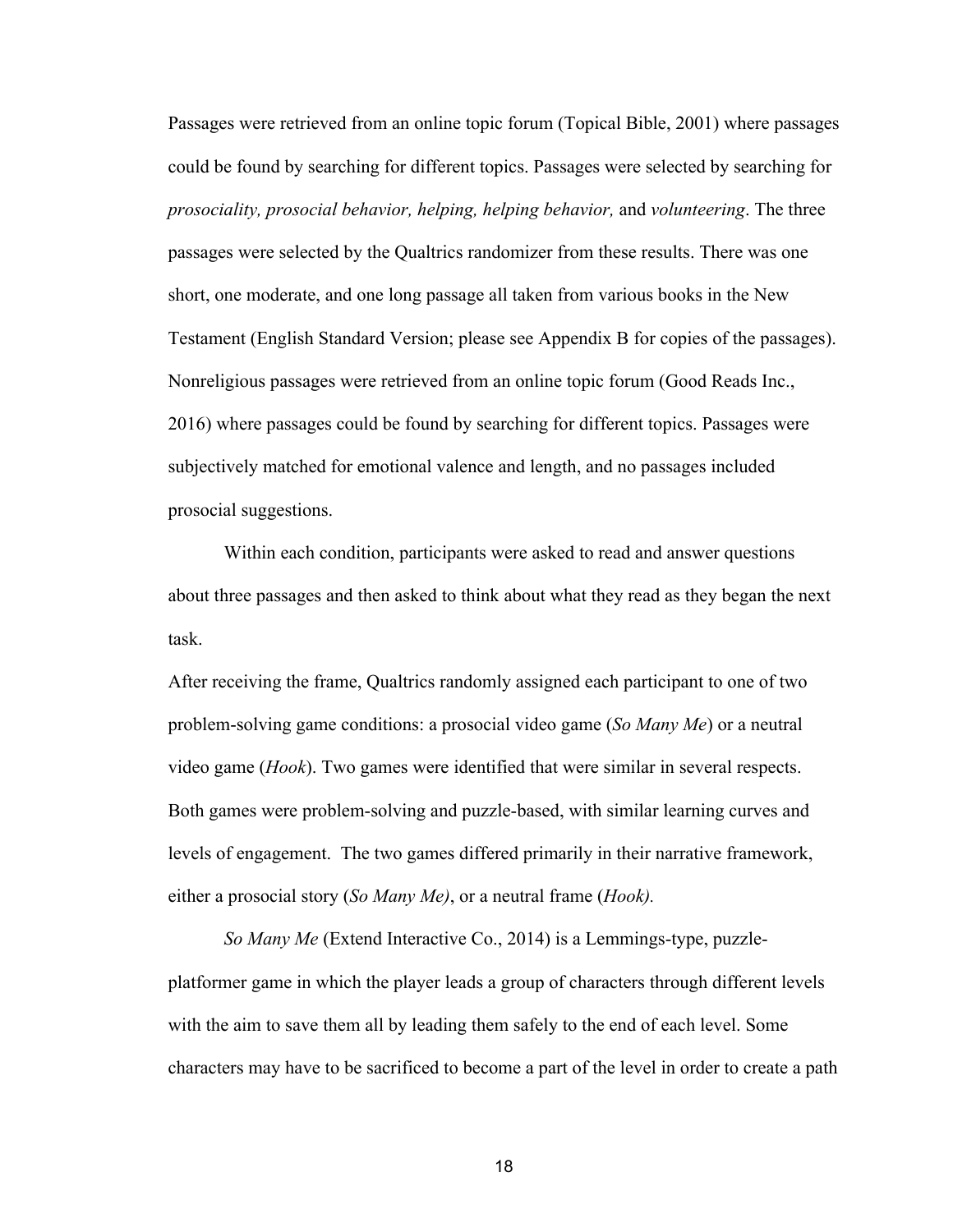for the other characters to move forward. They can be returned to their normal state once their help is no longer needed so that all of the characters can finish the level together. This type of game has been used in previous research with significant results in terms of promoting helping behavior (Greitemeyer & Osswald, 2009, 2010, 2011).

In *Hook* (Targoni & Wasiak, 2015), players must retract lines from their original place to a focal point without "hooking" onto any other pieces of the puzzle that may be in the way. This game is considered a minimalistic puzzle game and was chosen due to its lack of characters, story, and prosocial reminder. There are no characters or voices asking for help, and the only goal of the game is to solve one puzzle and move onto the next. Both games include puzzle-solving mechanisms that get progressively harder as the player moves forward in the game. One game has personified characters that offer help to others while the other has no characters and offers no lessons of helping others.

Participants were told to alert the attending research assistant that they were finished with the first part of the study and that either *So Many Me* or *Hook* should be opened. The research assistant started the game for the participants and told them that they would be timed to play for 15 minutes.

After 15 minutes of gameplay, the attending researcher would knock on the door to tell participants that their time was up. The participants were given the second half of the survey with a manipulation check in which they were asked about their gameplay and reading experiences, and about how their thinking about the passages influenced their gameplay.

At the close of these measures, the survey instructed participants that the next section was loading and then, while they waited, set up the opportunity for prosocial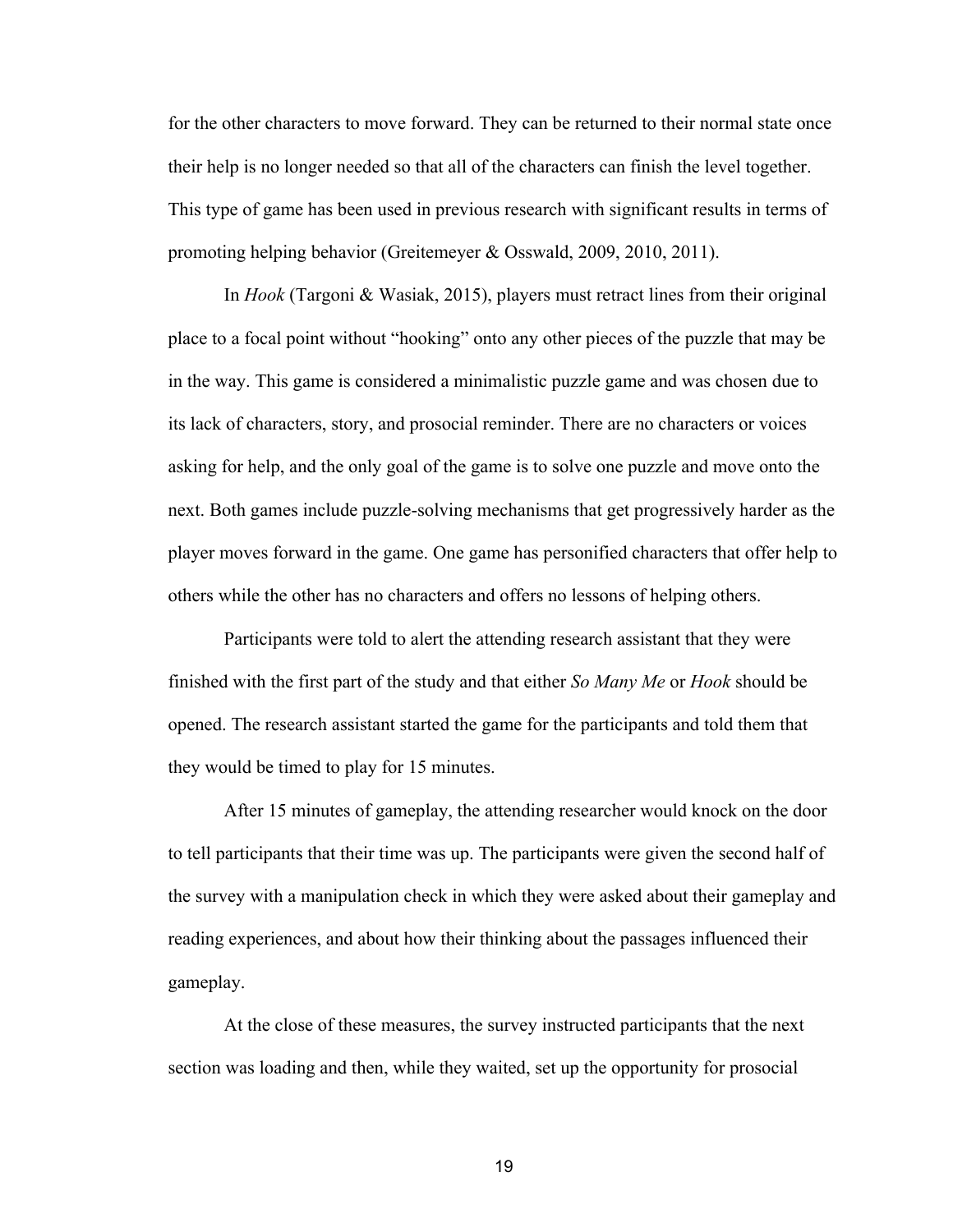behavior. A survey page, after the manipulation check and before the evaluation of gaming experiences, described the lab's relationship with Health Equity Alliance (HEAL) and mentioned that our lab recruits volunteers to staff bottle and coin drives to raise money for their ongoing, open-access Bangor-area community food pantry. The survey indicated that we were hosting these drive tables in the Memorial Union on campus every Monday, Tuesday, Thursday, and Friday at specified times and that participants were invited to volunteer their time to staff the tables. Participants were invited to choose from several available dates and times. In addition, participants were invited to sign up for as many hours as they would be willing to work on as many days as they were willing to volunteer. Whether or not participants indicated that they would help, and how much time they signed up to help for, indicated their prosocial intentions.

After being given the opportunity to volunteer and filling out the necessary information, the survey continued. The first measure after the volunteering option was a manipulation check to be sure that the participants were paying attention to the game that they were supposed to be playing. The question asked participants whether they played *Hook*, *So Many Me, The Long Dark,* or *Tetris.* All participants correctly named the game they had played.

Participants were asked about their personal experiences with gaming. These questions included preferences for games in general, their interest in games, how often they played video games, and how they perceived the games that they played in terms of difficulty, excitement, enjoyableness, frustration, and prosocial/aggressive tendencies (Anderson & Ford, 1986; Anderson & Dill, 2000; Anderson et al, 2007; Burris & Dow, 2015; Gentile et al, 2009; Greitemeyer &Osswald, 2010; Prot et al, 2014). Once the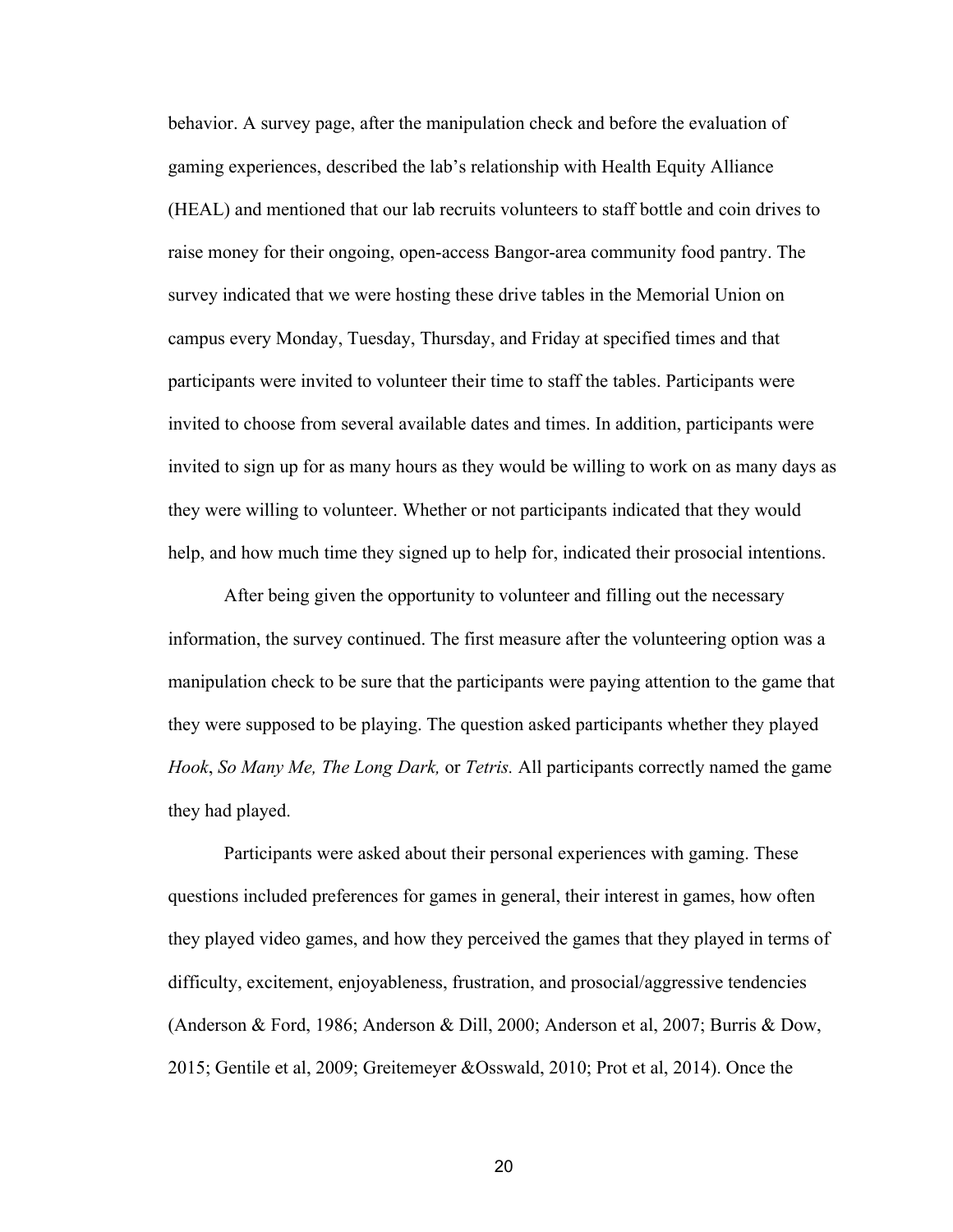survey was completed, participants were told that they study was over, their credit granted, and that they were free to go. Those who did not choose to help were immediately debriefed.

All participants who chose to help were emailed one week before their possible signup times—along with a reminder email one day before their first signup time—with details concerning their part in the bottle and coin drives, including where to show up and what to expect. A research assistant was assigned to these times in order to keep track of the participants who arrived and signed in, which was used as our final measure of prosocial behavior. All participants who chose to help, whether or not they actually attended the event, were sent an additional survey with open-ended questions about why they helped or not, and if they had, what they got out of their experience for exploratory qualitative data. At this point, these participants were emailed the debriefing statement (please see Appendix D for the full debriefing script).

#### **Results**

Of the four self-reported predictor variables (general helpfulness, empathy, humility, and gratitude), empathy was correlated with humility (*r*= .40, *p*=.008) and gratitude ( $r = .36$ ,  $p = .017$ ). None of the variables were associated with self-reported general helpfulness or religiousness (see Table 1).

One-third of participants said that they would donate their time (see Figure 3). On average, these participants said that they would donate 2.87 hours. Of the four predictor variables measured, empathy and humility were associated with whether or not participants said they would volunteer  $(r=-.39, p=.008,$  and  $r=-.38, p=.012,$ respectively), and empathy was associated with the number of hours participants said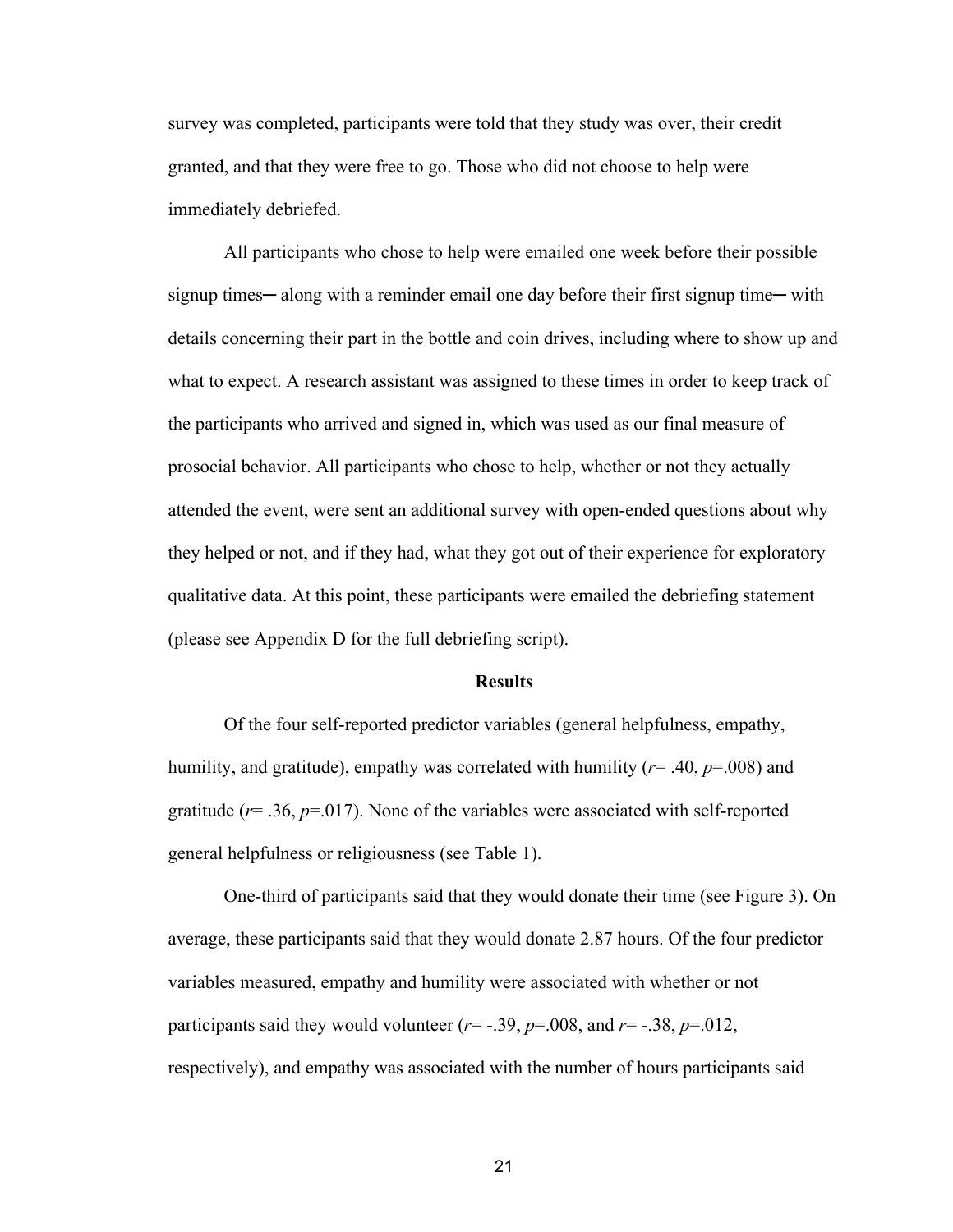they would donate  $(r=.42, p=.005)$ . Personal religiosity was also not associated with prosocial intentions to help,  $t(21.04) = -0.583$ ,  $p = 0.554$ , or in the number of hours offered, *t*(2.154)=-1.307, *p*=.313.

Of the 15 participants who said that they would help, only 5 played the prosocial video game. When it came time to volunteer, however, only 4 out of those 15 participants attended. Of those 4 volunteers, 1 played the prosocial video game. Twenty-six percent of those who were assigned the religiously framed passages said they would help, while 1 person who received the religiously framed passages actually volunteered (see Figure 4a and 4b). None of the predictor variables were related to whether or not participants actually volunteered (see Table 2).

Difficulty of the games was related to enjoyment ( $r=0.33$ ,  $p=.027$ ) and frustration  $(r=0.58, p=0.00)$ . Those who reported less difficulty when playing the games indicated more interest in gaming ( $r = -30$ ,  $p = 0.043$ ) and spending more hours per week gaming ( $r =$ -.34, *p*=.022). Identifying more strongly as a gamer was highly correlated with both interest in gaming ( $r=78$ ,  $p=000$ ) and hours per week spent gaming ( $r=82$ ,  $p=000$ ), and all three measures combined were a reliable measure of overall gaming identity  $(a=90)$ . The excitement of the games was correlated with perceived prosocial content of the games (*r*=.403, *p*=.006). However, perceived prosocial content and perceived violent content were also related to each other across the two games ( $r = .528$ ,  $p = .000$ ). None of the three gamer identity measures were related to how participants perceived the content of the games (see Table 3).

The games themselves did not differ from each other in terms of perceptions of difficulty  $(t(43)=124, p=.902)$ , frustration  $(t(43)=1.061, p=.295)$ , or excitement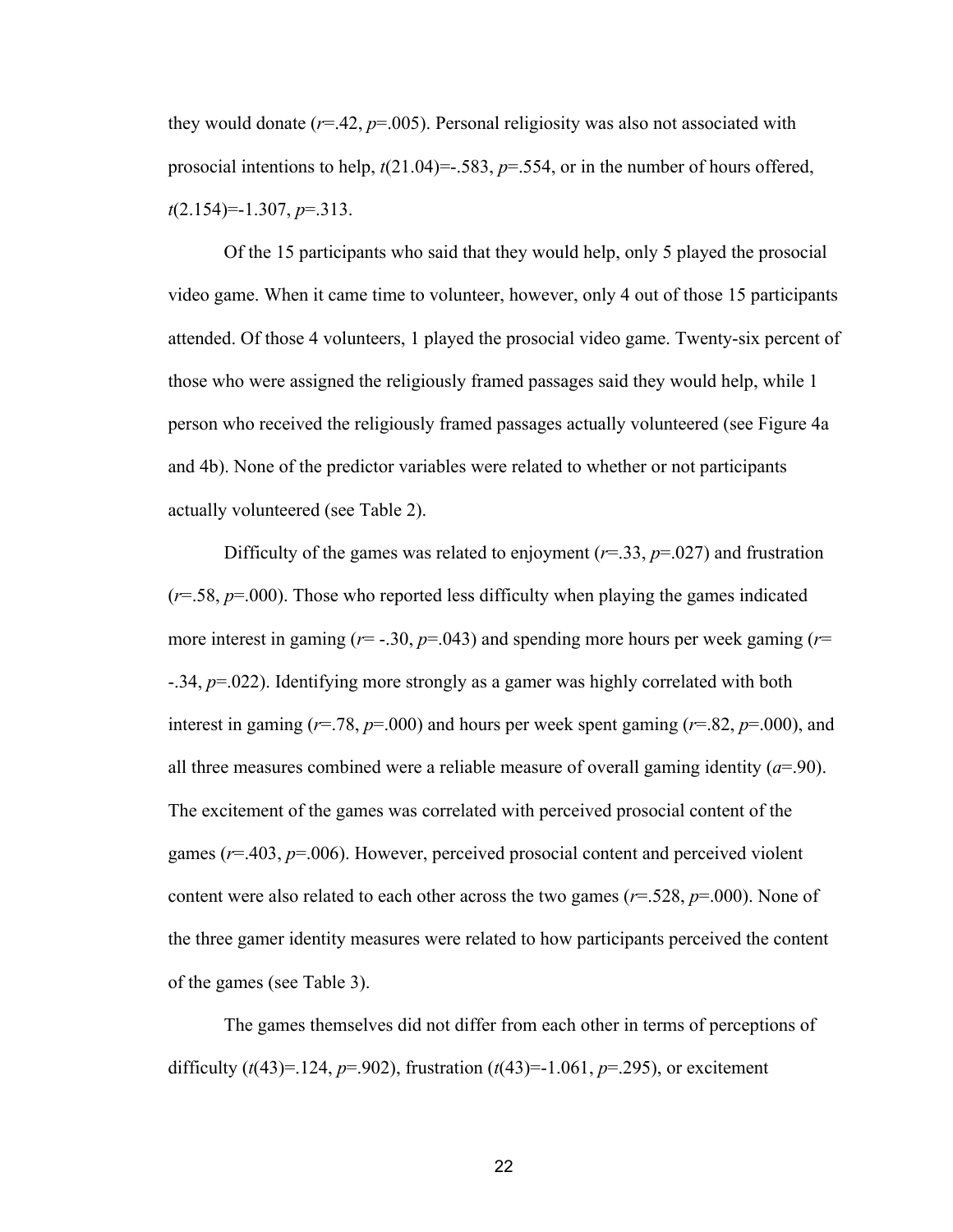$(t(43)=16, p=.874)$ . The games did differ by perceived enjoyment  $(t(43)=2.03, p=.049)$ , in that the neutral game was perceived as more enjoyable than the prosocial one. There was no evidence that the enjoyment of the game was related to any prosocial variables (intention:  $r = -15$ ,  $p = 0.31$ ; hours:  $r = 0.16$ ,  $p = 0.578$ ; volunteering:  $r = -11$ ,  $p = 0.489$ ). Participants overall perceived the prosocial video game as more prosocial (*t*(43)=-5.517,  $p=0.000$ ) *and* more violent ( $t(43)=3.798$ ,  $p=0.000$ ) than the other. How they perceived the games had no effect on any prosocial outcomes (see Table 4).

Participants who were more interested in games found these particular games easier than those who were less interested  $(r = -.304, p = .043)$  and those who self-reported playing more hours of video games also found these games less difficult (*r*= -.341, *p*=.022). Those who indicated more interest in games were also more likely to say that they would volunteer  $(r=311, p=038)$ , although there was no relation to the reported number of hours or whether or not they actually volunteered.

It was expected that playing a prosocial game would increase both prosocial intentions and behaviors. In an independent samples t-test, it was found that game condition did not affect whether or not people said they would volunteer, *t*(43)=-1.704, *p*=.096, *d*=.51, how many hours they said that they would donate, *t*(43)=1.979, *p*=.054,  $d=$ .67, or behaviors,  $t(43)=1.084$ ,  $p=$ .284,  $d=$ .32. While the effect sizes are medium to large, it cannot be said for sure whether this is due to random fluctuation in the sample.

The religious passage condition was expected to increase prosocial intentions. Another independent samples t-test revealed that this was not the case for either saying that they would volunteer,  $t(43)=1.044$ ,  $p=.302$ ,  $d=.31$ , or the number of hours they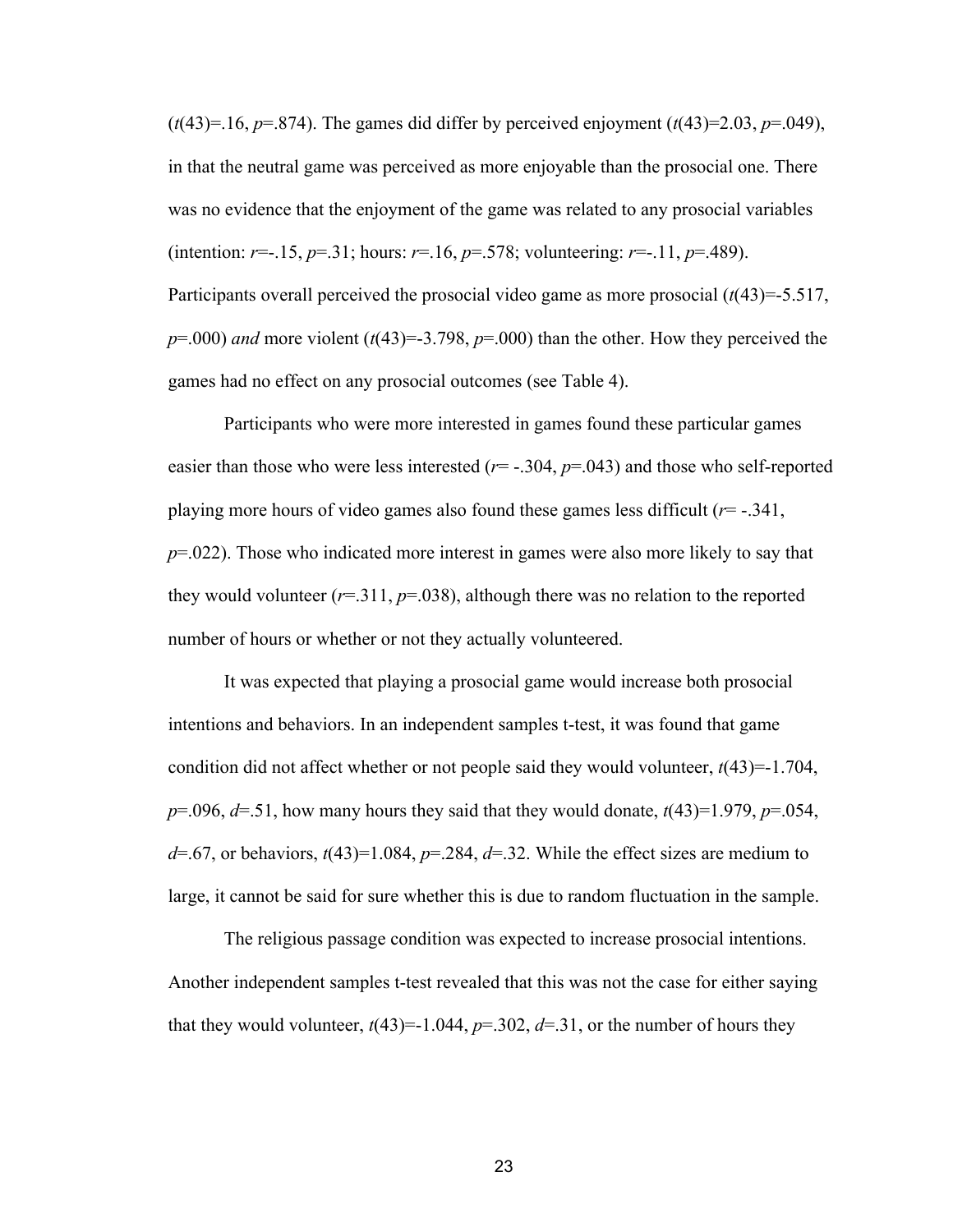claimed they would donate,  $t(43)=1.633$ ,  $p=.110$ ,  $d=.71$ . Similarly, religious condition also did not affect prosocial behavior,  $t(43)=1.084$ ,  $p=.284$ ,  $d=.32$ .

Although the study was underpowered, a MANOVA was run and no significant interaction between game and religious conditions was observed. While it would have been informational to look at the potential moderating effect of religious belief, the pattern of results described did not justify such an analysis.

# **Discussion**

Ultimately, there were no main effects of either prosocial video games or religiously prosocial narrative frames on prosociality. Participants who self-reported having more empathy and humility were more likely to volunteer, as expected from other research (for empathy, see Batson et al., 1993; Eisenberg & Miller, 1987; for humility see LaBouff et al, 2012). To call oneself humble is an oxymoron in the sense that participants may be yea-saying in their responses, indicating what they believe the researchers want to hear. That seems to be supported by the results because those who said they were more humble also expressed a wish to help, but did not actually help more than a participant who self-reported less humility. Self-reporting higher empathy predicted that participants were willing to donate more hours.

Empathy and humility, however, were related to prosocial intentions, meaning that those who said they were more empathic and humble were more likely to agree to volunteer. How empathic they said they were also indicated how many hours they would donate, in that the higher the amount of trait empathy translated to donating a higher number of hours. These effects may be due to participants wanting to answer in a positive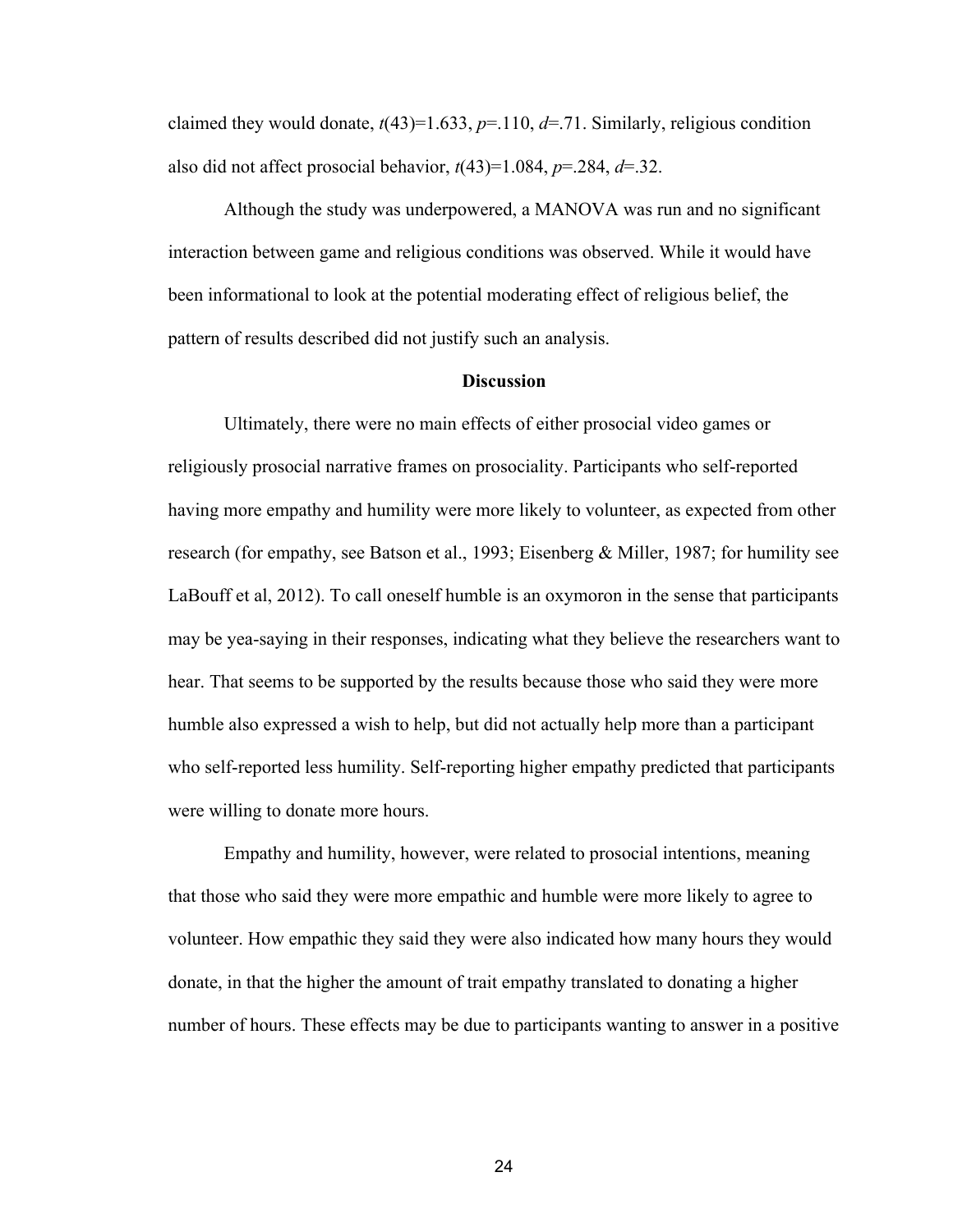light for the study, because no one wants to be seen as uncaring, conceited, or uncooperative (Silk & House, 2011).

Out of all 45 participants in the study, only 4 people showed up to volunteer at the bottle/coin drives. 15 participants had said that they would, however. This is relatively in line with previous research on prosociality, namely in Shariff's recent meta-analysis (2016) which states that people are more likely to report being prosocial than they are to actually be prosocial. For example, somewhat unexpectedly, belief in God was not associated with positive personal qualities like empathy, humility, gratitude, or general helpfulness.

The games selected were similar across many dimensions, including difficulty, frustration, and excitement. This was also what other studies found using games of a similar type (Anderson & Ford, 1986; Anderson et al, 2010; Greitemeyer & Osswald, 2010; Gentile et al, 2009; Whitaker & Bushman, 2012). Ideally, the only difference between *So Many Me* and *Hook* was supposed to be the perception of the game's content. *So Many Me* was seen by participants as the more prosocial game, however, it was also seen as the more violent game in addition to being slightly less enjoyable. This is important to note because *So Many Me*, while it is a *Lemmings*-type game, is not a distinct copy of *Lemmings* used in earlier studies (Greitemeyer & Osswald, 2009, 2010, 2011). In a recent update of *So Many Me* that occurred just before participants began the study, the game was changed so that the characters a player controlled also had to fight more enemies (by jumping on their heads *Mario*-style) along the way. Although the game was not graphic in these encounters, participants still perceived these acts as violent compared to *Hook*. It is possible that this would have diminished any effect the prosocial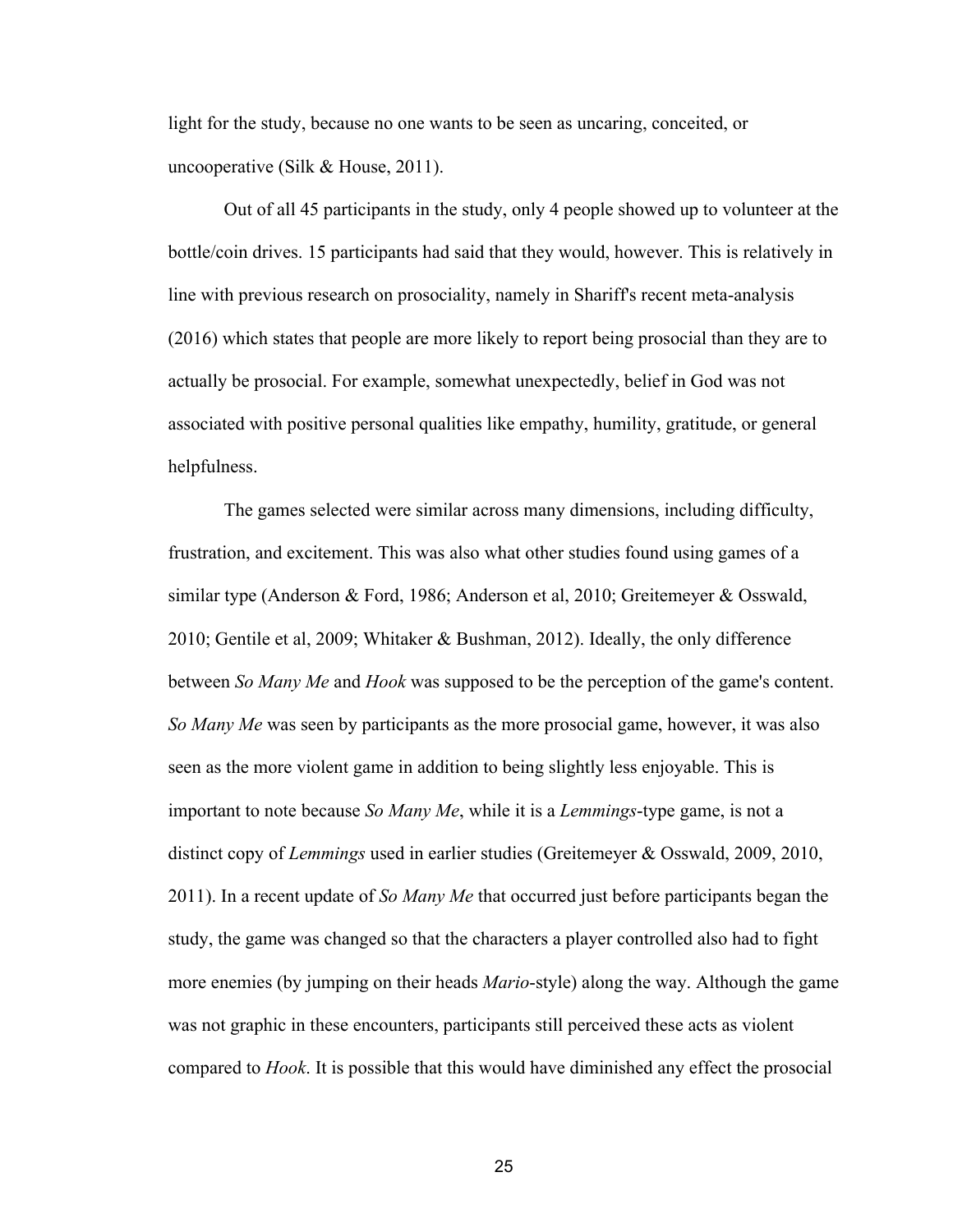aspect of the game may have had, seeing as violence in games tends to decrease prosocial thoughts and behaviors (Anderson et al, 2010; Anderson & Bushman, 2001; Prot et al, 2014). While some research indicated that sometimes violence for a prosocial cause could actually increase prosociality (Gentile et al, 2009; Gitter et al, 2013; Greitemeyer, Traut-Mattausch, & Osswald, 2012; Greitemeyer, 2013; Velez & Ewoldsen, 2013), the type of violence that occurs in *So Many Me* may not have been seen as violence for a prosocial goal because killing the enemy characters does not save another character directly.

Self-identified gamers reported less difficulty when playing either of the games, which is to be expected when the act of playing a game is practiced long enough to be able to learn any game more quickly than non-gamers. In terms of the GLM, those who are repeatedly exposed to a situation will develop a learned set of reactions in the long run (Gentile et al, 2009), indicating that gamers are more likely to have gone through the process several times already. A participant that identified more strongly as a gamer, however, did not perceive the games as more or less prosocial compared to non-gamers. It was also interesting to note that participants who were more interested in games (part of the measure of gamer identity) were also more likely to indicate that they were willing to volunteer, although they acted just like any other participant when it came to reporting the number of hours they wished to volunteer and actually volunteering. It is possible that, because they were asked about interest in gaming after having gone through over half the study having already played a game, they were answering in a way that was consistent with their behavior at the moment, or answering in the way the researchers expected them to respond.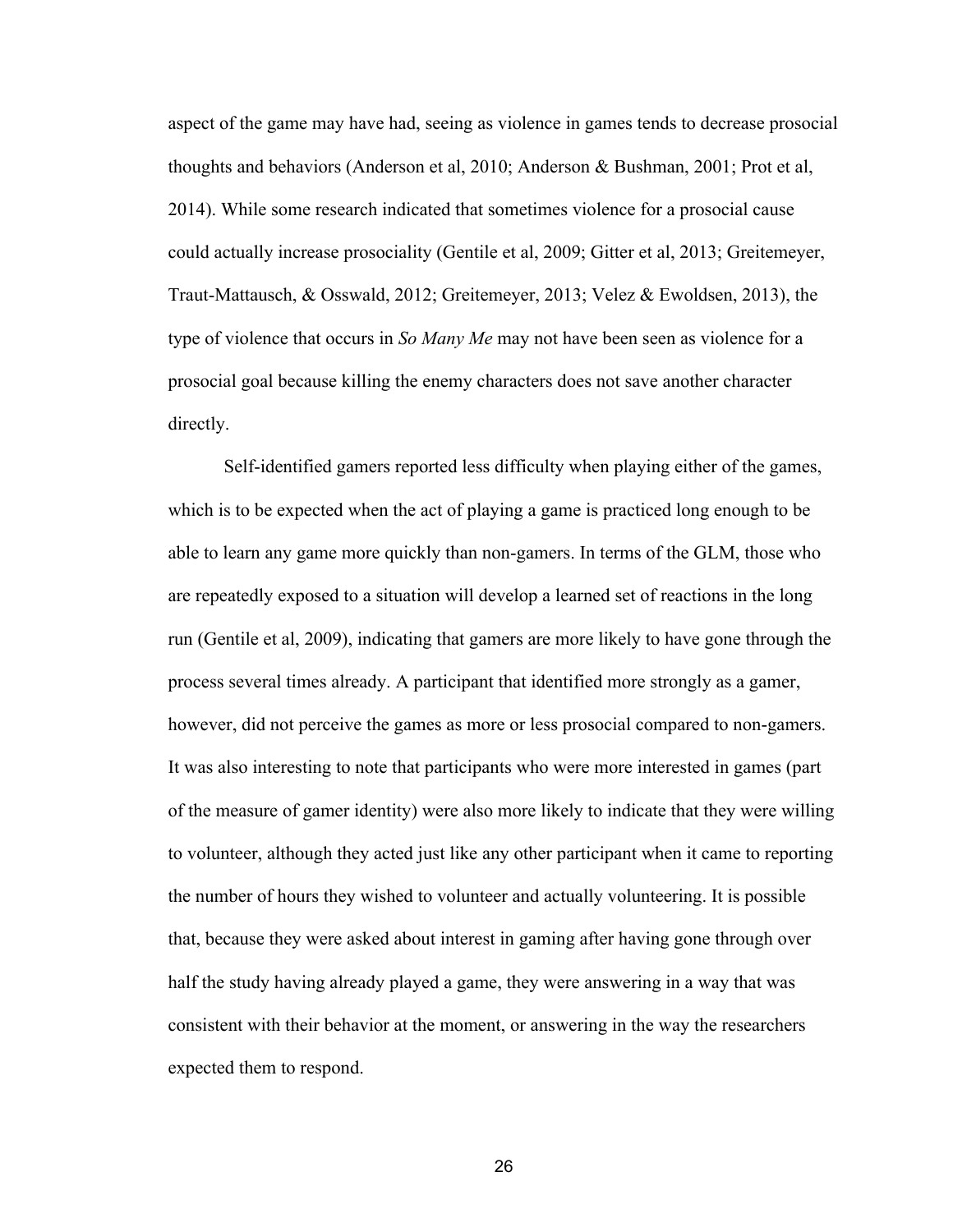Neither prosocial video games nor religious passages increased prosocial intentions or behaviors, contrary to the mass of research discussed earlier. While the effect was not significant, however, the size of the effect for intentions was larger than the effect for behavior. It must be stated cautiously that these effects show additional power *may* produce much clearer results, but it is not certain. For example, there was a strong but not quite significant increase in prosocial intentions for those in the neutral game condition. Additional power might reveal that trend as consistent.

There was also no observed interaction between religious contexts and prosocial content. A religious narrative frame (providing *context*) before playing a prosocial video game (the *content*) had no effect on prosocial intentions or behaviors, compared to a religious narrative frame before a neutral game or a neutral narrative frame before playing either type of game. The situation that the person was exposed to, according to the GLM, was meant to influence how they thought and acted afterward. A situation comprised of both *context* and *content,* however, did not produce the desired effects. Apart from the possibility of their actually being no effect of these variables on prosociality, there are several possible alternative explanations. For example giving the participants a way to act out their wish to help (promoted by the religious narrative) by playing a prosocial video game may have exhausted their immediate need to act prosocially and ease their cognitive dissonance that stemmed from not being able to help immediately after receiving the call to act prosocially from the passages (Cialdini  $\&$ Kenrick, 1973). This is a form of negative state relief, introduced by Baumann, Cialdini, and Kenrick (1981), in which their need to act prosocially (brought about by the religious narrative) results in a negative state that they wish to relieve by eliciting helping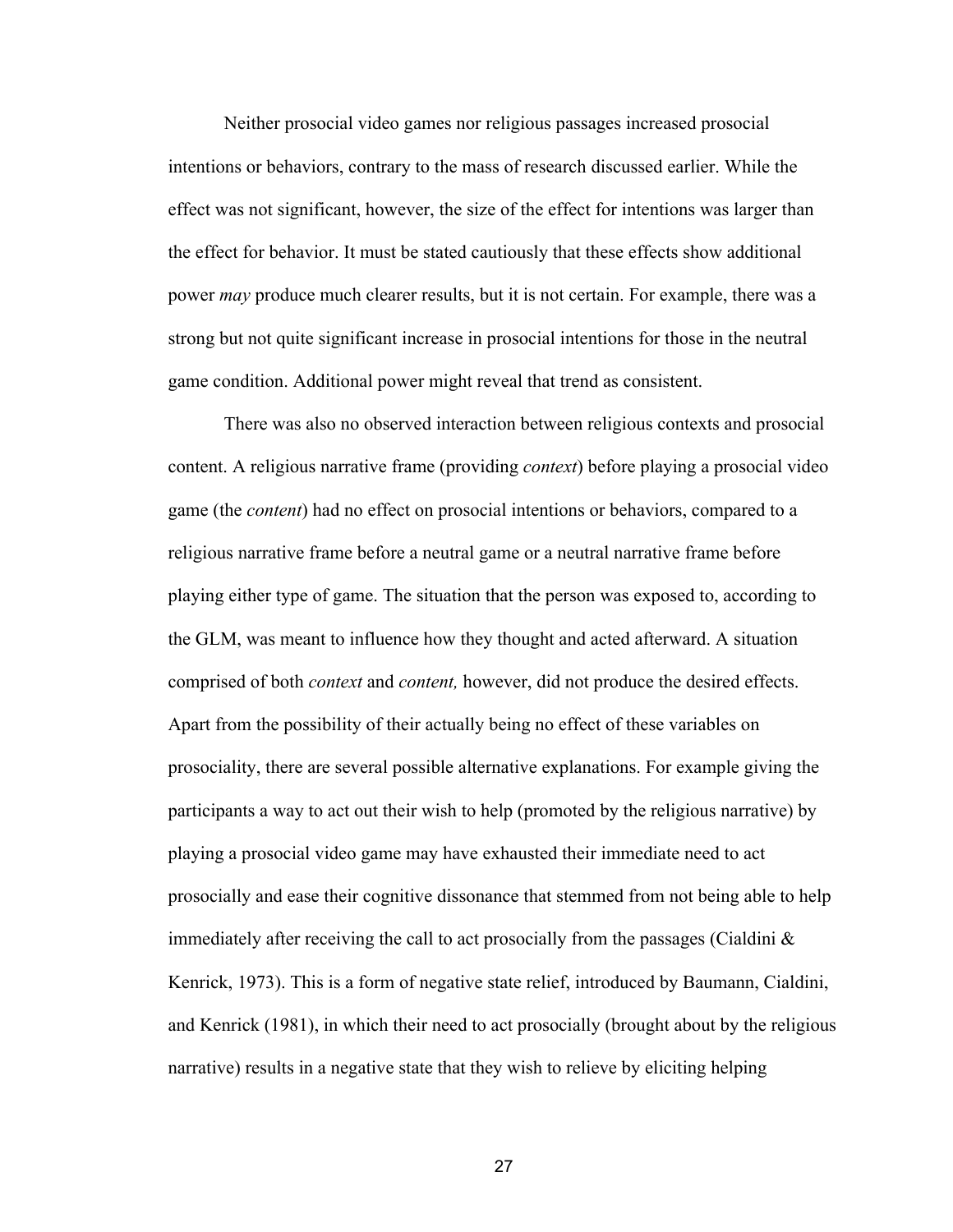behaviors. The prosocial game, therefore, acted as an outlet for participants to elicit those helping behaviors and return to a positive state, instead of as a reminder to be prosocial as it was intended.

A majority of the work with the GLM has dealt with short-term results (Anderson & Dill, 2000; Anderson & Bushman, 2001; Buckley & Anderson, 2006; Gentile et al, 2009; Gentile & Groves, 2014; Greitemeyer & Mügge, 2014; Greitemeyer & Osswald, 2009; Greitemeyer & Osswald, 2010; Gitter et al, 2013; Happ, Melzer, & Steffgen, 2015), with the long-term results only to come into play after repeated exposure to the same situation (Gentile et al, 2009).

There are several limitations to this study. The first of which has already been mentioned: not enough participants to warrant accurate or significant results that are generalizable. Another limitation is that the games chosen were not piloted but chosen subjectively. If this study were to be replicated, the best suggestion would be to either use *Lemmings* like the rest of the prosocial video game research (Greitemeyer & Osswald, 2009, 2010, 2011), or pilot different games altogether for reliable perceived prosocial and neutral content. A different direction for this study would be to include passages that are prosocial in nature but not religiously charged. Research has shown that prosocial calls to action, whether religious or not, should produce the same effect (Shariff, 2016), so it would be interesting to see if that would still be the case in this study's context.

This study was an attempt to understand how different reminders to be prosocial could work together to increase prosociality. An ecologically valid measure of prosocial behavior was central to the study because it enabled us to say whether or not these reminders could work on people in real world settings. Although the manipulations were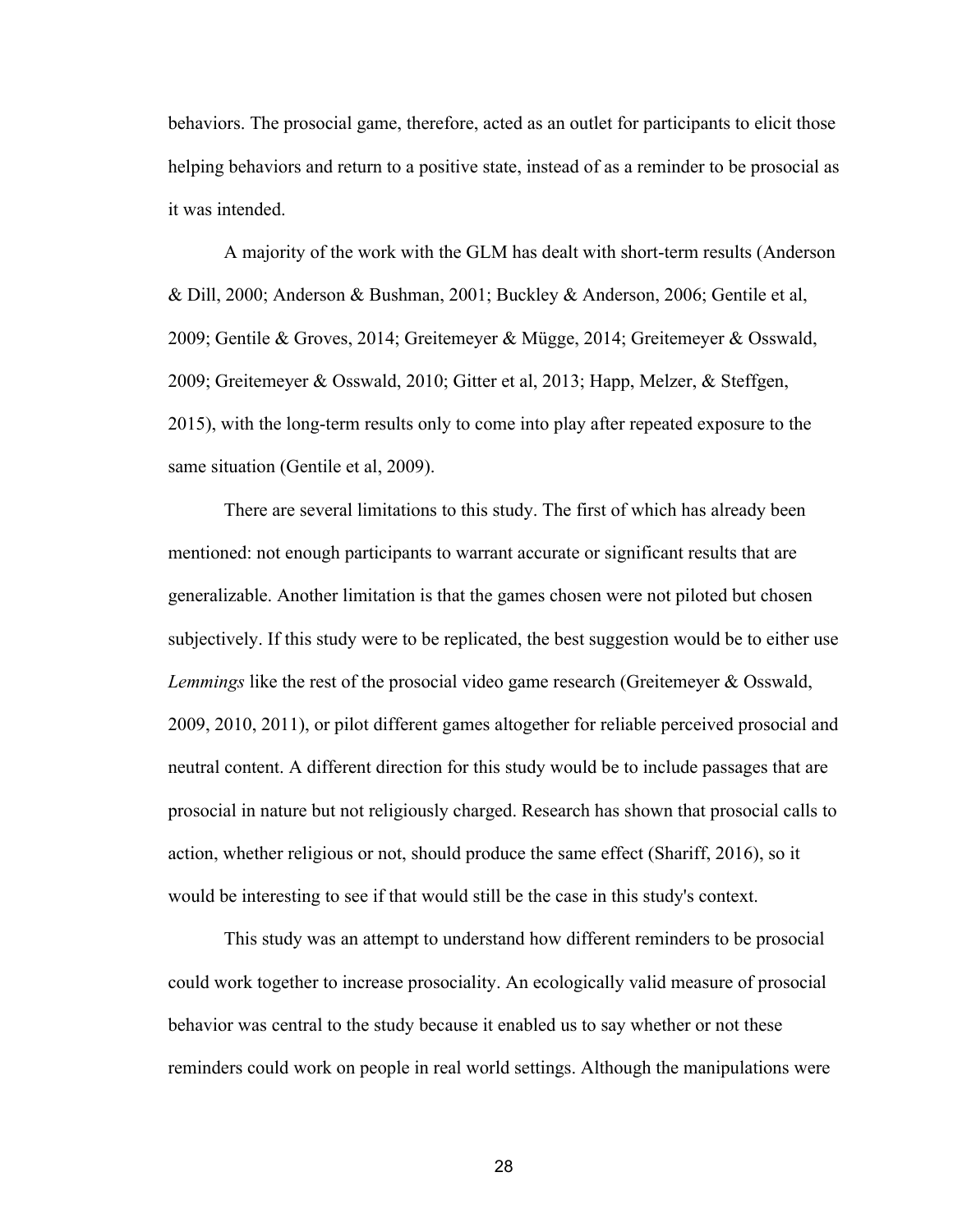unsuccessful, this study paves the way for a new area of research involving the combination of different types of reminders and their effects on prosociality.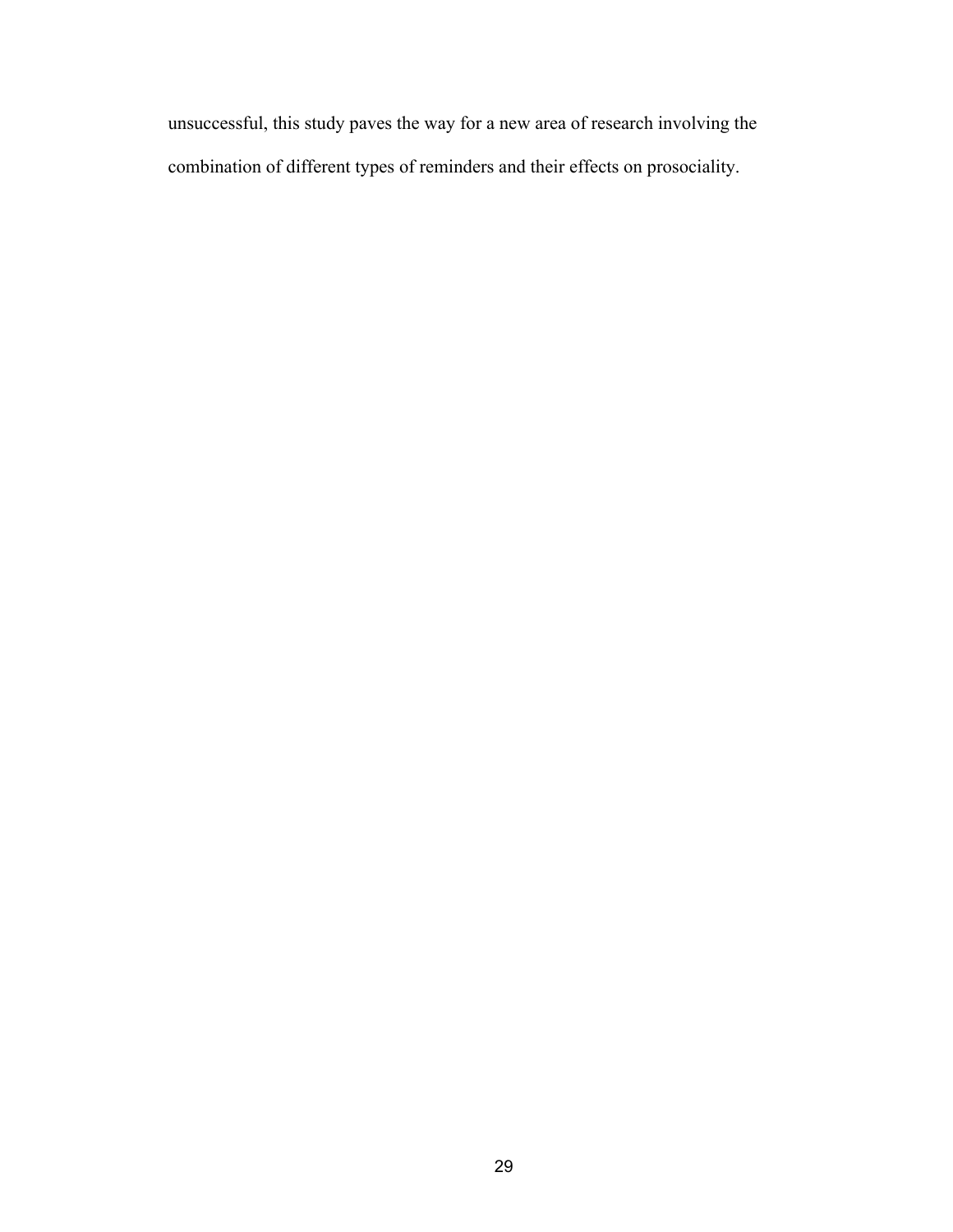### **References**

Ahmed, A. (2013). Religious context and prosociality: An experimental study from Valparaiso, Chile. *Journal for the Scientific Study of Religion, 52*(3), 627- 637). Retrieved from PsycINFO.

Ahmed, A., & Salas, O. (2011). Implicit influences of Christian religious representations on dictator and prisoner's dilemma game decisions. *The Journal of Socio-Economics, 40*(3), 242-246. Retrieved from Sociological Abstracts.

- Anderson, C. A., & Bushman, B. J. (2001). Effects of violent video games on aggressive behavior, aggressive cognition, aggressive affect, physiological arousal, and prosocial behavior: A meta-analytic review of the scientific literature.
- Anderson, C., Deuser, W. E., &Deneve, K. M. (1995). Hot temperatures, hostile affect, hostile cognition, and arousal: Tests of a general theory of affective aggression. *Personality and Social Psychology Bulletin, 21*, 960-971. Retrieved from PsycINFO.
- Anderson, C. A., & Dill, K. E. (2000). Video games and aggressive thoughts, feelings, and behavior in the laboratory and in life. *Journal of Personality and Social Psychology, 78*(4), 772-790. doi: 10.1037//O022-3514.78.4.772. Retrieved from PsycINFO.
- Anderson, C. A., & Ford, C. (1986). Affect of the game player: Short-term effects of highly and mildly aggressive video games. *Personality and Social Psychology Bulletin, 12*(4), 390-402. Retrieved from PsycINFO.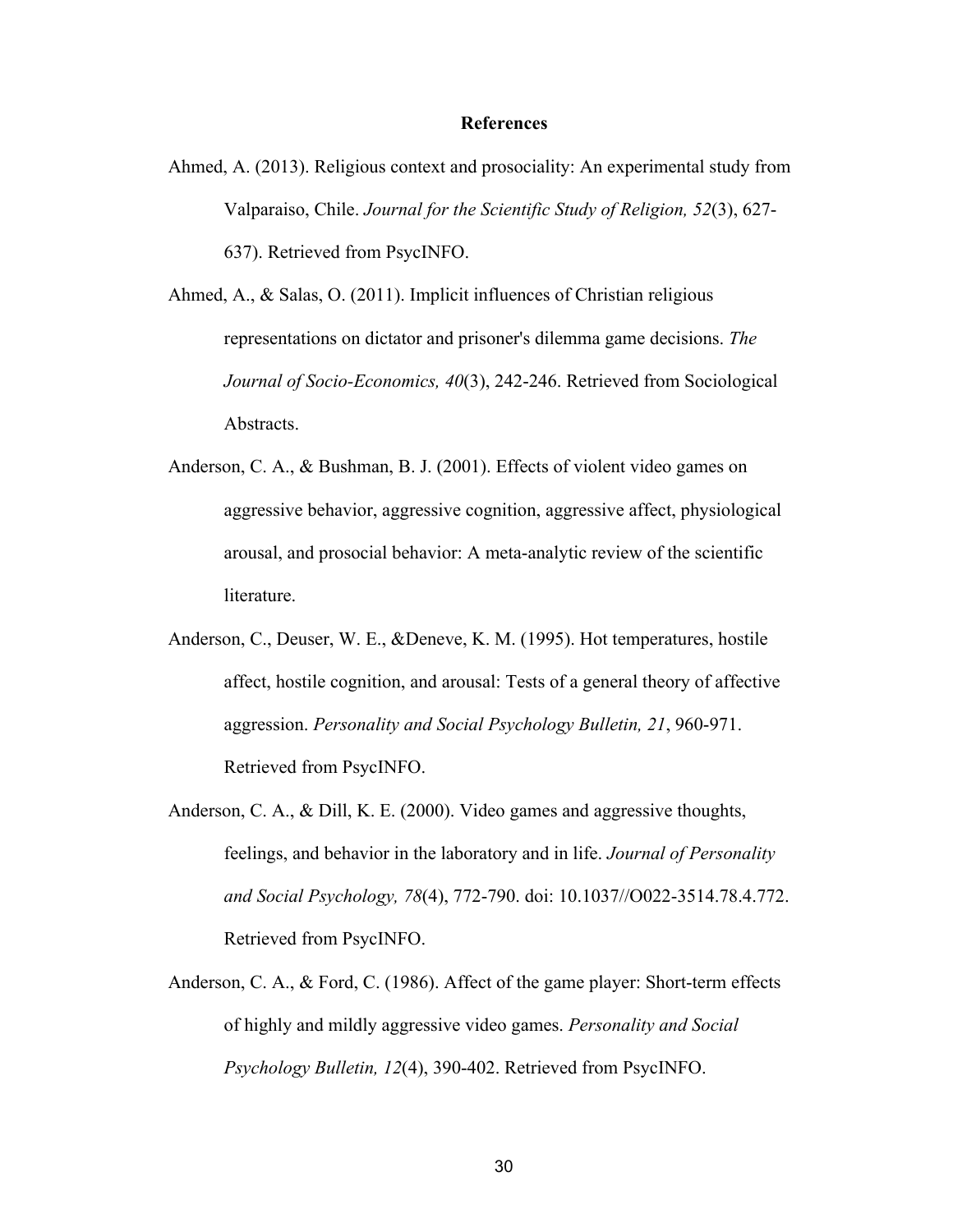- Anderson, C. A., Gentile, D. A., & Buckley, K. E. (2007). Violent video game effects on children and adolescents: Theory, research, and public policy. New York: Oxford University Press.
- Anderson, C. A., Ihori, N., Bushman, B., Rothstein, H., Shibuya, A., Swing, E., Sakamoto, A., &Saleem, M. (2010). Violent video game effects on aggression, empathy, and prosocial behavior in eastern and western countries: A meta-analytic review. *Psychological Bulletin, 136*(2), 151-173. Retrieved from PsycINFO.

Bandura, A. (1977). *Social learning theory*. Englewood Cliffs, N.J.: Prentice Hall.

- Bargh, J., Chen, M., & Burrows, L. (1996). Automacity of social behavior: Direct effects of trait construct and stereotype-activation on action. *Journal of Personality and Social Psychology, 71*(2), 230-244. Retrieved from PsycINFO.
- Barlett, C., Branch, O., Rodeheffer, C., & Harris, R. (2009). How long do the shortterm violent video game effects last? *Aggressive Behavior, 35*(3), 225-236. Retrieved from PsycINFO.
- Batson, C. D., Schoenrade, P., &Ventis, W. L. (1993). *Religion and the Individual: A Social-Psychological Perspective.* Oxford: Oxford University Press.

Bering, J., & Johnson, D. (2005). "O Lord... you perceive my thoughts from afar": Recursiveness and the evolution of supernatural agency. *Journal of Cognition and Culture, 5*, 118-142. Retrieved from PsycINFO.

Brown v. Entertainment Merchants Association. (2005).*Oyez*. Retrieved from https://www.oyez.org/cases/2010/08-1448.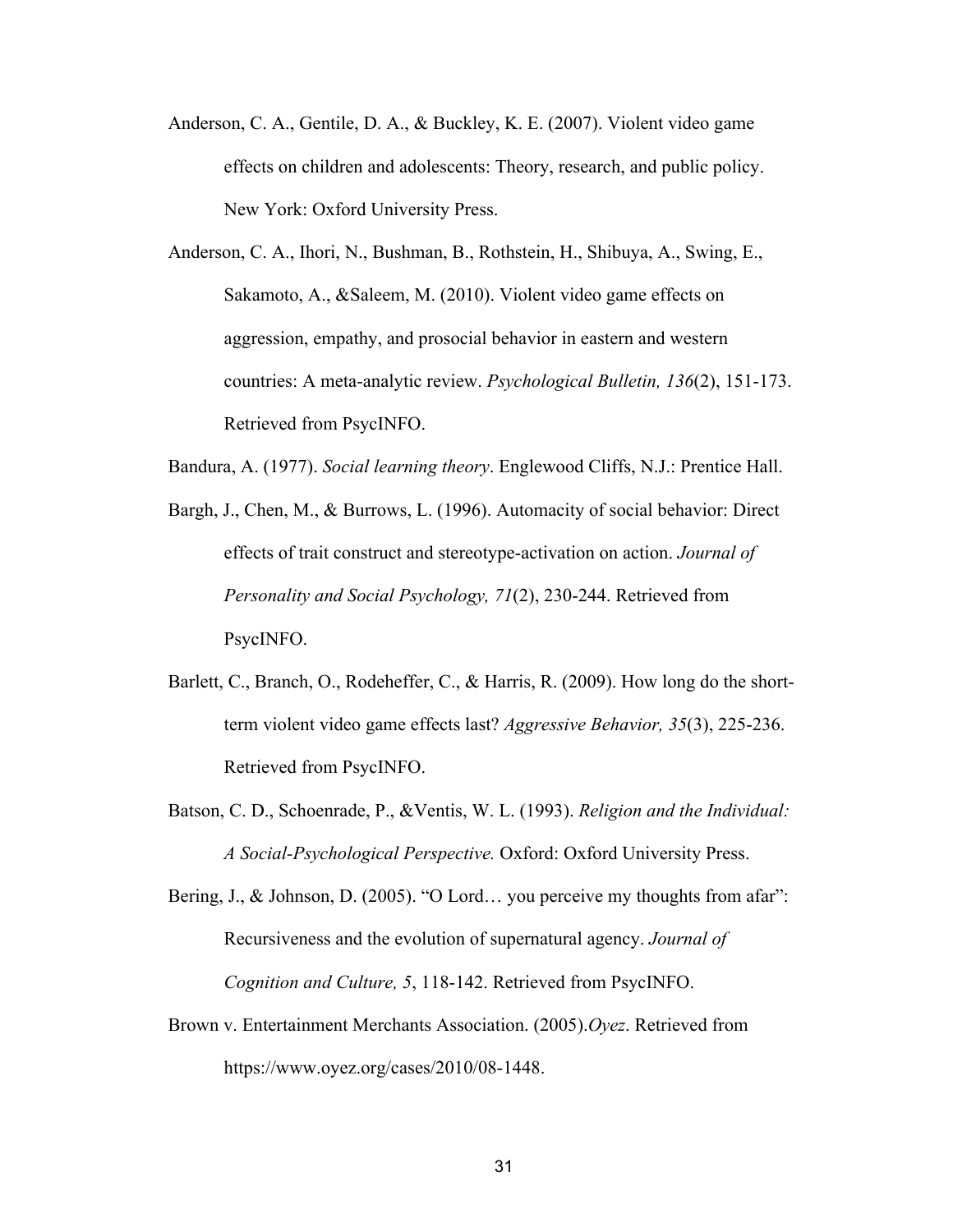- Buckley, K. E., & Anderson, C. A. (2006). *A theoretical model of the effects and consequences of playing video games.* Mahwah, NJ: Lawrence Erlbaum Associates Publishers.
- Burris, D., & Dow, T. (2015). Lost in the Myst?: Narrative video gaming decreases self-reported propensity for spiritual/religious experience. *The International Journal for the Psychology of Religion, 25*(1), 18-28. Doi: 10.1080/10508619.2014.884393. Retrieved from PsycINFO.
- Cialdini, R. B., Darby, B. L., & Vincent, J. E. (1973). Transgression and altruism: A case for hedonism. *Journal of Experimental Social Psychology, 9*(6), 502-516. Retrieved from PsycINFO.
- Darley, J., &Latane, B. (1968). Bystander intervention in emergencies: Diffusion of responsibility. *Journal of Personality and Social Psychology, 8*(4), 377-383. Retrieved from PsycINFO.
- Davis, M. H. (1980). A multidimensional approach to individual differences in empathy. *JSAS Catalog of Selected Documents in Psychology, 10*(85), 14- 15. Retrieved from PsycINFO.
- Durkheim, E. (1968) The Elementary Forms of the Religious Life. New York: Free Press.
- Eisenberg, N., & Miller, P. (1987). The relation of empathy to prosocial and related behaviors. *Psychological Bulletin, 101*(1), 91-119. Retrieved from PsycINFO.
- Extend Interactive Company. (2014). So many me (Version 2) [Computer software]. ORiGO GAMES.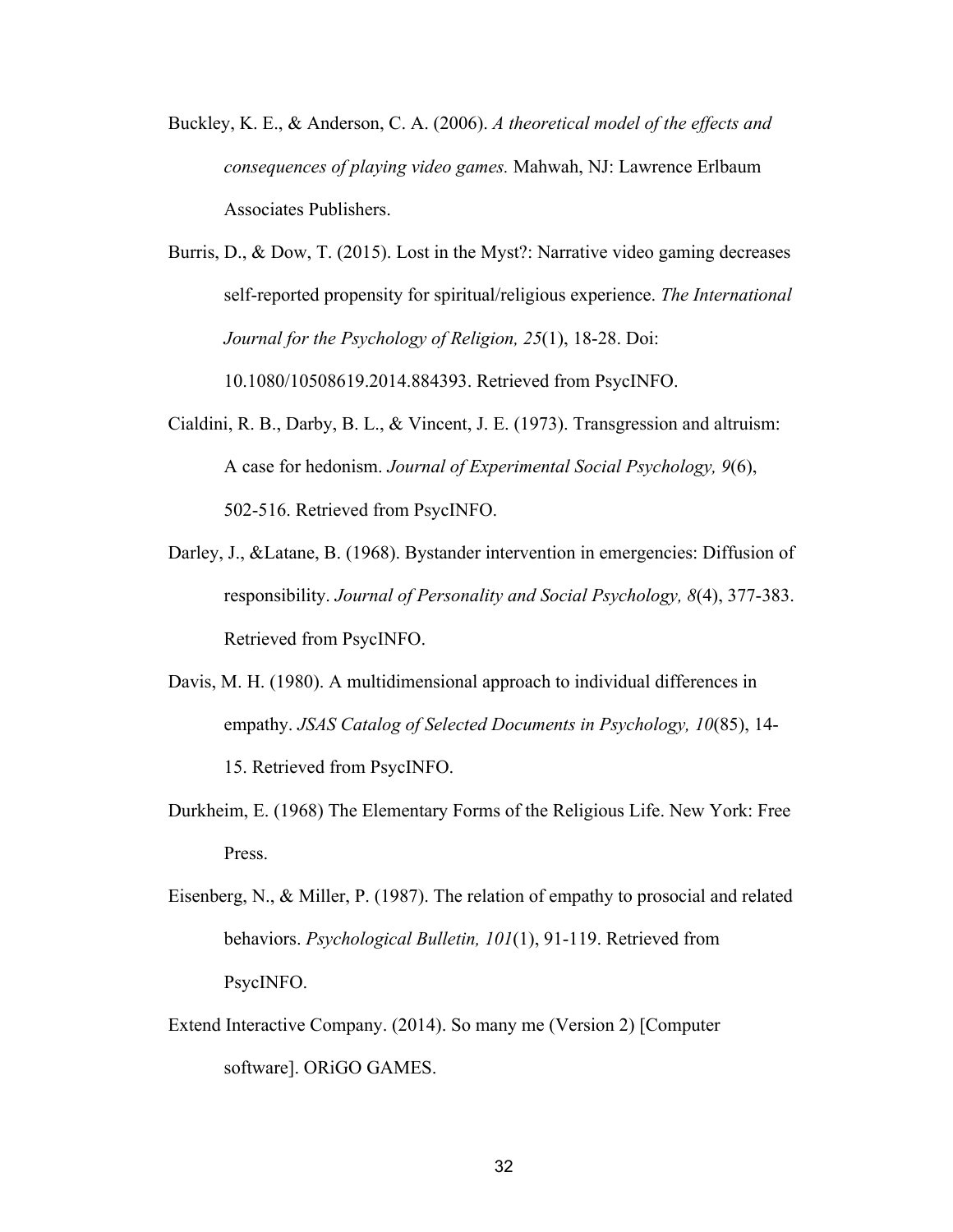- Faul, F., Erdfelder, E., Buchner, A., & Lang, A.-G. (2009). Statistical power analyses using G\*Power 3.1: Tests for correlation and regression analyses. *Behavior Research Methods*, *41*, 1149-1160.
- Fromme, J. (2003). Computer games as a part of children's culture. *The International Journal of Computer Game Research, 3*(1), 1-22. Retrieved from PsycINFO.
- Galen, L. (2012). Does religious belief promote prosociality? A critical examination. *Psychological Bulletin, 138*(5), 876-906. doi: 10.1037/a0028251. Retrieved from PsycINFO.
- Galen, L. W., Sharp, M., & McNulty, A. (2015). Nonreligious group factors versus religious belief in the prediction of prosociality. *Social Indicators Research, 122*, 411-432. doi: 10.1007/s11205-014-0700-0. Retrieved from PsycINFO.
- Gentile, D. A., Anderson, C. A., Yukawa, S., Ihori, N., Saleem, M., Ming, L. K. … & Sakamoto, A. (2009) The effects of prosocial video games on prosocial behaviors: International evidence from correlational, longitudinal, and experimental studies. *Personality and Social Psychology Bulletin, 35*(6), 752-763. doi: 10.1177/0146167209333045. Retrieved from PsycINFO.
- Gentile, D. A., & Groves, C., & Gentile, J. R. (2013). The general learning model: Unveiling the learning potential from video games. *Learning by playing: Frontiers of video gaming in education* (121-142). Ney York: Oxford University Press.
- Gitter, S. A., Ewell, P. J., Guadagno, R. E., Stillman, T. F., &Baumeister, R. F. (2013). Virtually justifiable homicide: The effects of prosocial contexts on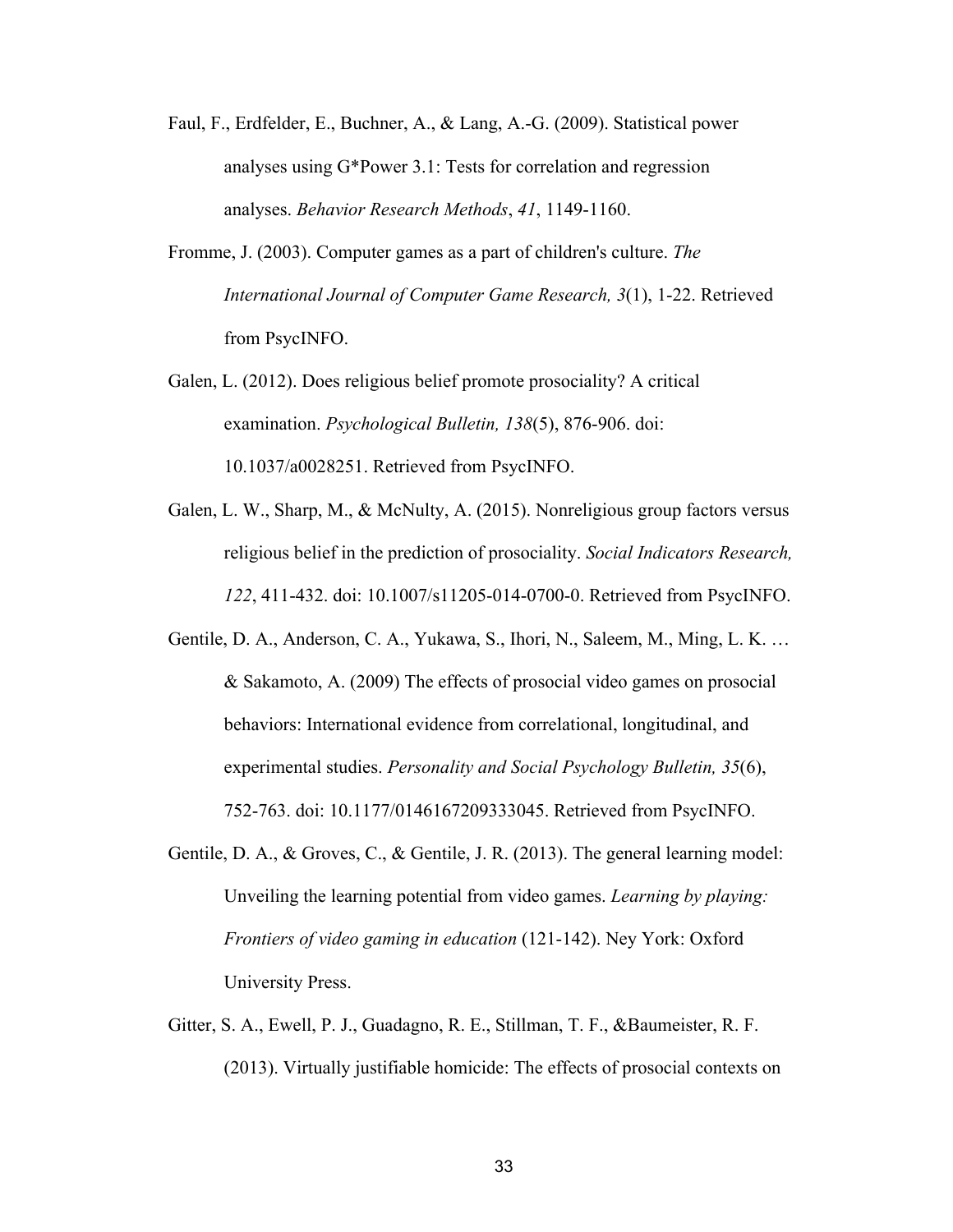the link between violent video games, aggression, and prosocial and hostile cognition. *Aggressive Behavior, 39*(5), 346-354. Retrieved from PsycINFO.

Good Reads Inc. (2016). Retrieved from GoodReads.com/quotes.

Greitemeyer, T. (2013). Playing video games cooperatively increases empathic concern. *Social Psychology, 44*(6), 408-413. doi: 10.1027/1864- 9335/a000154. Retrieved from PsycINFO.

Greitemeyer, T., &Mügge, D. (2014). Video games do affect social outcomes: A meta-analytic review of the effects of violent and prosocial video game play. *Personality and Social Psychology Bulletin, 40*(5), 578-589. doi: 10.1177/0146167213520459. Retrieved from PsycINFO.

- Greitemeyer, T., &Osswald, S. (2009). Prosocial video games reduce aggressive cognitions. *Journal of Experimental Social Psychology, 45*(4), 896-900. doi: 10.1016/j.jesp.2009.04.005. Retrieved from PsycINFO.
- Greitemeyer, T., &Osswald, S. (2010). Effects of prosocial video games on prosocial behavior. *Journal of Personality and Social Psychology, 98*(2), 211-221. doi: 10.1037/a0016997. Retrieved from PsycINFO.
- Greitemeyer, T., &Osswald, S. (2011). Playing prosocial video games increases the accessibility of prosocial thoughts. *Journal of Social Psychology, 151*(2), 121-128. Retrieved from PsycINFO.
- Greitemeyer, T., Traut-Mattausch, E., &Osswald, S. (2012). How to ameliorate negative effects of violent video games on cooperation: Play it cooperatively in a team. *Computers in Human Behavior, 28*(4), 1465-1470. Retrieved from PsycINFO.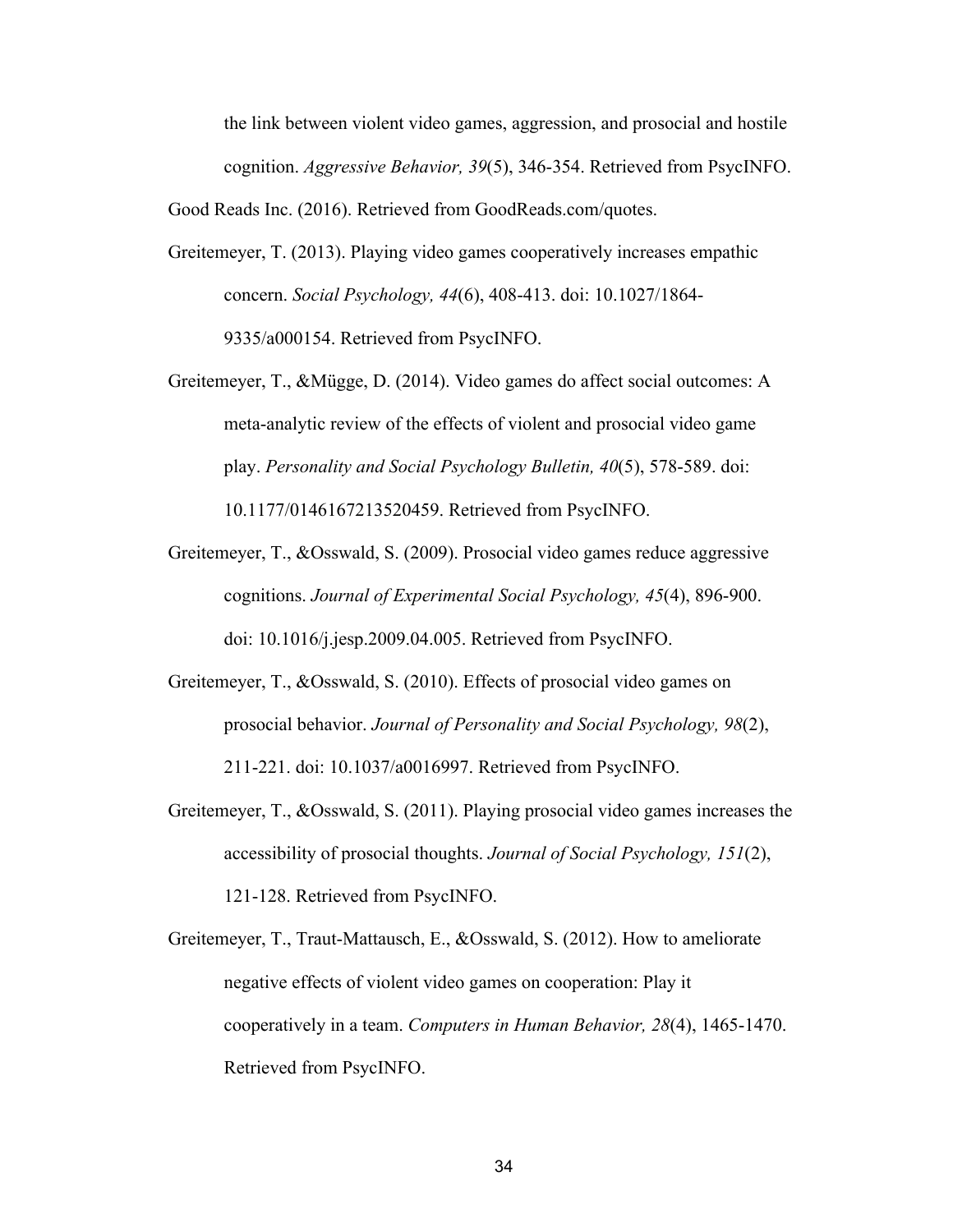- Happ, C., Melzer, A., Steffgen, G. (2015). Like the good or bad guy— Empathy in antisocial and prosocial games. *Psychology of Popular Media Culture, 4*(2), 80-96. doi: 10.1037/ppm0000021. Retrieved from PsycINFO.
- Harrell, A. (2012). Do religious cognitions promote prosociality? *Rationality and Society, 24*(4), 463-482. doi: 10.1177/1043463112463930. Retrieved from PsycINFO.
- House, B., Silk, J., Henrich, J., Barrett, H., Scelza, B., Boyette, A., Hewlett, B., McElreath, R., & Laurence, S. (2013). Ontogeny of prosocial behavior across diverse societies. *Proceedings of the National Academy of Sciences, 110*(36), 14586-14591. Retrieved from Google Scholar.
- LaBouff, J. P., Rowatt, W. C., Johnson, M. K., &Finkle, C. (2012). Differences in attitudes toward outgroups in religious and nonreligious contexts in a multinational sample: A situational context priming study. *International Journal for the Psychology of Religion, 22*(1), 1-9. doi: 10.1080/10508619.2012.634778. Retrieved from PsycINFO.
- Lin, P. K. F., Tong, E. M. W., Lee, L. N., Low, A. H. M., & Gomes, D. (2016). The prosocial impact of god concept priming on god believers. *Psychology of Consciousness: Theory, Research, and Practice, 3*(1), 93-103. Retrieved from PsycINFO.
- Macrae, C. N., & Johnston, L. (1998). Help, I Need Somebody: Automatic Action and Inaction. *Social Cognition,16*(4), 400-417. doi: 10.1521/soco.1998.16.4.400. Retrieved from PsycINFO.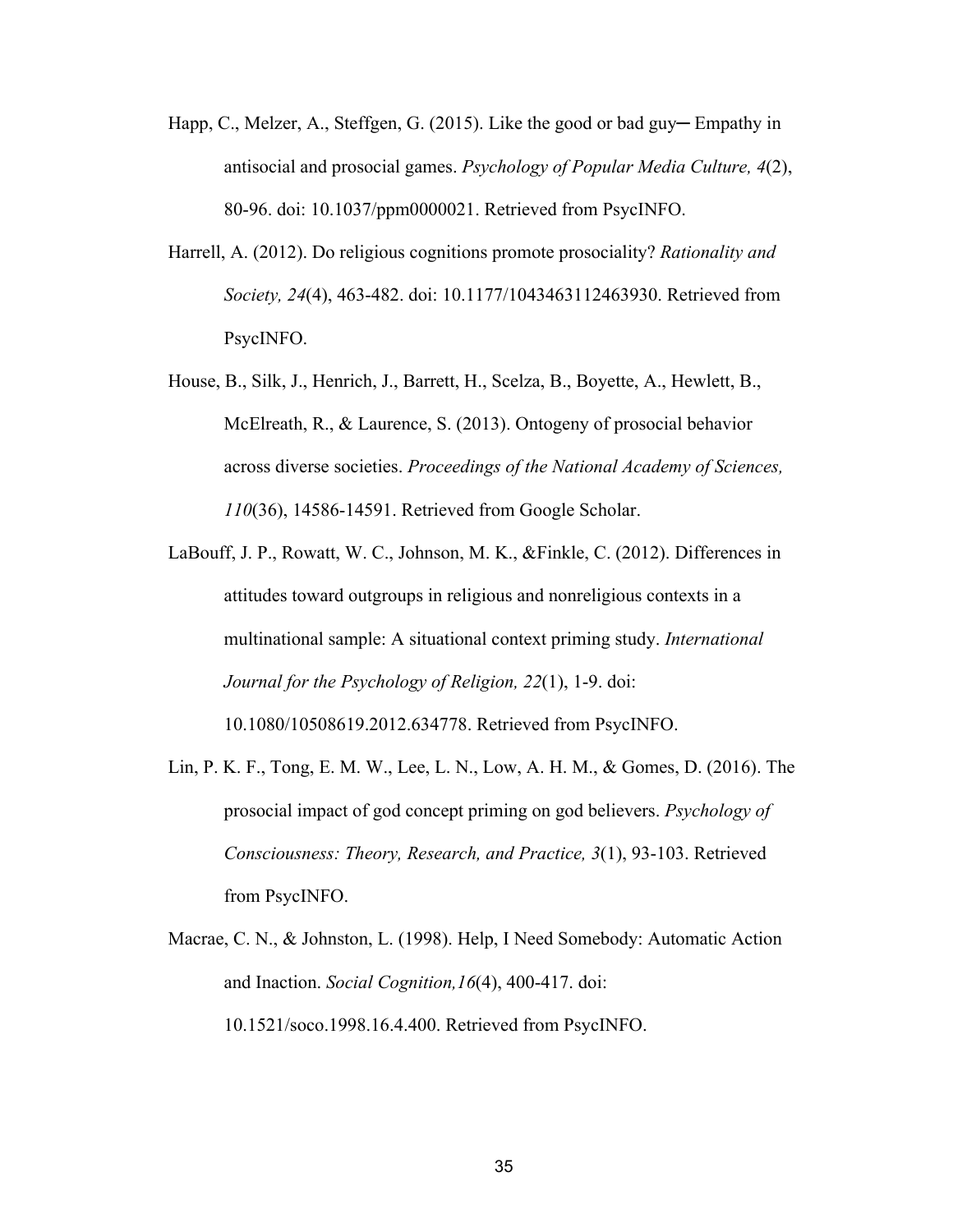- McCullough, M. E., Emmons, R. A., & Tsang, J. (2002). The grateful disposition: A conceptual and empirical topography. *Journal of Personality and Social Psychology, 82*(1), 112-127. doi: 10.1037//0022-3514.82.1.112. Retrieved from PsycINFO.
- Norenzayan, A. (2014). Does religion make people moral? *Behavior, 151*, 365-384. Doi: 10.1163/I568539X-OOOO3139. Retrieved from PsycINFO.
- Pichon, I., Boccato, G., &Saroglou, V. (2007). Nonconscious influences of religion on prosociality: A priming study. *European Journal of Social Psychology, 37,* 1032-1045. doi: 10.1002/ejsp.416. Retrieved from PsycINFO.
- Preston, J. L., & Ritter, R. S. (2013). Different effects of religion and god on prosociality with the ingroup and outgroup. *Personality and Social Psychology Bulletin, 39*(11), 1471-1483. doi: 10.1177/0146167213499937. Retrieved from PsycINFO.
- Preston, J. L., Ritter, R. S., & Hernandez, I. (2010). Principles of religious prosociality: A review and reformulation. *Social and Personality Psychology Compass, 4*(8), 574-590. Retrieved from PsycINFO.
- Prot, S. … & Lam, B. C. P. (2014). Long-term relations among prosocial-media use, empathy, and prosocial behavior. *Psychological Science, 25*(2), 358- 368. doi: 10.1177/0956797613503854.
- Rand, D. G., Dreber, A., Haque, O. S., Kane, R. J., Nowak, M. A., & Coakley, S. (2014). Religious motivations for cooperation: An experimental investigation using explicit primes. *Religion, Brain, & Behavior, 4*(1), 31- 48. doi: 10.1080/2153599X.2013.775664. Retrieved from Google Scholar.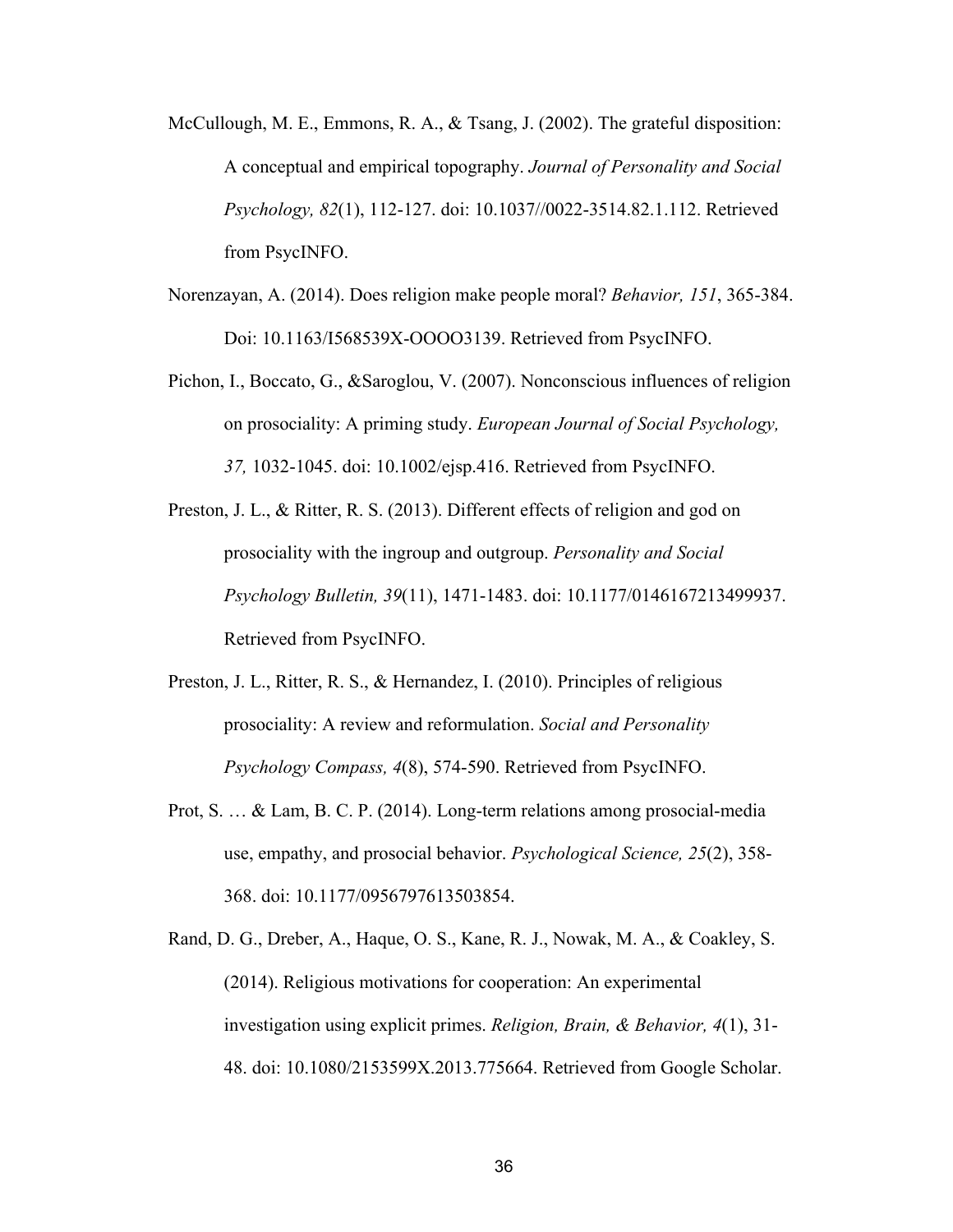- Randolph-Seng, B., & Nielsen, M. E. (2007). Honesty: One effect of primed religious representations. *International Journal for the Psychology of Religion, 17*(4), 303-315. Retrieved from PsycINFO.
- Rowatt, W. C., Powers, C., Targhetta, V., Comer, J., Kennedy, S., & LaBouff, J. (2006). Development and initial validation of an implicit measure of humility relative to arrogance. *Journal of Positive Psychology, 49*(3), 439- 455. doi: 10.1080/17439760600885671. Retrieved from PsycINFO.
- Rushton, J. P., Chrisjohn, R. D., &Fekken, G. C. (1981). The altruistic personality and the self-report-altruism scale. *Personality and Individual Differences, 2*(4), 293-302. Retrieved from PsycINFO.
- Saleem, M., Anderson, C. A., & Gentile, D. A. (2012). Effects of prosocial, neutral, and violent video games on college students' affect. *Aggressive Behavior, 38*(4), 263-271. doi: 10.1002/ab.21427. Retrieved from PsycINFO.
- Saroglou, V. (2011). Believing, bonding, behaving, and belonging: The big four religious dimensions and cultural variation. *Journal of Cross-Cultural Psychology, 42*(8), 1320-1340. Retrieved from PsycINFO.
- Saroglou, V., Pichon, I., Trompette, L., Verschueren, M., &Dernelle, R. (2005). Prosocial behavior and religion: New evidence based on projective measures and peer ratings. *Journal for the Scientific Study of Religion, 44*(3), 323-348. Retrieved from PsycINFO.
- Sedikides, C., &Gebauer, J. E. (2010). Religiosity as self-enhancement: A metaanalysis of the relation between socially desirable responding and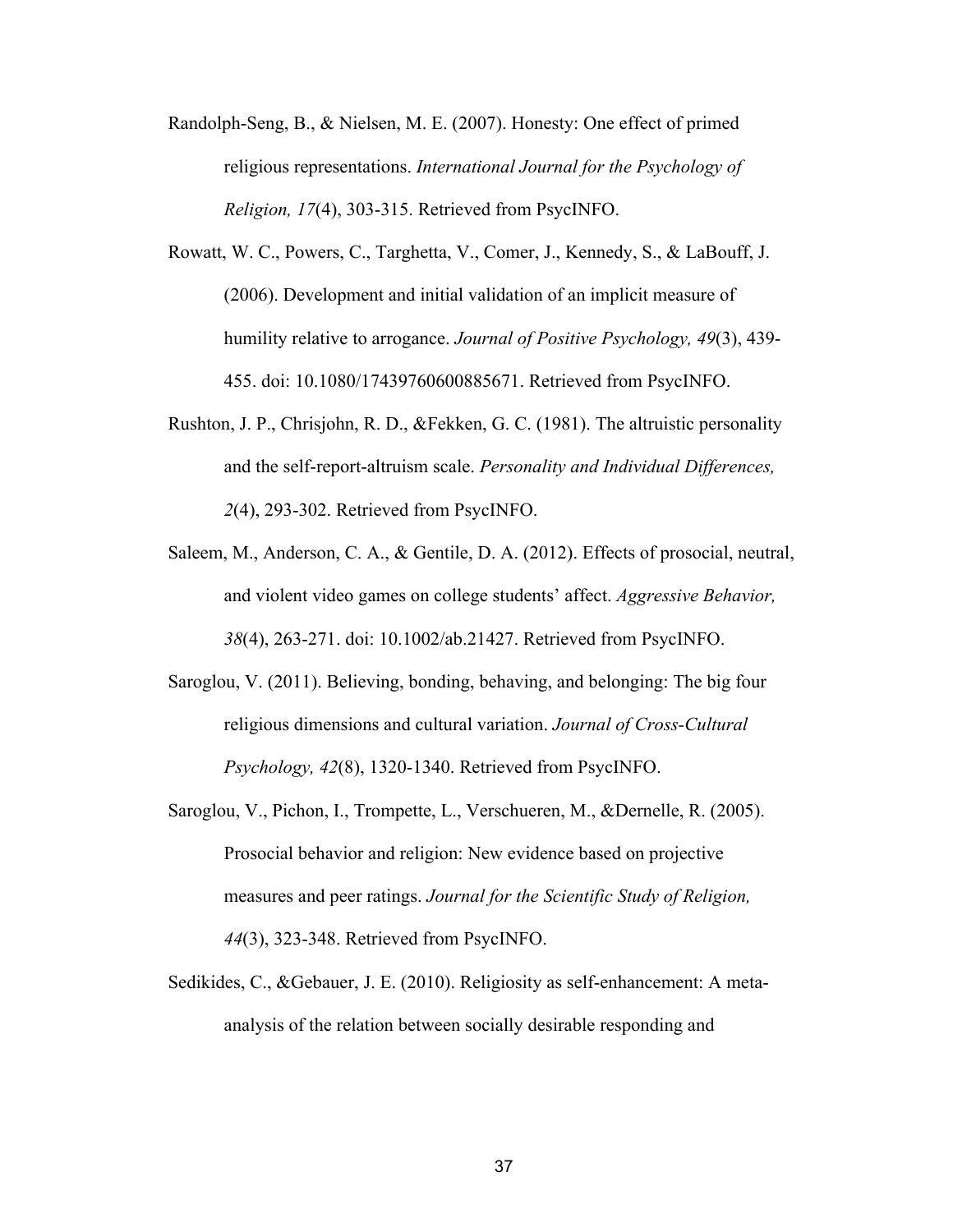religiosity. *Personality and Social Psychology Review, 14*(1), 17-36. doi: 10.1177/1088868309351002. Retrieved from PsycINFO.

- Shariff, A. (2016). Does religion increase moral behavior? *Current Opinion in Psychology, 6*, 108-113. doi: 10.1016/j.copsyc.2015.07.009. Retrieved from PsycINFO.
- Shariff, A., &Norenzayan, A. (2007). God is watching you: Priming god concepts increases prosocial behavior in an anonymous economic game. *Psychological Science, 18*(9), 803-810. Retrieved from PsycINFO.
- Shariff, A., Willard, A. K., Anderson, T., &Norenzayan, A. (2015). Religious priming: A meta-analysis with a focus on prosociality. *Personality and Social Psychology Review, 20*(1), 1-22. doi: 10.1177/1088868314568811. Retrieved from PsycINFO.
- Sheese, B. E., &Graziano, W. G. (2005). Deciding to defect: The effects of videogame violence on cooperative behavior. *Psychological Science, 16*(5), 354- 357. Retrieved from PsycINFO.
- Silk, J., & House, B. (2011). Evolutionary foundations of human prosocial sentiments. *Proceedings of the National Academy of Sciences, 102*(2), 10910-10917. Retrieved from Google Scholar.
- Srull, T., &Wyer, Jr., R. (1979). The role of category accessibility in the interpretation of information about persons: Some determinants and implications. *Journal of Personality and Social Psychology, 37*(10), 1660- 1672. Retrieved from PsycINFO.

Targoni, M., &Wasiak, W. (2015). Hook [Computer software]. MaciejTargoni.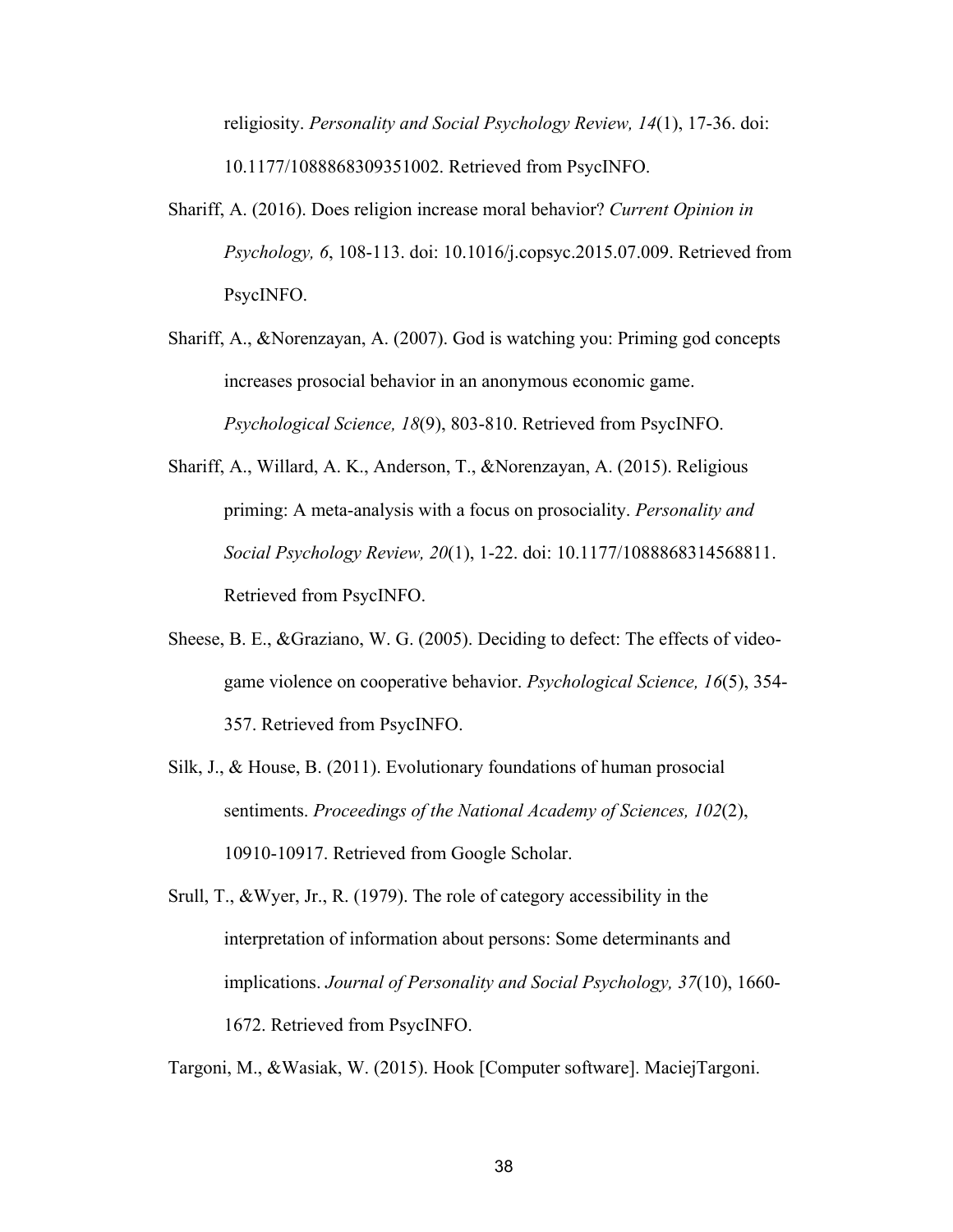Topical Bible. (2001). Retrieved from OpenBible.info.

- Velez, J. A., &Ewoldsen, D. R. (2013). Helping behaviors during video game play. *Journal of Media Psychology, 25*(4), 190-200. doi: 10.1027/1864- 1105/a000102. Retrieved from PsycINFO.
- Watson, D., Clark, L. A., &Tellegen A. (1988). Development and validation of brief measures of positive and negative affect: The PANAS scales. *Journal of Personality and Social Psychology, 54*, 1063-1070. Retrieved from PsycINFO.
- Whitaker, J. L., & Bushman. B. J. (2012). "Remain calm. Be kind." Effects of relaxing video games on aggressive and prosocial behavior. *Social Psychological and Personality Science, 3*(1), 88-92. Doi: 10.1177/1948550611409760. Retrieved from PsycINFO.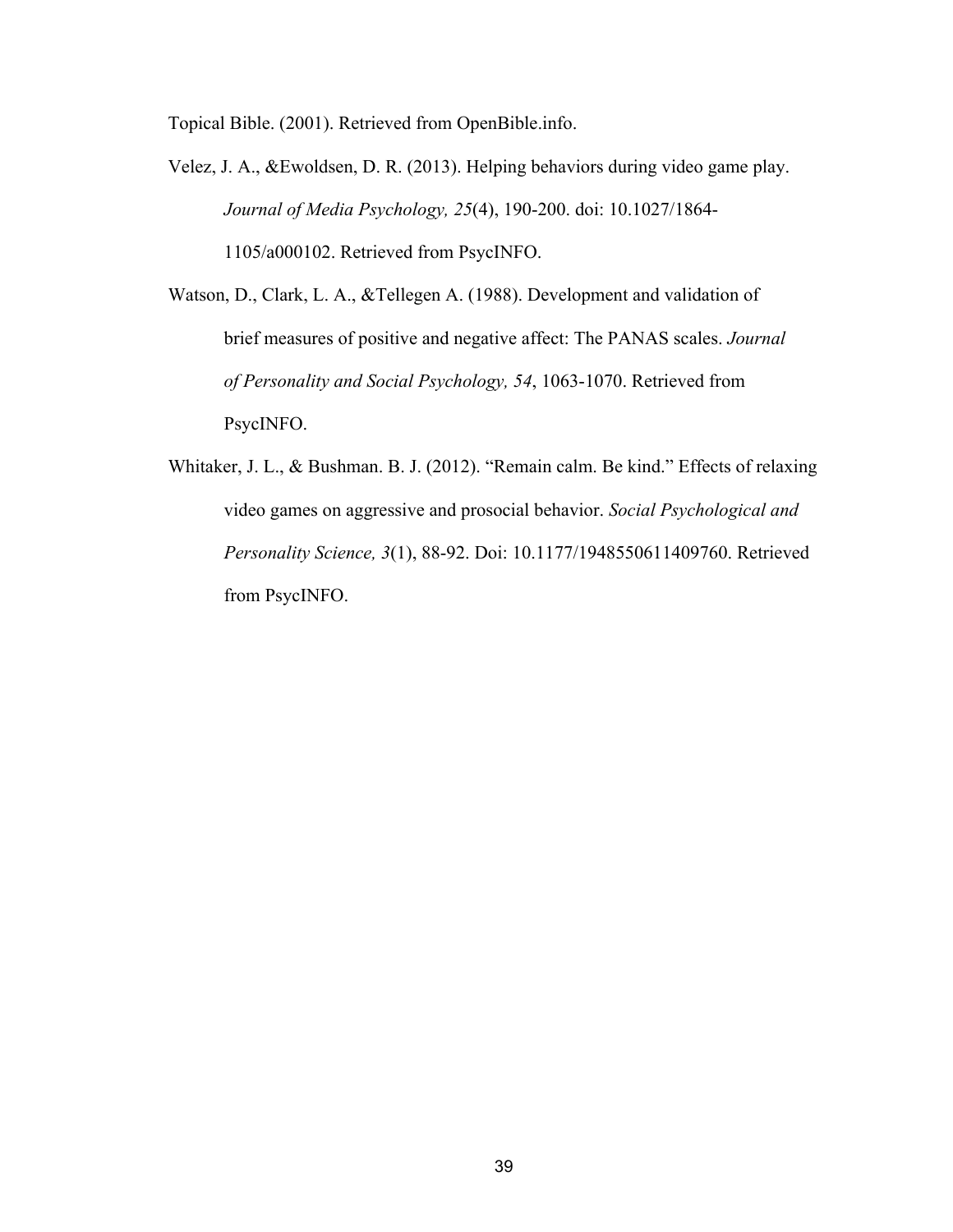# **Appendix A - Informed Consent**

You are invited to participate in a research project being conducted by Heather Cross, an undergraduate student in the University of Maine's Department of Psychology. The Faculty Sponsor for this research is Dr. Jordan LaBouff. The purpose of this research is to evaluate the relationship between reading skills and video game play. You must be at least 18 years of age to participate in this study.

# **What Will You Be Asked to Do?**

If you decide to participate, you will be asked to answer informational questions about yourself, read and reflect on several short passages, play a video game for 15 minutes, and then answer a few questions about your experience. This will take approximately 30 to 40 minutes total to complete.

# **Risks**

There is a possibility that you may become uncomfortable when answering a question or reading a passage in this study. You may skip questions or end your participation at any time.

# **Benefits**

This study will have no direct benefit to you, but this research may help us learn more about the relationship between an individual's attitudes and their behavior.

# **Compensation**

You will be granted 1 research credit when you complete this study. You must reach the final page of the survey and click "Exit and Receive Credit" to receive credit for your participation.

# **Confidentiality**

Your identity will be kept confidential. Identifying information will be kept secure in a database with an encrypted key. All identifying information will be kept until data collection is complete (no later than May 31st, 2017). After that, the key will be destroyed. De-identified data will be kept indefinitely on a password protected drive in a locked office or lab. Only the faculty sponsor and the investigator will be able to access the information.

# **Voluntary**

Participation is completely voluntary. If you choose to participate, you may stop at any time. You must reach the final page of the second survey task and click "Exit and Receive Credit" to receive credit.

# **Contact Information**

If you have any questions about this study, please contact me at heather.cross@maine.edu. You may also reach the faculty advisor for this study at jordan.labouff@maine.edu. If you have any questions about your participant rights,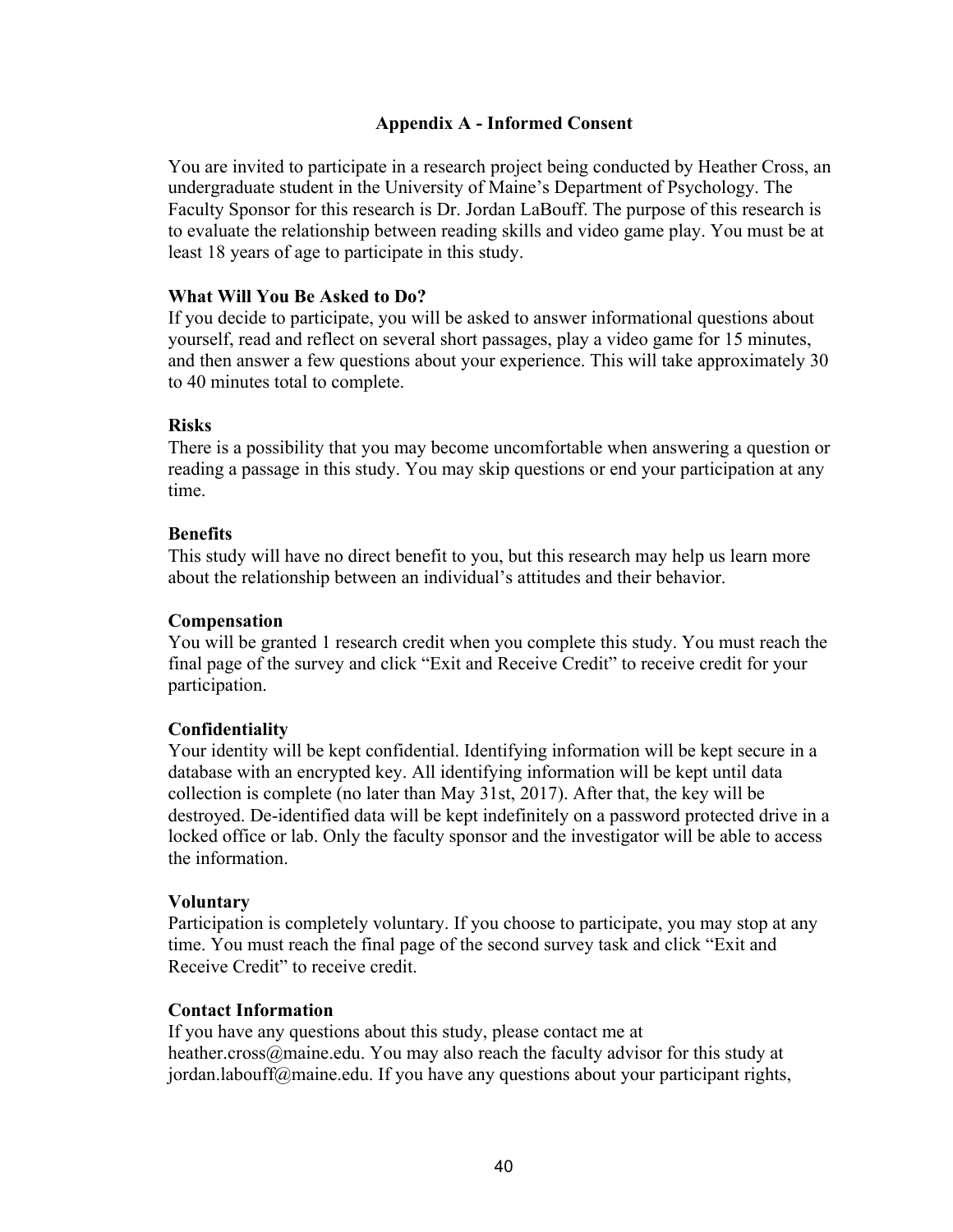please contact Gayle Jones, Assistant to the University of Maine's Protection of Human Subjects Review Board, at (207) 581-1498 or gayle.jones@umit.maine.edu.

University of Maine Institutional Review Board Approved for Use Through 11/09/2017.

Checking yes below indicates that you have read the above information and agree to

participate.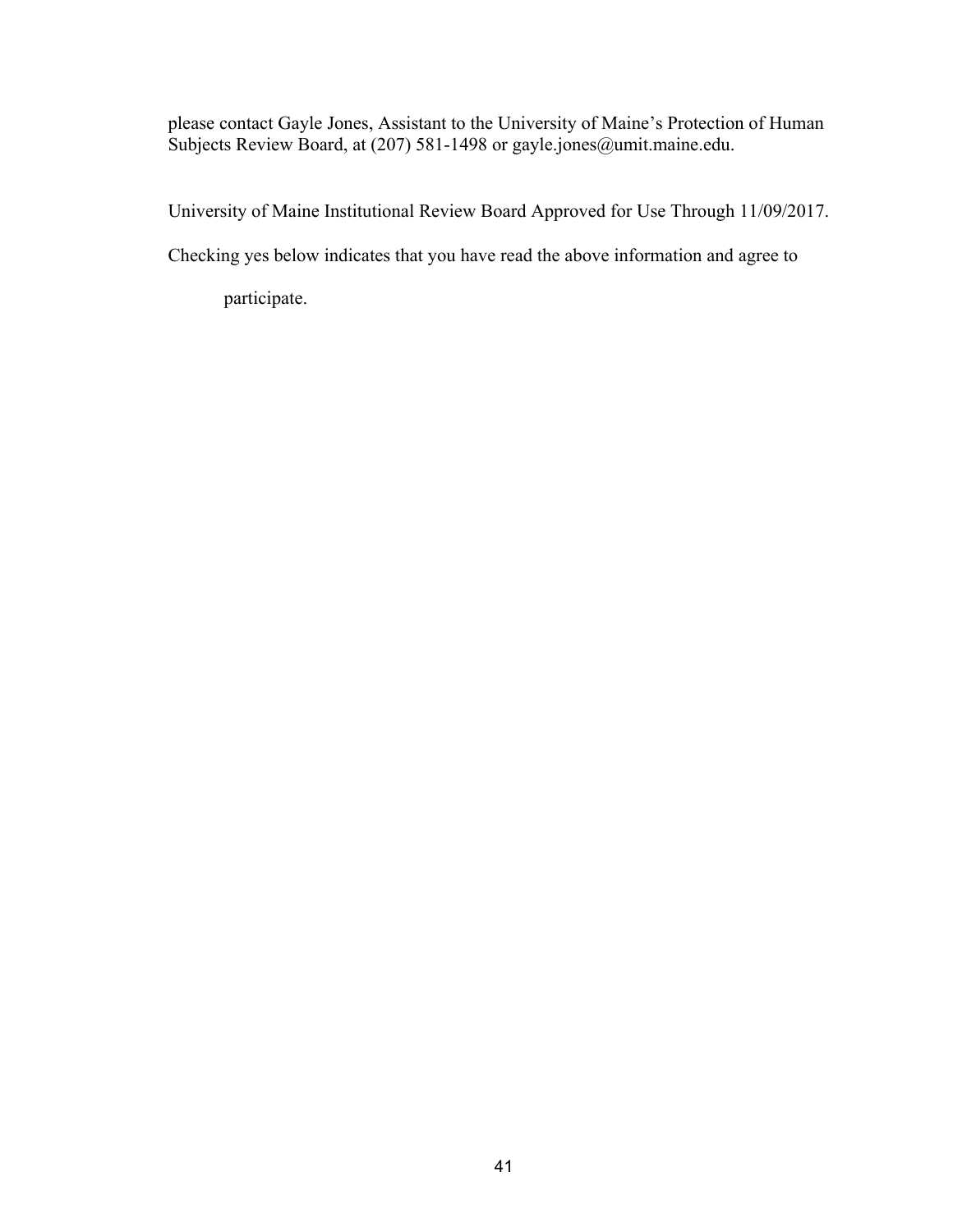# **Appendix B**

# **Survey 1**

Thank you for choosing to participate. You will be asked a variety of questions about yourself for the first part of this study. Please answer all questions to the best of your ability. For the next several statements, mark on a scale of 1-5 how often you have done the following acts.

|                                                                                                                                                  | $1 =$<br><b>Never</b><br>(1) | $2 =$<br>Once<br>(2) | $3 =$<br>More<br>than<br>once $(3)$ | $4 =$<br>Often<br>(4) | $5 =$<br>Very<br>often<br>(5) |
|--------------------------------------------------------------------------------------------------------------------------------------------------|------------------------------|----------------------|-------------------------------------|-----------------------|-------------------------------|
| I have given directions to a stranger.<br>(1)                                                                                                    | $\overline{O}$               | $\Omega$             | ∩                                   | $\Omega$              | $\Omega$                      |
| I have donated goods or clothes to<br>charity. $(2)$                                                                                             | $\overline{O}$               | ∩                    | $\Omega$                            | $\Omega$              | $\Omega$                      |
| I have done volunteer work for a<br>charity. $(3)$                                                                                               | $\bigcirc$                   | ∩                    | ∩                                   | ∩                     | O                             |
| I have donated blood. (4)                                                                                                                        | $\Omega$                     | $\Omega$             | $\Omega$                            |                       | $\Omega$                      |
| I have helped carry a stranger's<br>belongings (books, parcels, etc.). (5)                                                                       | $\overline{O}$               | ∩                    | ∩                                   | ∩                     | $\bigcirc$                    |
| I have delayed an elevator and held the<br>door open for a stranger. $(6)$                                                                       | $\Omega$                     | $\Omega$             | $\Omega$                            | ∩                     | ∩                             |
| I have allowed someone to go ahead of<br>me in a lineup (in the supermarket, at<br>the printer/scanner in the library, etc.).<br>(7)             | $\Omega$                     | ∩                    | ∩                                   | ∩                     | ∩                             |
| I have helped a classmate who I did not<br>know that well with a homework<br>assignment when my knowledge was<br>greater than his or hers. $(8)$ | ∩                            | ∩                    | ∩ )                                 | $\Omega$              | $\Omega$                      |
| I have helped an acquaintance to move<br>households. (9)                                                                                         |                              |                      |                                     |                       |                               |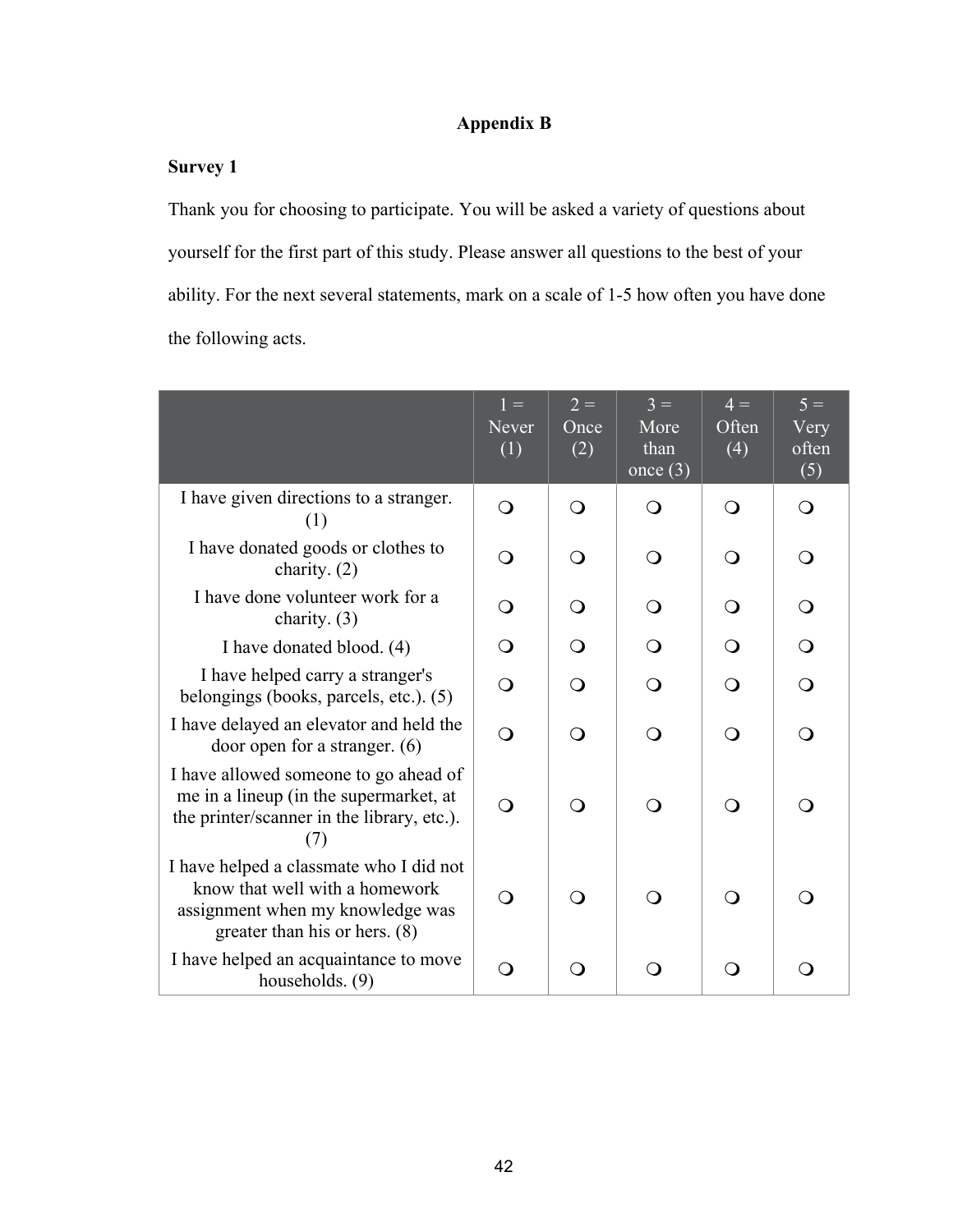|                                                                                                                 | Does not<br>describe me<br>well. $(1)$ | (2)          | Describes<br>me<br>somewhat<br>(3) | (4)          | Describes<br>me very<br>well. $(5)$ |
|-----------------------------------------------------------------------------------------------------------------|----------------------------------------|--------------|------------------------------------|--------------|-------------------------------------|
| I often have<br>tender,<br>concerned<br>feelings for<br>people less<br>fortunate<br>than me. $(1)$              | $\bigcirc$                             | $\bigcirc$   | $\bigcirc$                         | $\bigcirc$   | $\mathsf{O}$                        |
| Sometimes I<br>don't feel<br>very sorry for<br>other people<br>when they<br>are having<br>problems. (2)         | $\bigcirc$                             | $\bigcirc$   | $\bigcirc$                         | $\mathsf{O}$ | $\mathsf{O}$                        |
| When I see<br>someone<br>being taken<br>advantage of,<br>I feel kind of<br>protective<br>towards<br>them. $(3)$ | $\bigcirc$                             | $\bigcirc$   | $\bigcirc$                         | $\mathsf{O}$ | O                                   |
| Other<br>people's<br>misfortunes<br>do not<br>usually<br>disturb me a<br>great deal.<br>(4)                     | O                                      | $\mathsf{O}$ | Ő                                  | $\cup$       | O                                   |
| When I see<br>someone<br>being treated<br>unfairly, I<br>sometimes<br>don't feel<br>very much                   | $\cup$                                 | $\Omega$     | $\mathbf{O}$                       | $\Omega$     | $\cup$                              |

For the next several statements, indicate using a scale of 1-5 how well each statement describes you ( $1 =$  does not describe me well and  $5 =$  describes me very well).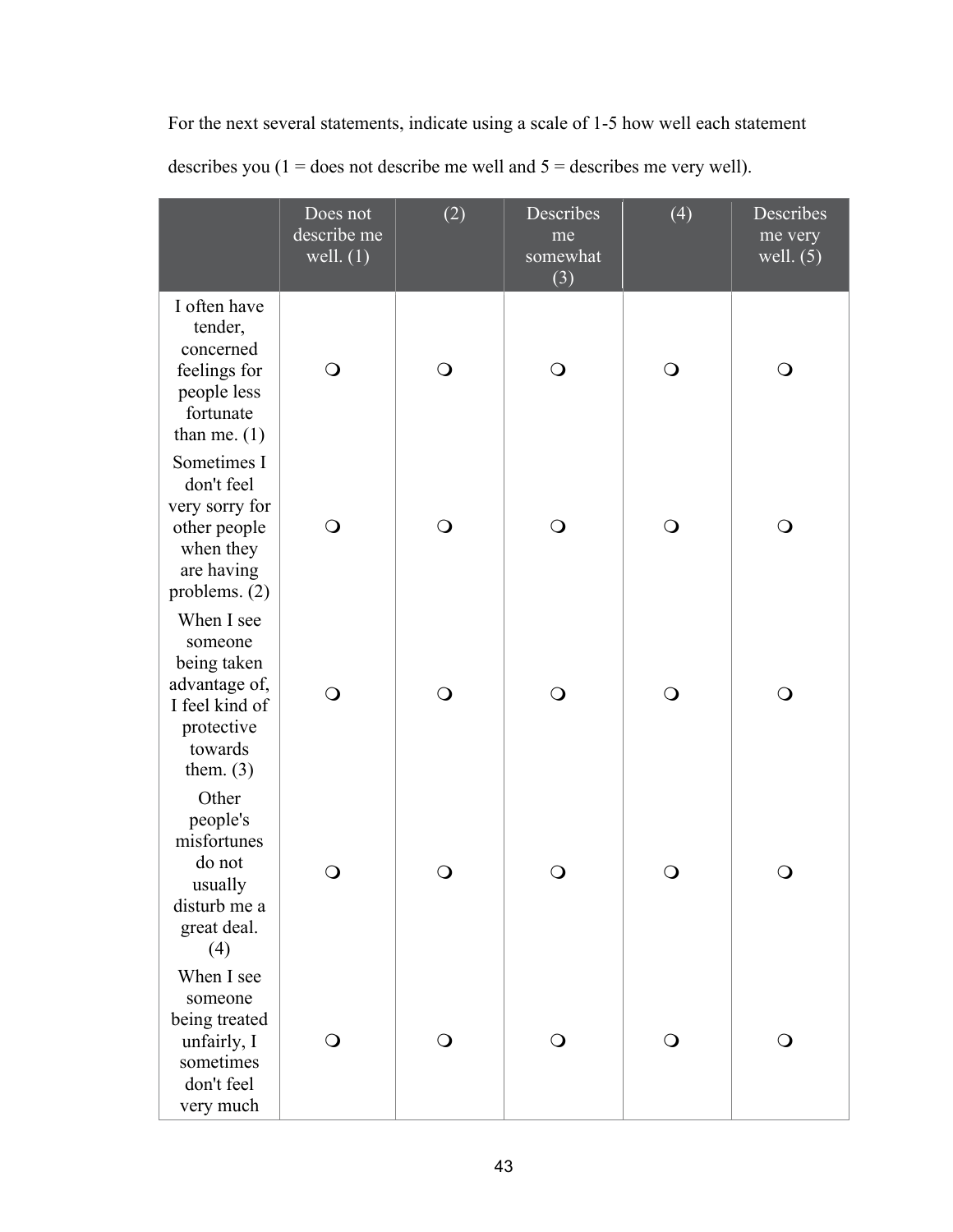| pity for them.<br>(5)                                                          |  |  |  |
|--------------------------------------------------------------------------------|--|--|--|
| I am often<br>quite touched<br>by things that<br>I see happen.<br>(6)          |  |  |  |
| I would<br>describe<br>myself as a<br>pretty soft-<br>hearted<br>person. $(7)$ |  |  |  |

Please choose on scale of 1-7 how close you feel about yourself on each trait below.

|                                          | 1(1)                   | 2(2) | 3(3)     | 4(4)             | 5(5)             | 6(6)     | 7(7)             |
|------------------------------------------|------------------------|------|----------|------------------|------------------|----------|------------------|
| Arrogant:Humble (1)                      |                        | O    | $\Omega$ | $\left( \right)$ | $\left( \right)$ | $\Omega$ | $\left( \right)$ |
| Immodest: Modest (2)                     |                        | ∩    | ∩        | ∩                |                  |          |                  |
| Disrespectful:Respectful<br>(3)          | $\Omega$               | ∩    | ∩        |                  |                  |          |                  |
| Egotistical: Not self-<br>centered $(4)$ | $\left( \quad \right)$ | ∩    |          |                  |                  |          |                  |
| Conceited:Not<br>conceited $(5)$         | ()                     | ∩    | ∩        |                  |                  |          |                  |
| Intolerant: Tolerant (6)                 |                        | ∩    | ∩        | ⌒                |                  |          |                  |
| Close-minded:Open-<br>minded $(7)$       |                        | ∩    |          |                  |                  |          |                  |

For the next several statements, indicate using the scale below how much you agree with them.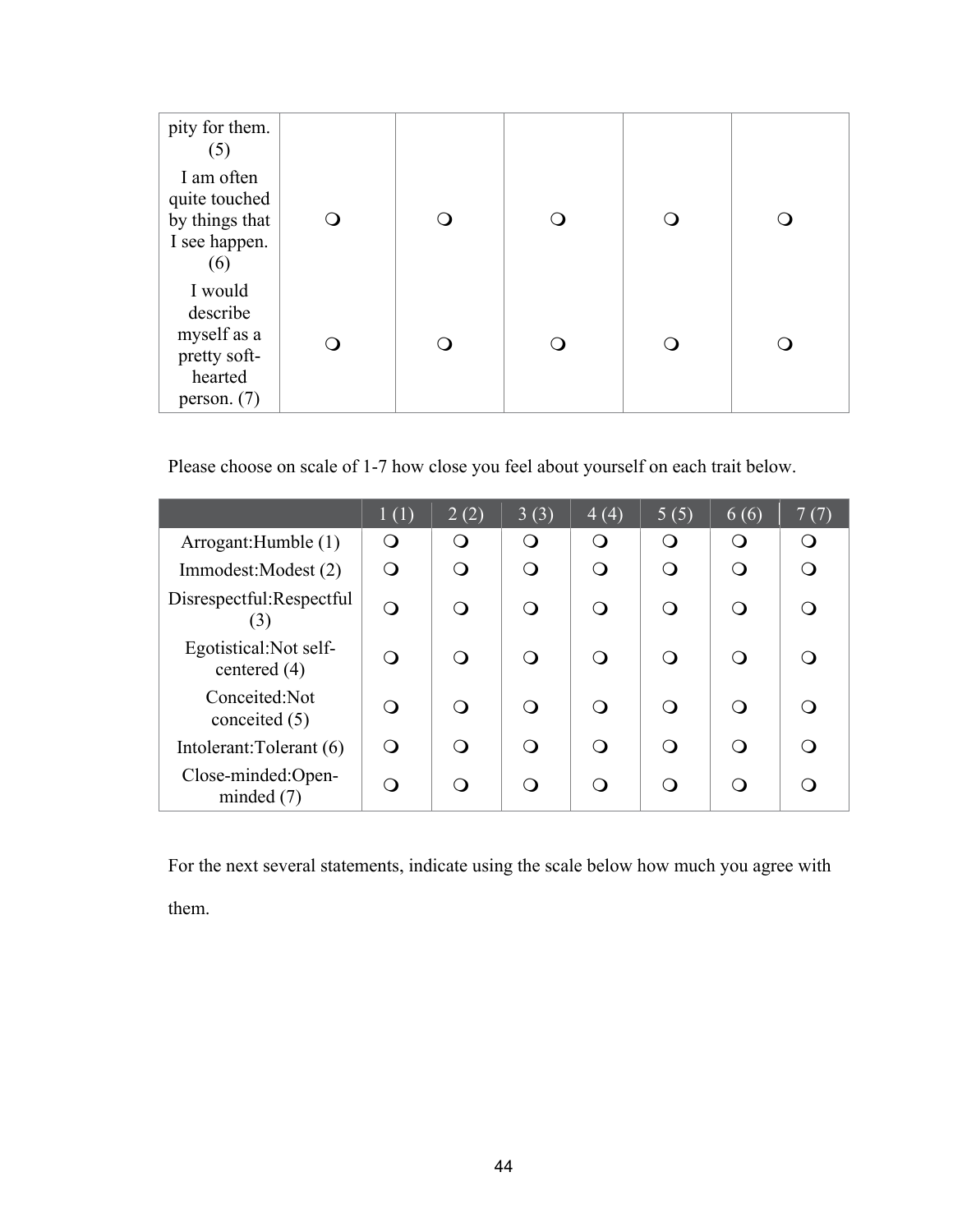|                                                                                                                                                               | Strongly<br>disagree<br>(1) | Disagree<br>(2) | Somewhat<br>disagree<br>(3) | Neither<br>agree<br>nor<br>disagree<br>(4) | Somewhat<br>agree $(5)$ | Agree<br>(6) | Strongly<br>agree<br>(7) |
|---------------------------------------------------------------------------------------------------------------------------------------------------------------|-----------------------------|-----------------|-----------------------------|--------------------------------------------|-------------------------|--------------|--------------------------|
| I have so<br>much in<br>life to be<br>thankful<br>for. $(1)$                                                                                                  | $\bigcirc$                  | $\bigcirc$      | $\bigcirc$                  | $\bigcirc$                                 | $\bigcirc$              | $\bigcirc$   | $\bigcirc$               |
| If I had to<br>list<br>everything<br>that I felt<br>grateful<br>for, it<br>would be a<br>very long<br>list. $(2)$                                             | $\bigcirc$                  | $\bigcirc$      | $\bigcirc$                  | $\bigcirc$                                 | $\bigcirc$              | $\bigcirc$   | $\bigcirc$               |
| When I<br>look at the<br>world, I<br>don't see<br>much to be<br>grateful<br>for. $(3)$                                                                        | $\bigcirc$                  | $\bigcirc$      | $\bigcirc$                  | $\bigcirc$                                 | $\bigcirc$              | $\bigcirc$   | $\bigcirc$               |
| I am<br>grateful to<br>a wide<br>variety of<br>people. (4)                                                                                                    | $\bigcirc$                  | $\bigcirc$      | $\bigcirc$                  | $\bigcirc$                                 | $\overline{O}$          | $\bigcirc$   | $\bigcirc$               |
| As I get<br>older I<br>find<br>myself<br>more able<br>to<br>appreciate<br>the people,<br>events,<br>and<br>situations<br>that have<br>been part<br>of my life | $\bigcirc$                  | $\bigcirc$      | $\bigcirc$                  | $\bigcirc$                                 | ⊖)                      | $\mathsf{O}$ | O                        |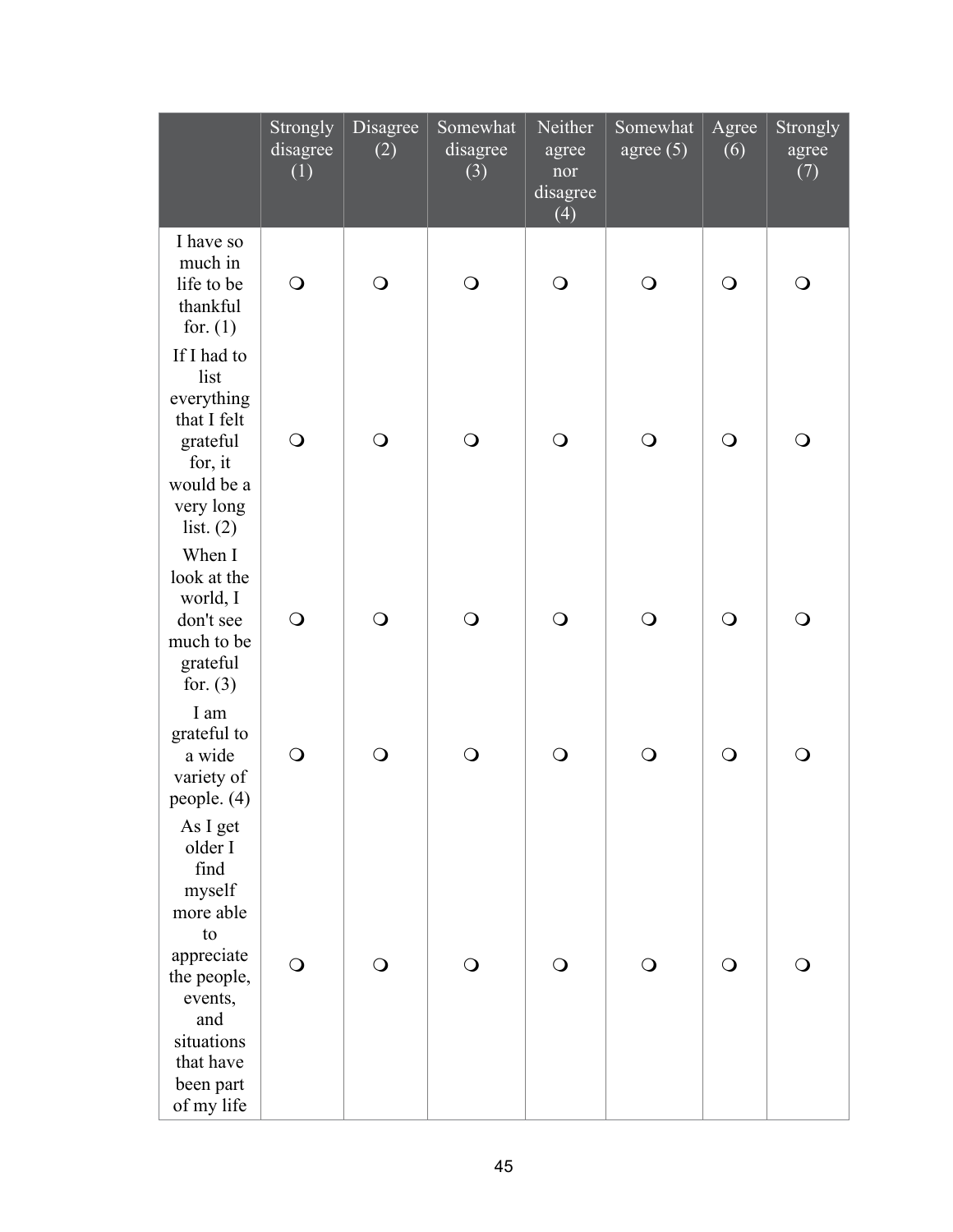| history. $(5)$                                                                                           |   |  |  |    |  |
|----------------------------------------------------------------------------------------------------------|---|--|--|----|--|
| Long<br>amounts of<br>time can<br>go by<br>before I<br>feel<br>grateful to<br>something<br><sub>or</sub> | O |  |  | ∩) |  |
| someone.<br>(6)                                                                                          |   |  |  |    |  |

Thank you for completing the first part of the survey. In this next section, you will be asked to read three randomly selected passages and then answer questions about the passages. Please click next to receive your passages.

"Do nothing from selfish ambition or conceit, but in humility count others more significant than yourselves. Let each of you look not only to his own interests, but also to the interests of others." - Philippians 2:3-4 ESV Please take 1-2 minutes below to write a summary and an explanation about the passage you just read. If the button has not appeared yet, please try to elaborate on your thoughts as much as you can. You will be able to submit your answer after 1 minute has passed.

 $\mathcal{L}_\text{max}$  , and the contribution of the contribution of the contribution of the contribution of the contribution of the contribution of the contribution of the contribution of the contribution of the contribution of t  $\mathcal{L}_\text{max}$  , and the contribution of the contribution of the contribution of the contribution of the contribution of the contribution of the contribution of the contribution of the contribution of the contribution of t  $\mathcal{L}_\text{max}$  , and the contribution of the contribution of the contribution of the contribution of the contribution of the contribution of the contribution of the contribution of the contribution of the contribution of t  $\mathcal{L}_\text{max}$  , and the contribution of the contribution of the contribution of the contribution of the contribution of the contribution of the contribution of the contribution of the contribution of the contribution of t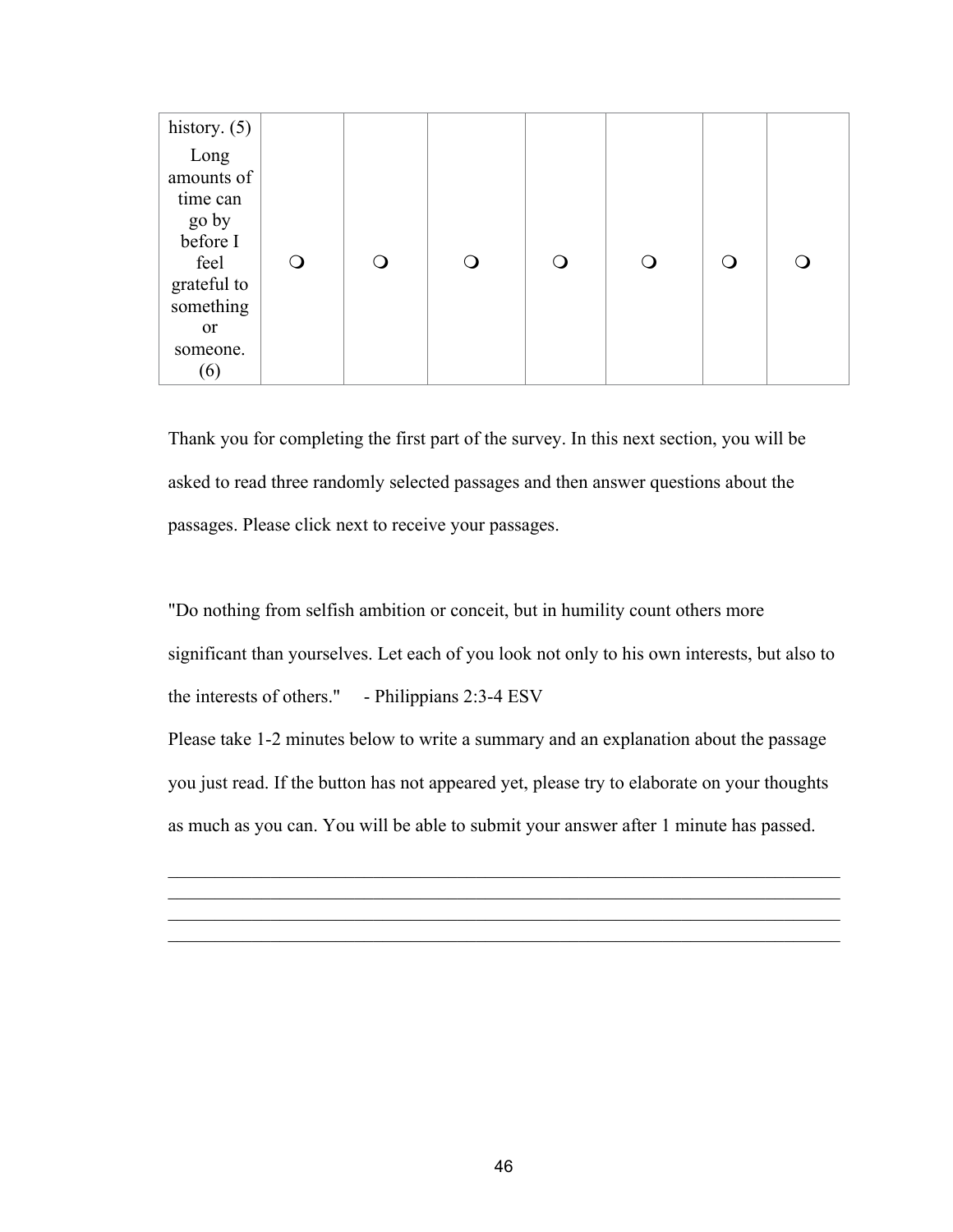"Give, and it will be given to you. Good measure, pressed down, shaken together, running over, will be put into your lap. For with the measure you use it will be measured back to you." - Luke 6:38 ESV

Please take 1-2 minutes below to write a summary and an explanation about the passage you just read. If the button has not appeared yet, please try to elaborate on your thoughts as much as you can. You will be able to submit your answer after 1 minute has passed.

 $\mathcal{L}_\text{max}$  , and the contribution of the contribution of the contribution of the contribution of the contribution of the contribution of the contribution of the contribution of the contribution of the contribution of t  $\mathcal{L}_\text{max} = \mathcal{L}_\text{max} = \mathcal{L}_\text{max} = \mathcal{L}_\text{max} = \mathcal{L}_\text{max} = \mathcal{L}_\text{max} = \mathcal{L}_\text{max} = \mathcal{L}_\text{max} = \mathcal{L}_\text{max} = \mathcal{L}_\text{max} = \mathcal{L}_\text{max} = \mathcal{L}_\text{max} = \mathcal{L}_\text{max} = \mathcal{L}_\text{max} = \mathcal{L}_\text{max} = \mathcal{L}_\text{max} = \mathcal{L}_\text{max} = \mathcal{L}_\text{max} = \mathcal{$  $\mathcal{L}_\text{max}$  , and the contribution of the contribution of the contribution of the contribution of the contribution of the contribution of the contribution of the contribution of the contribution of the contribution of t  $\mathcal{L}_\text{max}$  , and the contribution of the contribution of the contribution of the contribution of the contribution of the contribution of the contribution of the contribution of the contribution of the contribution of t

"'For I was hungry and you gave me food, I was thirsty and you gave me drink, I was a stranger and you welcomed me, I was naked and you clothed me, I was sick and you visited me, I was in prison and you came to me.' Then the righteous will answer him, saying, 'Lord, when did we see you hungry and feed you, or thirsty and give you drink? And when did we see you a stranger and welcome you, or naked and clothe you? And when did we see you sick or in prison and visit you?' And the King will answer them, 'Truly, I say to you, as you did it to one of the least of these my brothers and sisters, you did it to me." - Matthew 25:35-40 ESV

Please take 1-2 minutes below to write a summary and explanation about the passage you just read. If the button has not appeared yet, please try to elaborate on your thoughts as much as you can. You will be able to submit your answer after 1 minute has passed.

 $\mathcal{L}_\text{max}$  , and the contribution of the contribution of the contribution of the contribution of the contribution of the contribution of the contribution of the contribution of the contribution of the contribution of t  $\mathcal{L}_\text{max}$  , and the contribution of the contribution of the contribution of the contribution of the contribution of the contribution of the contribution of the contribution of the contribution of the contribution of t  $\mathcal{L}_\text{max}$  , and the contribution of the contribution of the contribution of the contribution of the contribution of the contribution of the contribution of the contribution of the contribution of the contribution of t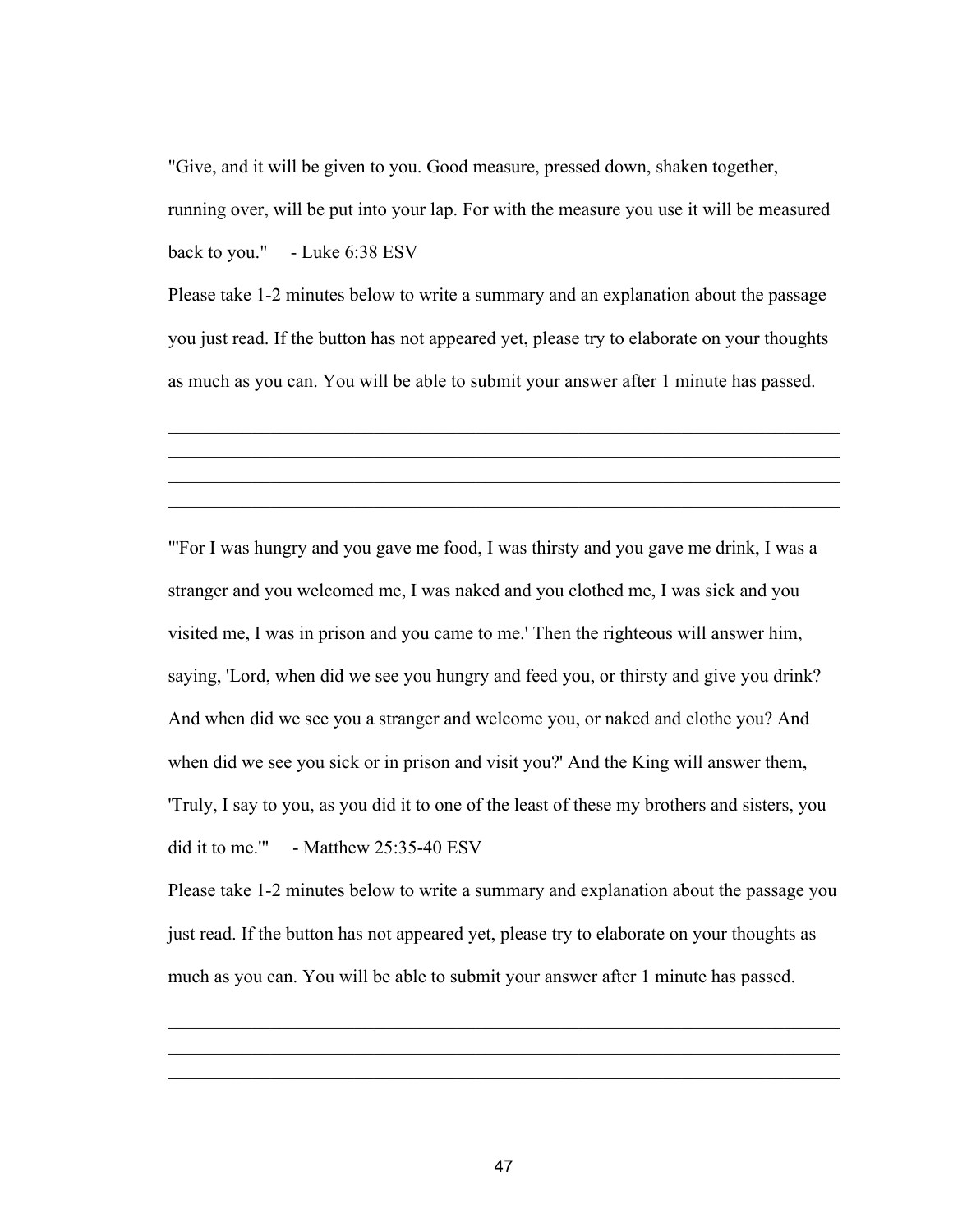"You might want to think twice before you try to use a man's conscience against him. It may turn out he doesn't have one." - Brent Weeks, *The Black Prism* Please take 1-2 minutes below to write a summary and an explanation about the passage you just read. If the button has not appeared yet, please try to elaborate on your thoughts as much as you can. You will be able to submit your answer after 1 minute has passed.

 $\mathcal{L}_\text{max}$  , and the contribution of the contribution of the contribution of the contribution of the contribution of the contribution of the contribution of the contribution of the contribution of the contribution of t  $\mathcal{L}_\text{max}$  , and the contribution of the contribution of the contribution of the contribution of the contribution of the contribution of the contribution of the contribution of the contribution of the contribution of t  $\mathcal{L}_\text{max} = \mathcal{L}_\text{max} = \mathcal{L}_\text{max} = \mathcal{L}_\text{max} = \mathcal{L}_\text{max} = \mathcal{L}_\text{max} = \mathcal{L}_\text{max} = \mathcal{L}_\text{max} = \mathcal{L}_\text{max} = \mathcal{L}_\text{max} = \mathcal{L}_\text{max} = \mathcal{L}_\text{max} = \mathcal{L}_\text{max} = \mathcal{L}_\text{max} = \mathcal{L}_\text{max} = \mathcal{L}_\text{max} = \mathcal{L}_\text{max} = \mathcal{L}_\text{max} = \mathcal{$  $\mathcal{L}_\text{max}$  , and the contribution of the contribution of the contribution of the contribution of the contribution of the contribution of the contribution of the contribution of the contribution of the contribution of t

"The only people for me are the mad ones, the ones who are mad to live, mad to talk, mad to be saved, desirous of everything at the same time, the ones who never yawn or say a commonplace thing, but burn, burn, burn like fabulous yellow roman candles exploding like spiders across the stars." - Jack Kerouac, *On The Road* Please take 1-2 minutes below to write a summary and an explanation about the passage you just read. If the button has not appeared yet, please try to elaborate on your thoughts as much as you can. You will be able to submit your answer after 1 minute has passed.

 $\mathcal{L}_\text{max}$  , and the contribution of the contribution of the contribution of the contribution of the contribution of the contribution of the contribution of the contribution of the contribution of the contribution of t  $\mathcal{L}_\text{max}$  , and the contribution of the contribution of the contribution of the contribution of the contribution of the contribution of the contribution of the contribution of the contribution of the contribution of t  $\mathcal{L}_\text{max} = \mathcal{L}_\text{max} = \mathcal{L}_\text{max} = \mathcal{L}_\text{max} = \mathcal{L}_\text{max} = \mathcal{L}_\text{max} = \mathcal{L}_\text{max} = \mathcal{L}_\text{max} = \mathcal{L}_\text{max} = \mathcal{L}_\text{max} = \mathcal{L}_\text{max} = \mathcal{L}_\text{max} = \mathcal{L}_\text{max} = \mathcal{L}_\text{max} = \mathcal{L}_\text{max} = \mathcal{L}_\text{max} = \mathcal{L}_\text{max} = \mathcal{L}_\text{max} = \mathcal{$  $\mathcal{L}_\text{max}$  , and the contribution of the contribution of the contribution of the contribution of the contribution of the contribution of the contribution of the contribution of the contribution of the contribution of t

"The most important things are the hardest to say. They are the things you get ashamed of, because words diminish them-- words shrink things that seemed limitless when they were in your head to no more than living size when they're brought out. But it's more than that, isn't it? The most important things lie too close to wherever your secret heart is buried, like landmarks to a treasure your enemies would love to steal away. And you may make revelations that cost you dearly only to have people look at you in a funny way, not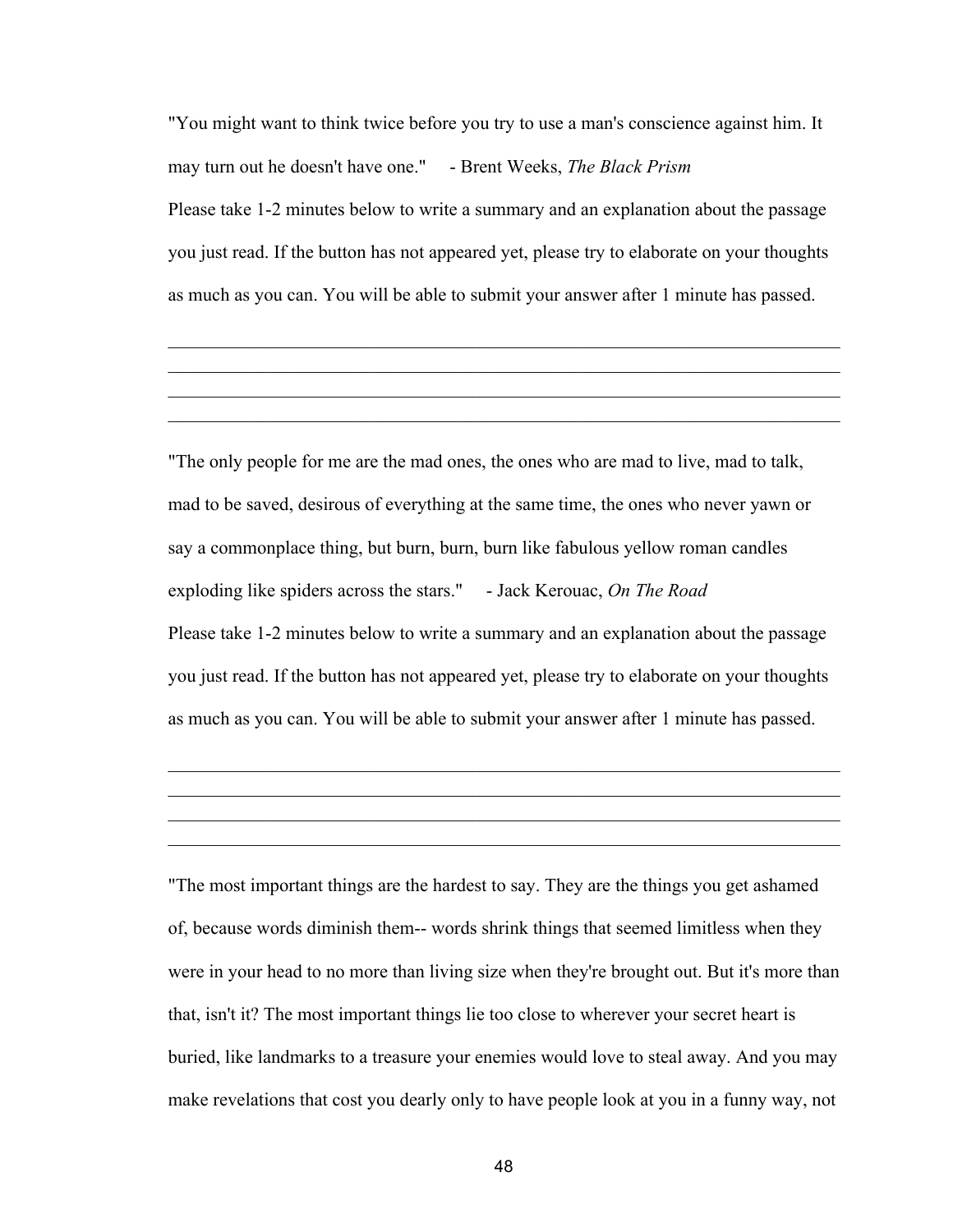understanding what you've said at all, or why you thought it was so important that you almost cried while you were saying it. That's the worst, I think. When the secret stays locked within not for want of a teller but for want of an understanding ear." - Stephen King, *Different Seasons*

Please take 1-2 minutes below to write a summary and an explanation about the passage you just read. If the button has not appeared yet, please try to elaborate on your thoughts as much as you can. You will be able to submit your answer after 1 minute has passed.

 $\mathcal{L}_\text{max}$  , and the contribution of the contribution of the contribution of the contribution of the contribution of the contribution of the contribution of the contribution of the contribution of the contribution of t  $\mathcal{L}_\text{max} = \mathcal{L}_\text{max} = \mathcal{L}_\text{max} = \mathcal{L}_\text{max} = \mathcal{L}_\text{max} = \mathcal{L}_\text{max} = \mathcal{L}_\text{max} = \mathcal{L}_\text{max} = \mathcal{L}_\text{max} = \mathcal{L}_\text{max} = \mathcal{L}_\text{max} = \mathcal{L}_\text{max} = \mathcal{L}_\text{max} = \mathcal{L}_\text{max} = \mathcal{L}_\text{max} = \mathcal{L}_\text{max} = \mathcal{L}_\text{max} = \mathcal{L}_\text{max} = \mathcal{$  $\mathcal{L}_\text{max}$  , and the contribution of the contribution of the contribution of the contribution of the contribution of the contribution of the contribution of the contribution of the contribution of the contribution of t  $\mathcal{L}_\text{max}$  , and the contribution of the contribution of the contribution of the contribution of the contribution of the contribution of the contribution of the contribution of the contribution of the contribution of t

Thank you for completing the first survey. Please think about these passages as you play a video game. Please notify the attending research assistant that you are finished with the survey and that they need to open the game *So Many Me.So Many Me* is a puzzle platformer where you must gather up the character's friends and band together to complete levels with everyone. If one character does not make it, none of them make it, so help them all!

Thank you for completing the first survey. Please think about these passages as you play a video game. Please notify the attending research assistant that you are finished with the survey and that they need to open the game *Hook.Hook* is a minimalist puzzle game that involves connecting the shapes with lines that cannot intersect or hook onto each other in order to complete the puzzle.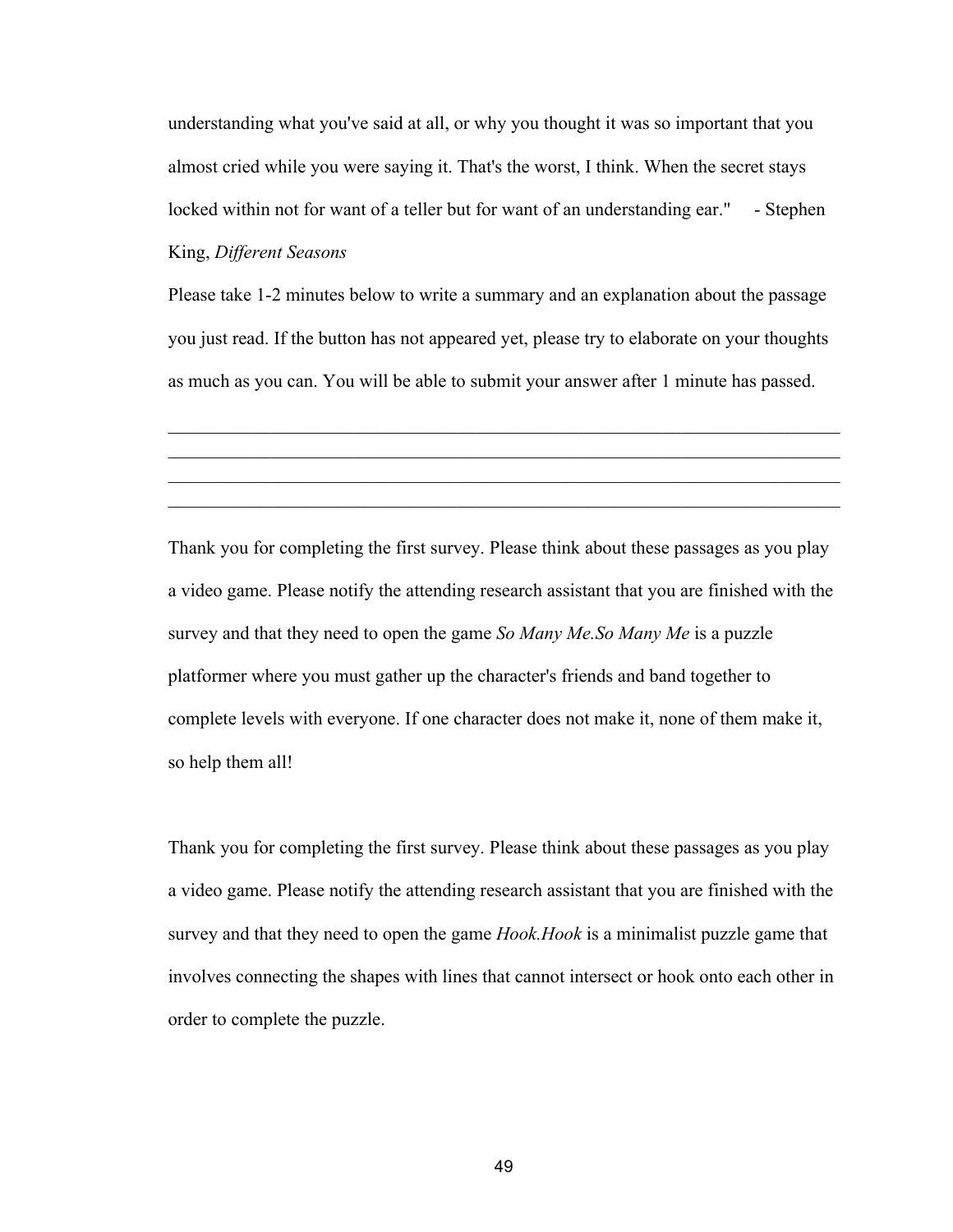Thank you for taking time to play the selected video game. For this last section, please answer these questions to the best of your ability.

Earlier, you were asked to remember and think about passages as you played a game. How do you think your selected reading passages affected your gameplay? If you think that the reading passages did not affect your gameplay, say why. Try to reflect on the passages and the game and how they may interact. Please take 2-3 minutes to answer below. If the button has not appeared yet, please try to elaborate on your thoughts as much as you can. The button to submit will appear after 2 minutes.

 $\mathcal{L}_\text{max}$  , and the contribution of the contribution of the contribution of the contribution of the contribution of the contribution of the contribution of the contribution of the contribution of the contribution of t  $\mathcal{L}_\text{max}$  , and the contribution of the contribution of the contribution of the contribution of the contribution of the contribution of the contribution of the contribution of the contribution of the contribution of t  $\mathcal{L}_\text{max}$  , and the contribution of the contribution of the contribution of the contribution of the contribution of the contribution of the contribution of the contribution of the contribution of the contribution of t  $\mathcal{L}_\text{max} = \mathcal{L}_\text{max} = \mathcal{L}_\text{max} = \mathcal{L}_\text{max} = \mathcal{L}_\text{max} = \mathcal{L}_\text{max} = \mathcal{L}_\text{max} = \mathcal{L}_\text{max} = \mathcal{L}_\text{max} = \mathcal{L}_\text{max} = \mathcal{L}_\text{max} = \mathcal{L}_\text{max} = \mathcal{L}_\text{max} = \mathcal{L}_\text{max} = \mathcal{L}_\text{max} = \mathcal{L}_\text{max} = \mathcal{L}_\text{max} = \mathcal{L}_\text{max} = \mathcal{$ 

While the program prepares for your next task, we wanted to inform you of an opportunity to volunteer in the community. Food insecurity, or not being able to have reliable access to food, is a problem in the greater Bangor area for many families. Our lab believes that research should be involved in the real world as well, and we are partnered with Health Equity Alliance (HEAL) to help reduce food insecurity of those in need. Health Equity Alliance has an open-access food bank in the greater Bangor area. Our lab has agreed with HEAL to conduct bottle drives that will raise money to go toward HEAL so that local community members can have the food that they need. We are looking for people to staff tables in the Memorial Union on campus to collect donations for the bottle drives. There will be several roles to choose from, and most of the work will be accepting and storing donations from customers. We will supply the transportation from the University of Maine. There will be many helping hands at these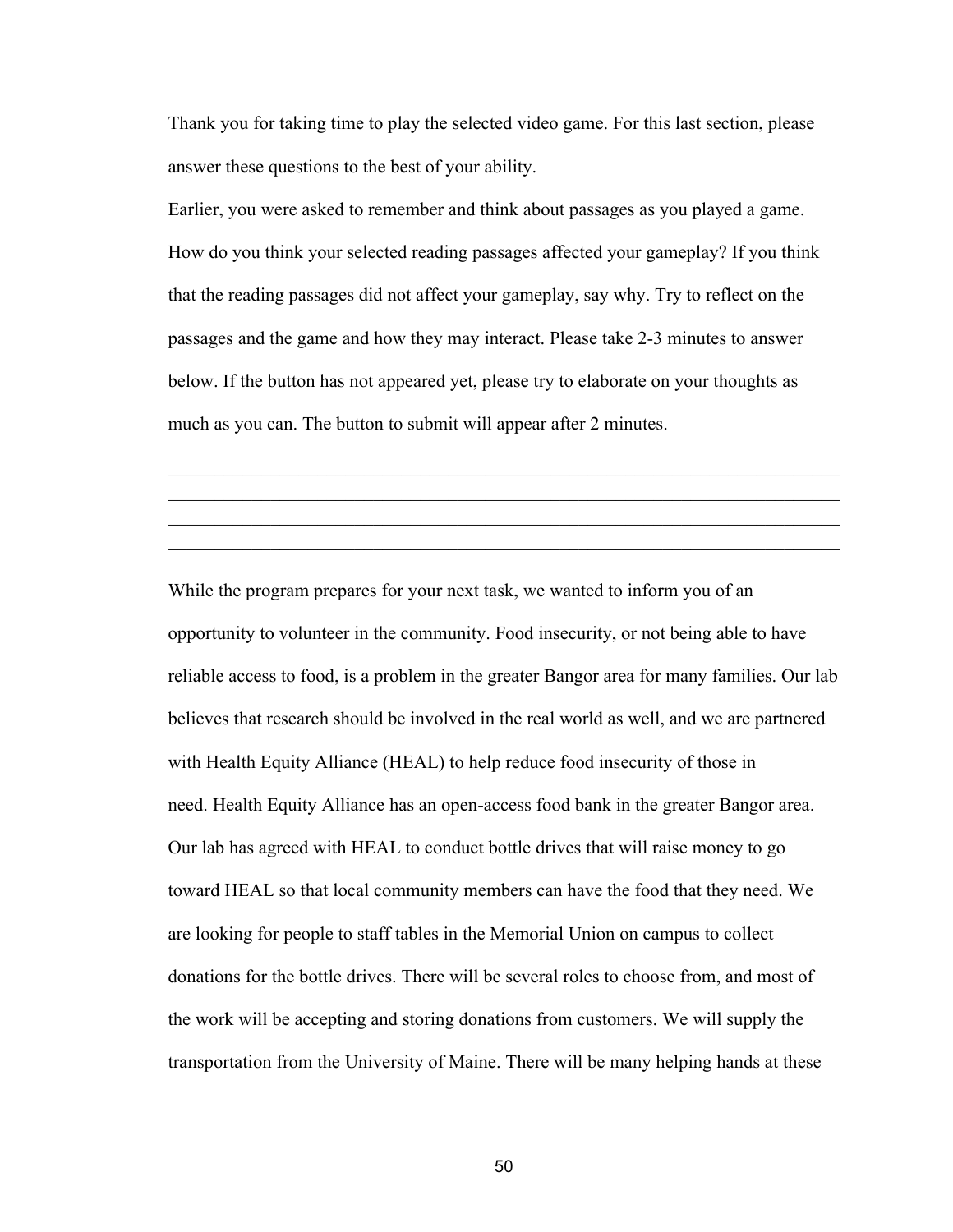events so it will be a good way to get involved in the community. If the dates for volunteering fit your schedule, would you be interested in helping out?

# $\overline{Q}$  Yes (1)  $\overline{O}$  No (4) If No Is Selected, Then Skip To End of Block

For this section, we ask that you please check your weekly schedule. If it is on your phone, you may use it. Please return your phone to the bin when you have finished with your schedule.

Please enter your full name: \_\_\_\_\_\_\_\_\_\_\_\_\_\_\_\_\_\_\_\_\_\_\_\_\_\_\_\_\_\_\_\_\_

Please enter your email address:

There are 6 weeks with bottle drives that need staffing. About how many total hours do you think you might be willing to volunteer on any given week?

\_\_\_\_\_\_\_\_\_\_hrs/wk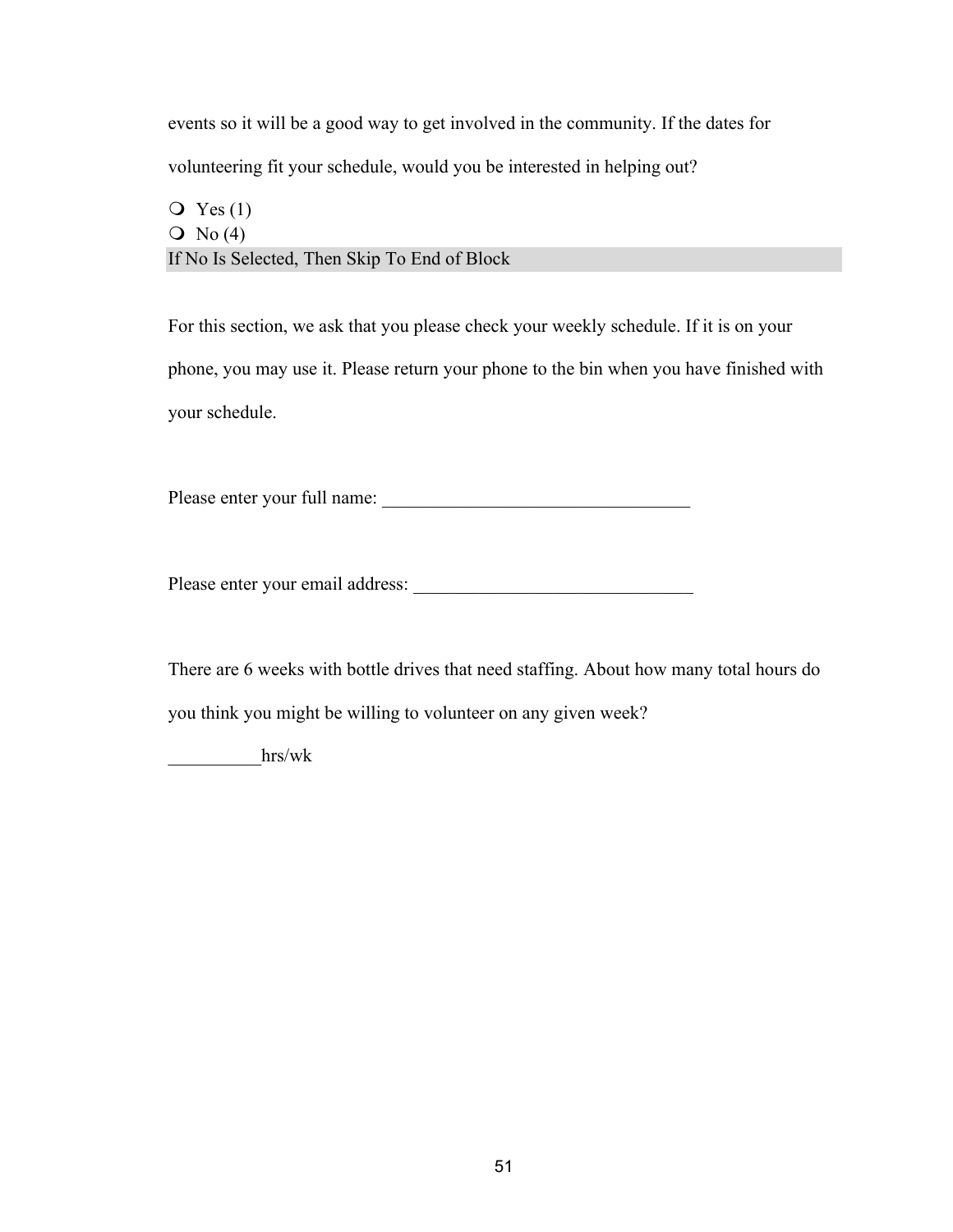Please mark as many hours as you would be willing to volunteer from these available

times.

- $\Box$  Mondays 2pm-3pm (1)
- $\Box$  Mondays 3pm-4pm (2)
- $\Box$  Tuesdays 11:30am-12:30pm (3)
- $\Box$  Tuesdays 12:30pm-1:30pm (4)
- Thursdays  $11:30$ am-12:30pm (5)
- Thursdays  $12:30$ pm-1:30pm (6)
- $\Box$  Fridays 12pm-1pm (7)
- $\Box$  Fridays 1pm-2pm (8)
- $\Box$  Fridays 2pm-3pm (9)
- $\Box$  Fridays 3pm-4pm (10)

Thank you. Here are your final survey questions.

In terms of your actual experience with video games, would you consider yourself to be

a:

|                                | 2(2) | 3(3)<br>- | $\overline{(4)}$ | 5(5) | 6(6) |  |
|--------------------------------|------|-----------|------------------|------|------|--|
| Nongamer:Hardcore<br>Gamer (1) |      |           |                  |      |      |  |

On a scale of 1-7, how interested are you in video games?  $(1 = not at all interested and 7)$ 

- = extremely interested)
- $\bigcirc$  Not at all interested (1)
- $Q(2)$
- $Q(3)$
- $\bigcirc$  Moderately interested (4)
- $Q(5)$
- $\mathsf{O}$  (6)
- $\overline{O}$  Extremely interested (7)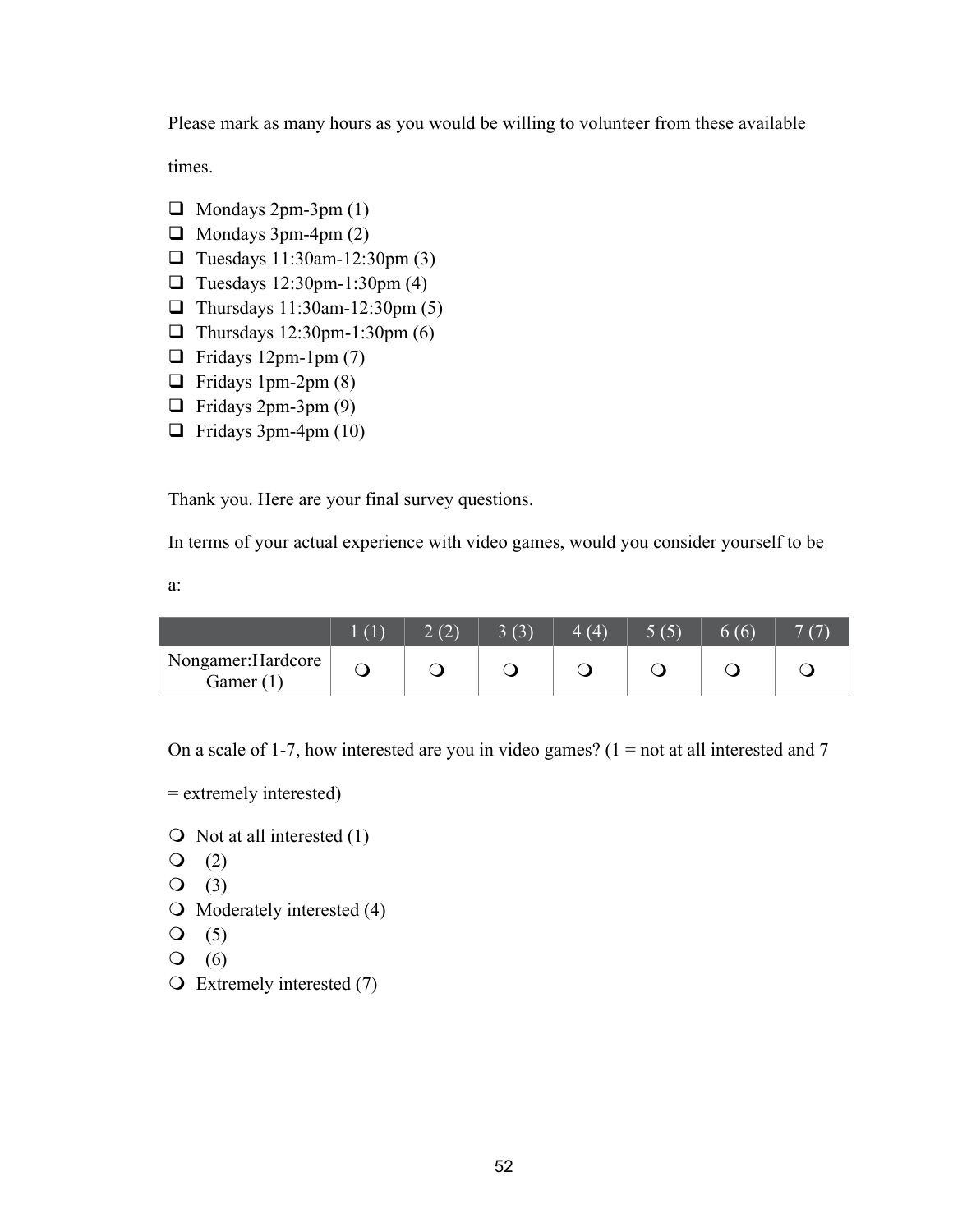Please mark on a scale of 1-5 how often you play video games  $(1 = low$  amount of time

and  $5 =$  high amount of time):

- $\overline{O}$  Never (1)
- $\overline{Q}$  A few times a year (2)
- $\bigcirc$  One to three times a month (3)
- $\bigcirc$  At least once a week (4)
- $\bigcirc$  Almost every day (5)

In recent months, how many hours a week on average would you say that you have

played video games?

\_\_\_\_\_\_\_\_\_hrs/wk

Please select which game you just played.

- $\overline{Q}$  Tetris (1)
- $\overline{O}$  Hook (2)
- $\overline{O}$  The Long Dark (3)
- $\bigcirc$  So Many Me (4)

How difficult was the game you just played?

|                                | $\perp$ (1) | 2(2) | 3(3) | 4(4) | 5(5)<br>$\overline{\phantom{0}}$ | 6(6) |  |
|--------------------------------|-------------|------|------|------|----------------------------------|------|--|
| Easy:Difficult<br>$\mathbf{r}$ |             |      |      |      |                                  |      |  |

How enjoyable was the game you just played?

|                                         | $\lfloor$ (1) | (2) | 3(3) | 4(4) | (5) | 6(6) | 7(7) |
|-----------------------------------------|---------------|-----|------|------|-----|------|------|
| Not<br>enjoyable: Very<br>enjoyable (1) |               |     |      |      |     |      |      |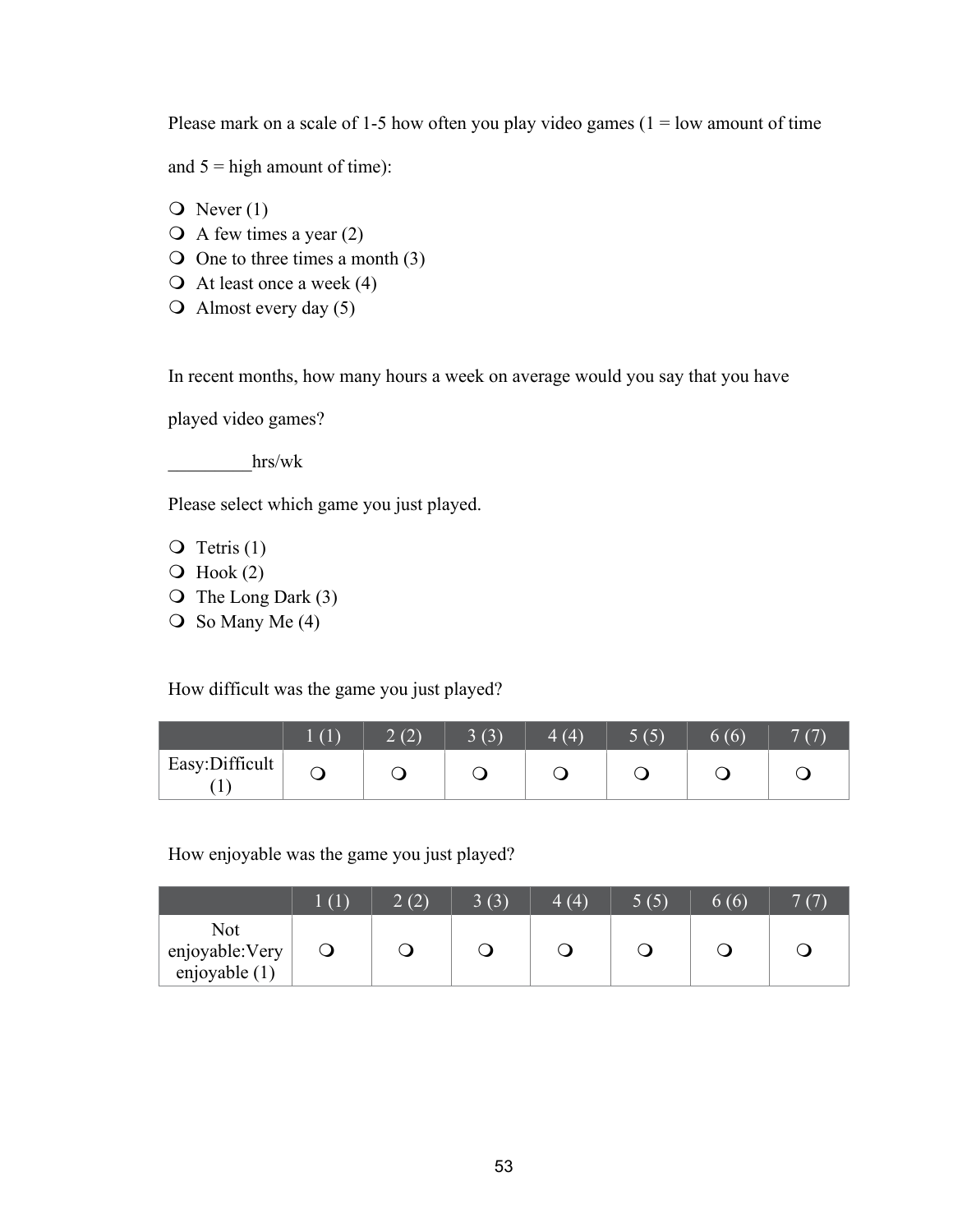How frustrating was the game you just played?

|                                               | (1) | 2(2) | 3(3) | 4(4) | $\overline{5(5)}$ | 6(6) |  |
|-----------------------------------------------|-----|------|------|------|-------------------|------|--|
| Not<br>frustrating: Very<br>frustrating $(1)$ |     |      |      |      |                   |      |  |

How exciting was the game you just played?

|                                         | (1) | 2(2) | 3(3)<br>A) | 4(4) | 5(5) | 6(6) | 7(7) |
|-----------------------------------------|-----|------|------------|------|------|------|------|
| Not<br>exciting: Very<br>exciting $(1)$ |     |      |            |      |      |      |      |

Please rate on a scale of 1-7 how often something happened in the video game you just

played.

- \_\_\_\_\_\_ Did characters try to physically injure each other? (1)
- \_\_\_\_\_\_ Did you try to physically injure other characters? (2)
- \_\_\_\_\_\_ Did characters help each other? (3)
- \_\_\_\_\_\_ Did you try to help other characters? (4)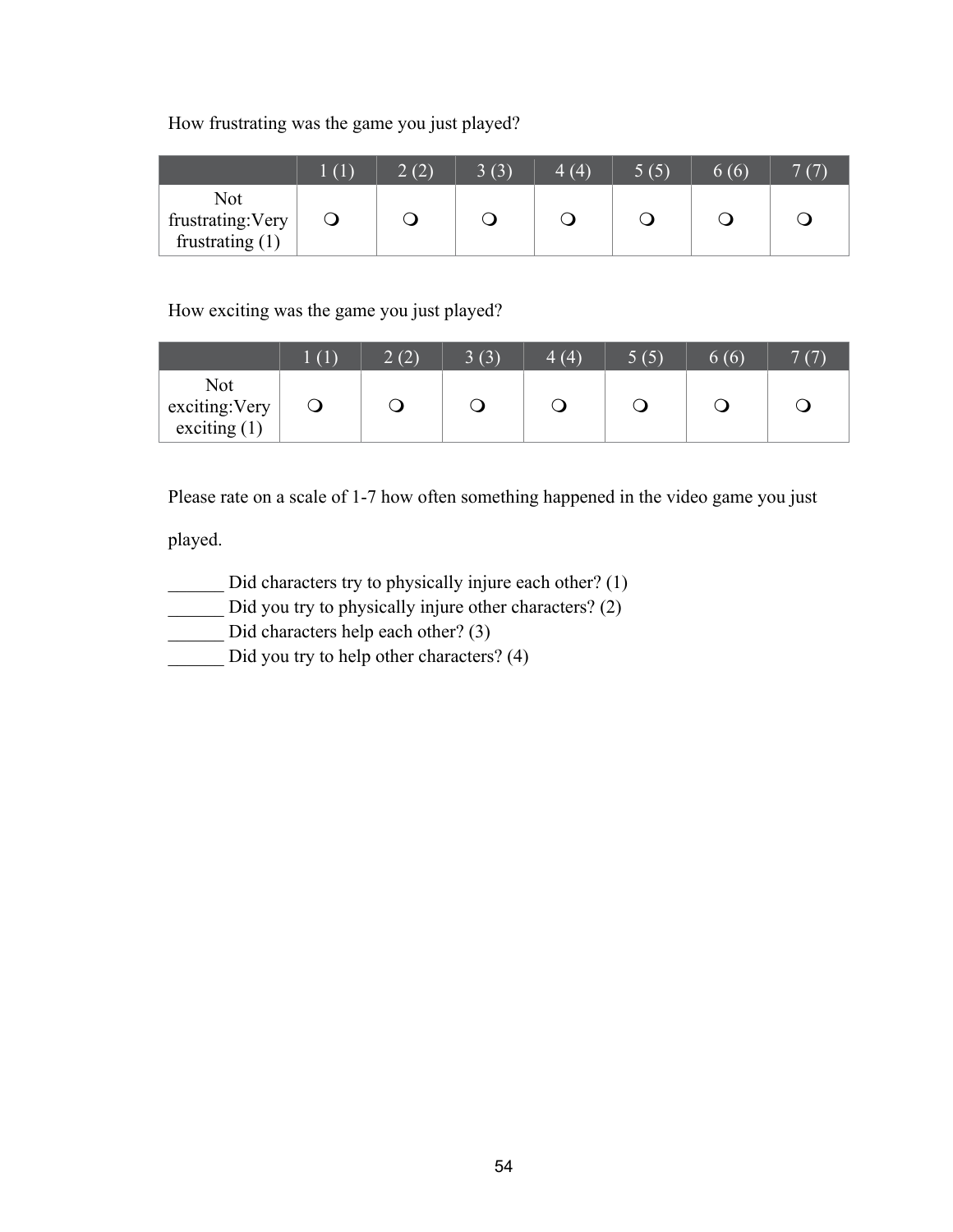# **Appendix B**

# **Volunteer Follow-Up Survey**

Hello. You are receiving this short survey because you chose to volunteer with the LaBouff lab and HEA (Health Equity Alliance) at a bottle and coin drive on campus. Whether or not you volunteered, we would like to ask you a couple questions concerning your experience. Clicking to the next page will continue the survey.

Please enter your full name: \_\_\_\_\_\_\_\_\_\_\_\_\_\_\_\_\_\_\_\_\_\_\_\_\_\_\_\_

Please answer these questions to the best of your ability.

Did you go to the bottle and coin drive to volunteer?

 $\overline{Q}$  Yes (1)  $\overline{O}$  No (2)

Why or why not?

Display This Question:

 $\mathcal{L}=\mathcal{L}$ 

 $\mathcal{L}_\text{max}$ 

If Did you go to the bottle and coin drive to volunteer? Yes Is Selected What did you get out of the experience?

 $\mathcal{L}_\text{max}$  , and the contribution of the contribution of the contribution of the contribution of the contribution of the contribution of the contribution of the contribution of the contribution of the contribution of t

 $\mathcal{L}_\text{max}$  , and the contribution of the contribution of the contribution of the contribution of the contribution of the contribution of the contribution of the contribution of the contribution of the contribution of t

 $\mathcal{L}_\text{max}$  , and the contribution of the contribution of the contribution of the contribution of the contribution of the contribution of the contribution of the contribution of the contribution of the contribution of t

 $\mathcal{L}_\text{max}$  , and the contribution of the contribution of the contribution of the contribution of the contribution of the contribution of the contribution of the contribution of the contribution of the contribution of t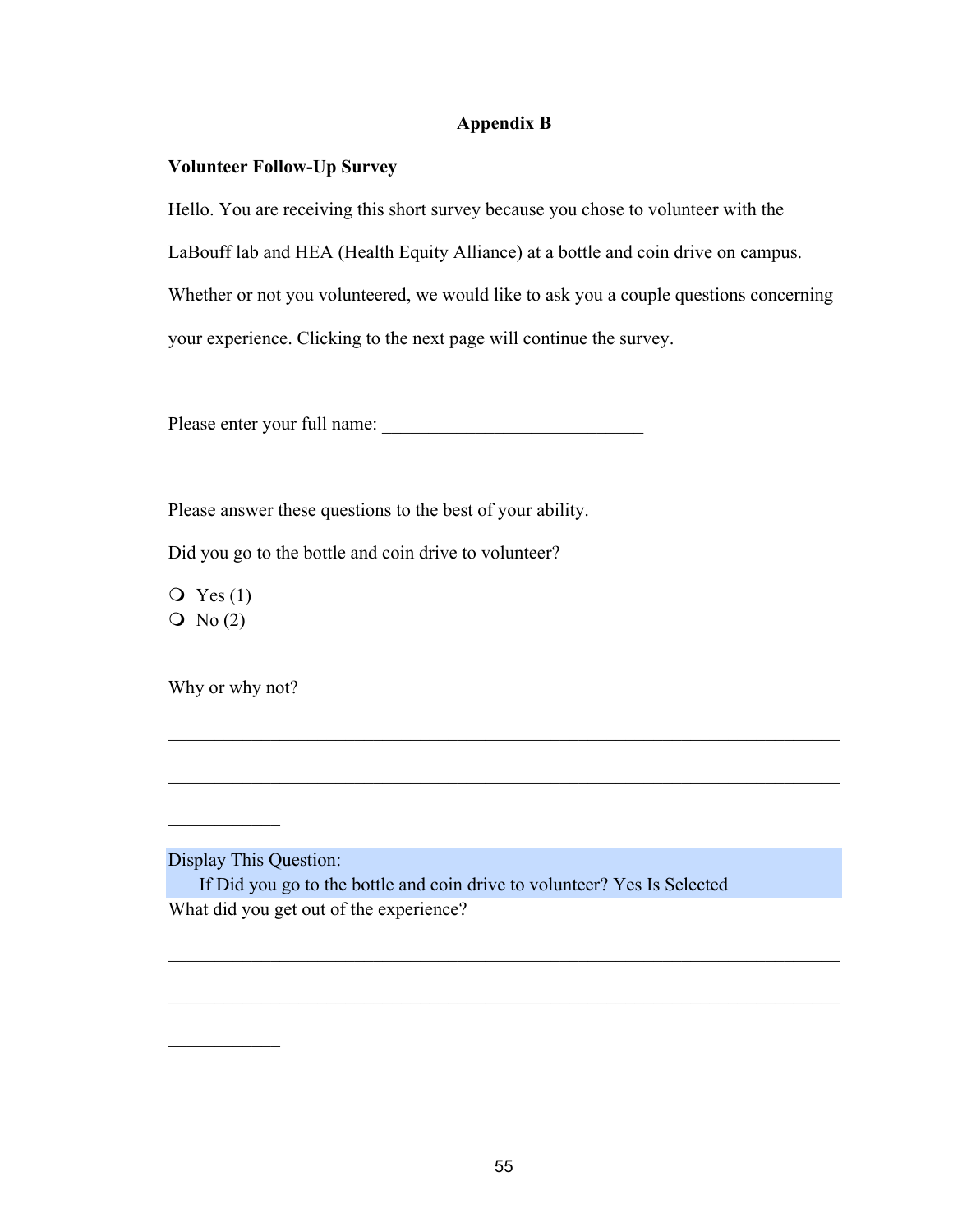# **Appendix C - Participant Recruitment Text**

You are invited to participate in a research project being conducted by Heather Cross, an undergraduate student in the University of Maine's Department of Psychology. The Faculty Sponsor for this research is Dr. Jordan LaBouff. The purpose of this research is to evaluate the relationship between reading skills and video game play, where you will read passages and play a video game. You will receive 1 research credit for completing this study. You must be at least 18 years of age to participate.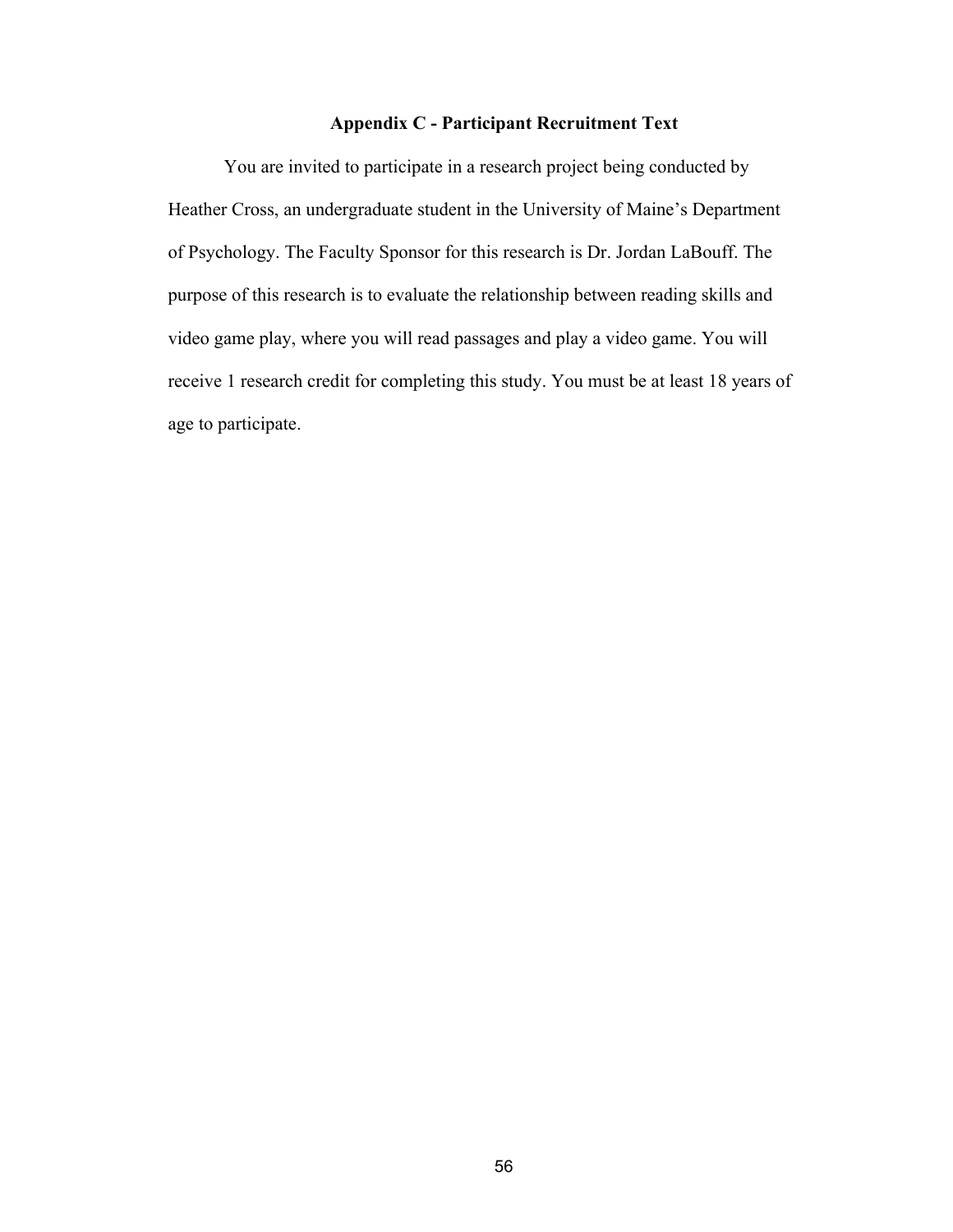#### **Appendix D - Debriefing Information**

### **Debrief Statement 1: Those Who Signed Up and Showed Up**

Thank you so much for taking some of your time to participate in this study. There is some information concerning the study and the significance of your participation that we would like to share with you.

The goal of the study was to understand how different kinds of reminders to help might work together to influence whether or not people would donate time to a cause in their community. Based on previous research, each participant was randomly assigned either religious passages or neutral passages, as well as either a prosocial game (*So Many Me*) or a neutral game (*Hook*).

You were asked to describe how you thought your reading skills affected your ability to play the video game. Testing your current skills in either reading or game play was not the main focus of this study. You were then given an opportunity to volunteer some of your time at a bottle drive held by the Health Equity Alliance in the Memorial Union on campus. These bottle returns go toward the food bank to help people in need in that area.

We thank you again for your willingness to participate. We ask that you do not discuss this study with other people, seeing as others will also be participating in this study after your time with us. All participants need to have the same experience. If you have any questions, please feel free to contact the researchers Heather Cross (heather.cross@maine.edu) and Jordan LaBouff (jordan.labouff@maine.edu).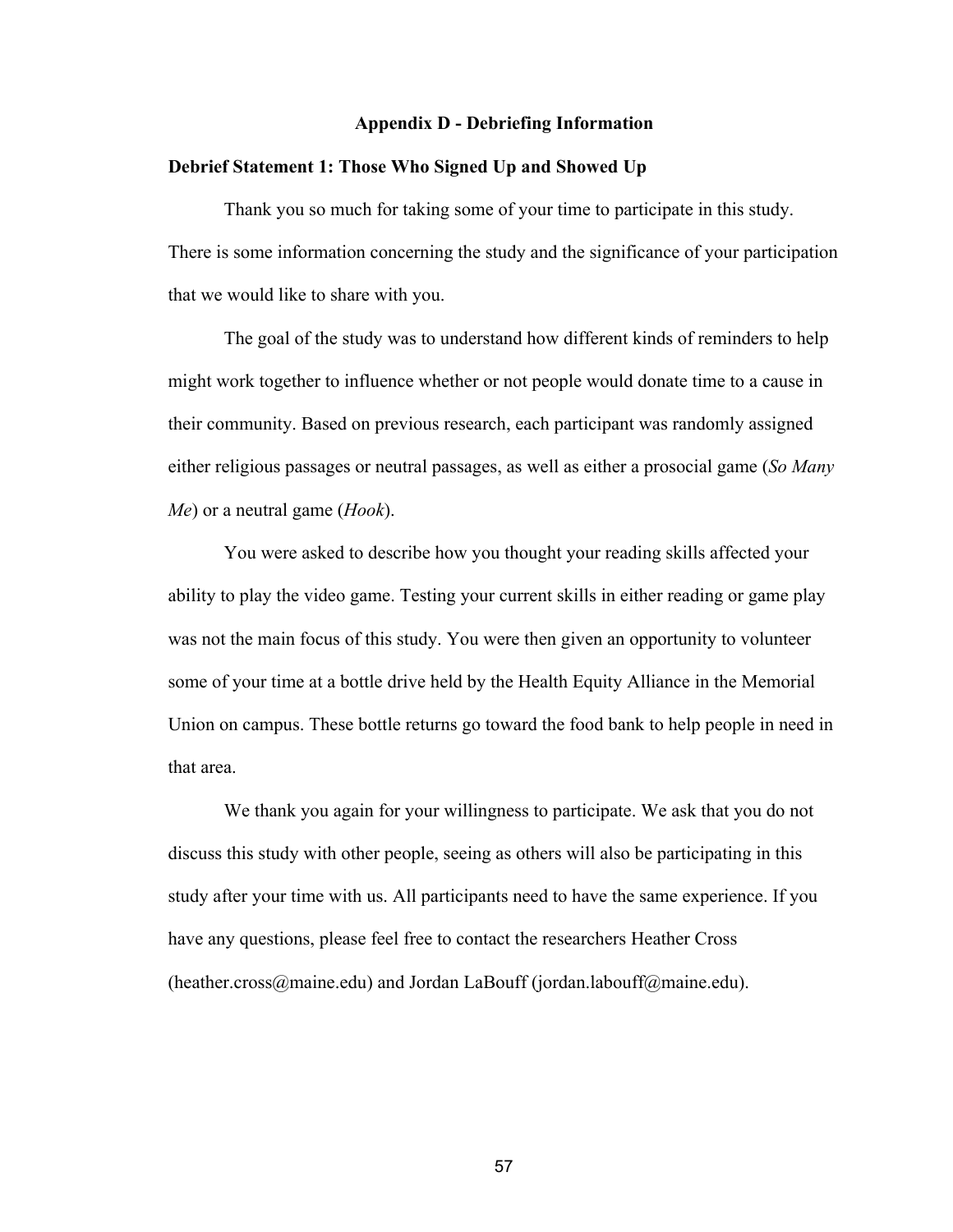### **Debrief Statement 2: Those Who Signed but Did Not Show Up**

Thank you so much for taking some of your time to participate in this study. There is some information concerning the study and the significance of your participation that we would like to share with you. The goal of the study was to understand how different kinds of reminders to help might work together to influence whether or not people would donate time to a cause in their community. Based on previous research, each participant was randomly assigned either religious passages or neutral passages, as well as either a prosocial game (*So Many Me*) or a neutral game (*Hook*).

You were asked to describe how you thought your reading skills affected your ability to play the video game. Testing your current skills in either reading or game play was not the main focus of this study. You were then given an opportunity to volunteer some of your time at a bottle and coin drive held by Health Equity Alliance (HEA) on campus. You chose to donate your time and you were given an email telling you about your sign up time(s) and specific instructions about how to volunteer. These bottle and coin items are redeemed and donated to HEA, who provide helpful services to stigmatized populations in the area.

We thank you again for your willingness to participate. We ask that you do not discuss this study with other people, seeing as others will also be participating in this study after your time with us. All participants need to have the same experience. If you have any questions, please feel free to contact the researchers Heather Cross (heather.cross@maine.edu) and Jordan LaBouff (jordan.labouff@maine.edu).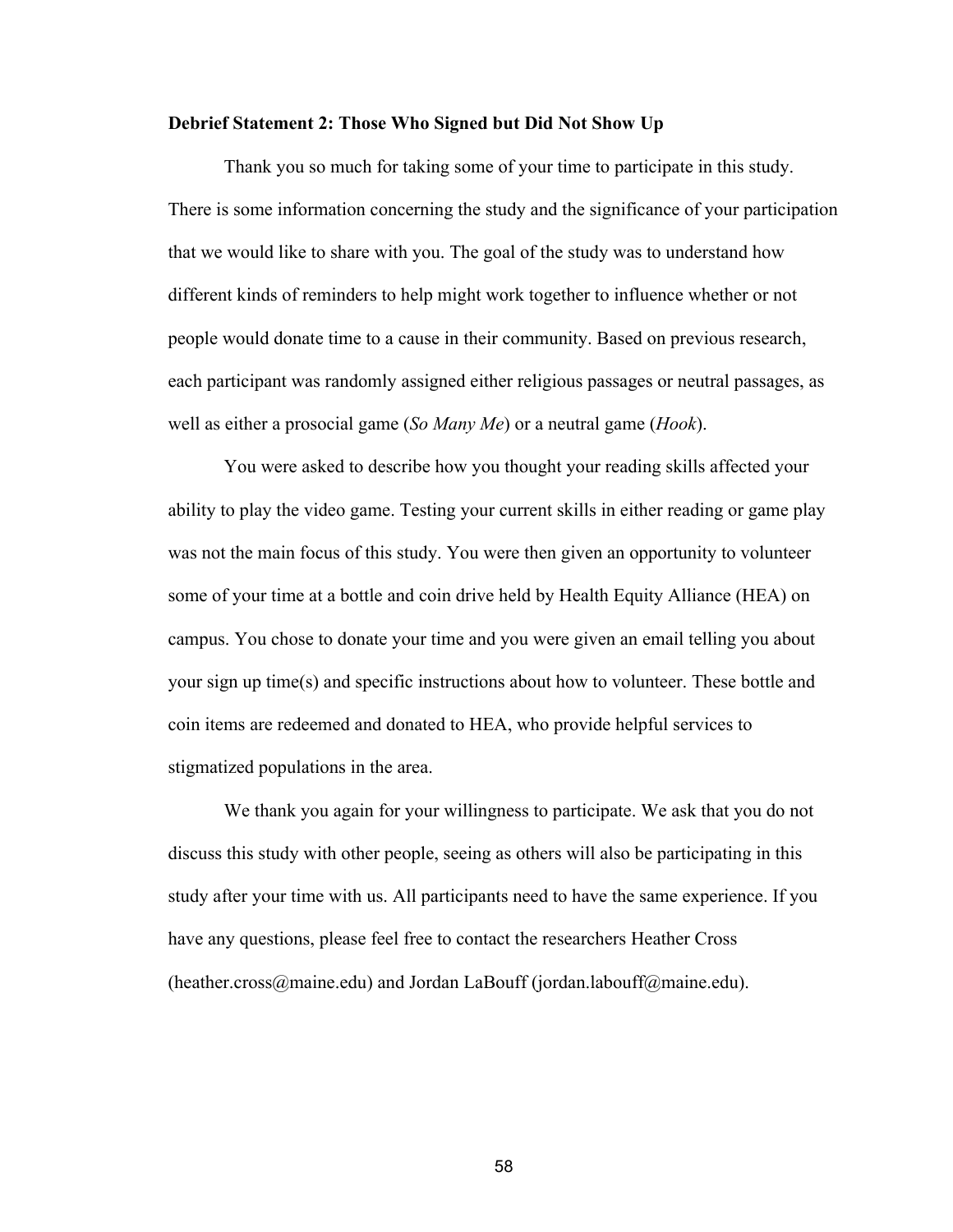### **Debriefing Statement 3: Those Who Did Not Sign Up**

Thank you so much for taking some of your time to participate in this study. There is some information concerning the study and the significance of your participation that we would like to share with you. The goal of the study was to understand how different kinds of reminders to help might work together to influence whether or not people would donate time to a cause in their community. Based on previous research, each participant was randomly assigned either religious passages or neutral passages, as well as either a prosocial game (*So Many Me*) or a neutral game (*Hook*).

You were asked to describe how you thought your reading skills affected your ability to play the video game. Testing your current skills in either reading or game play was not the main focus of this study. You were then given an opportunity to volunteer some of your time at a bottle and coin drive held by Health Equity Alliance (HEA) on campus. You chose to donate your time and you were given an email telling you about your sign up time(s) and specific instructions about how to volunteer. We wanted to see if people would actually show up to volunteer as opposed to saying that they would but then be absent during volunteering hours. Thank you for your help in volunteering for HEA. It is greatly appreciated.

We thank you again for your willingness to participate. We ask that you do not discuss this study with other people, seeing as others will also be participating in this study after your time with us. All participants need to have the same experience. If you have any questions, please feel free to contact the researchers Heather Cross (heather.cross@maine.edu) and Jordan LaBouff (jordan.labouff@maine.edu).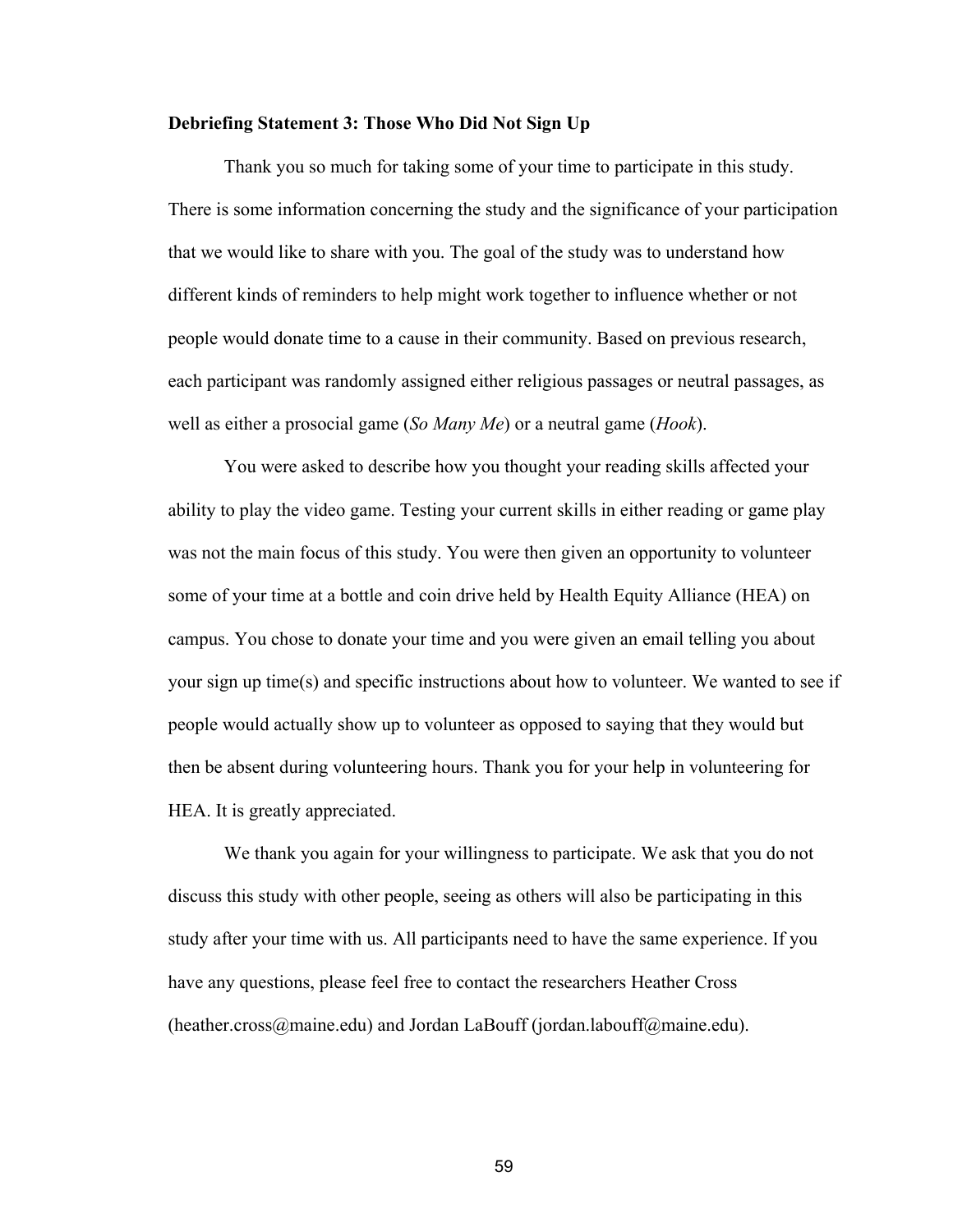# **Appendix E - Tables and Figures**

|                        | Mean $(SD)$ | $\mathbf{1}$ | 2       | 3     | $\overline{4}$ | $\alpha$ |
|------------------------|-------------|--------------|---------|-------|----------------|----------|
| 1. General Helpfulness | 3.11(0.62)  |              |         |       |                | .78      |
| 2. Empathy             | 3.90(0.67)  | .15          | $---$   |       | ---            | .82      |
| 3. Humility            | 5.49(0.75)  | .19          | $.40**$ | $---$ | ---            | .68      |
| 4. Gratitude           | 5.93(0.77)  | .22          | $.36*$  | .21   | $---$          | .79      |
| 5. Belief in God<br>m1 | 0.27(0.45)  | $-.10$       | .22     | .23   | .04            | ---      |

**Table 1.** Descriptive statistics and correlations for predictor variables.

Please note:

 $* p < .05, ** p < .01$ 

**Figure 3.** Percentage of participants who indicated prosocial intentions and those who participated in volunteering opportunity.

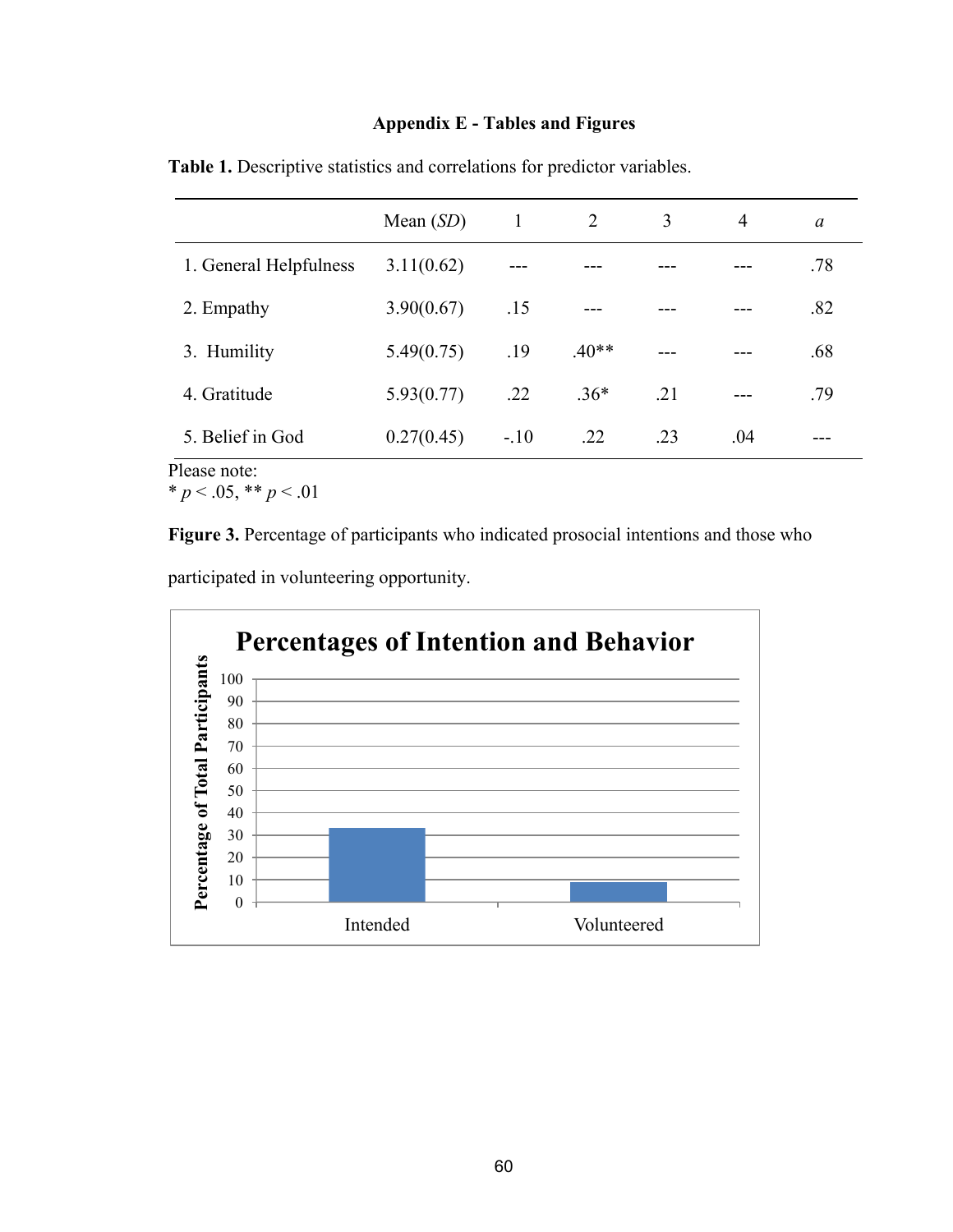**Figure 4a.** Number of participants by passage condition who indicated prosocial intentions and those who participated in volunteering opportunity.



**Figure 4b.** Number of participants by game condition who indicated prosocial intentions and those who participated in volunteering opportunity.

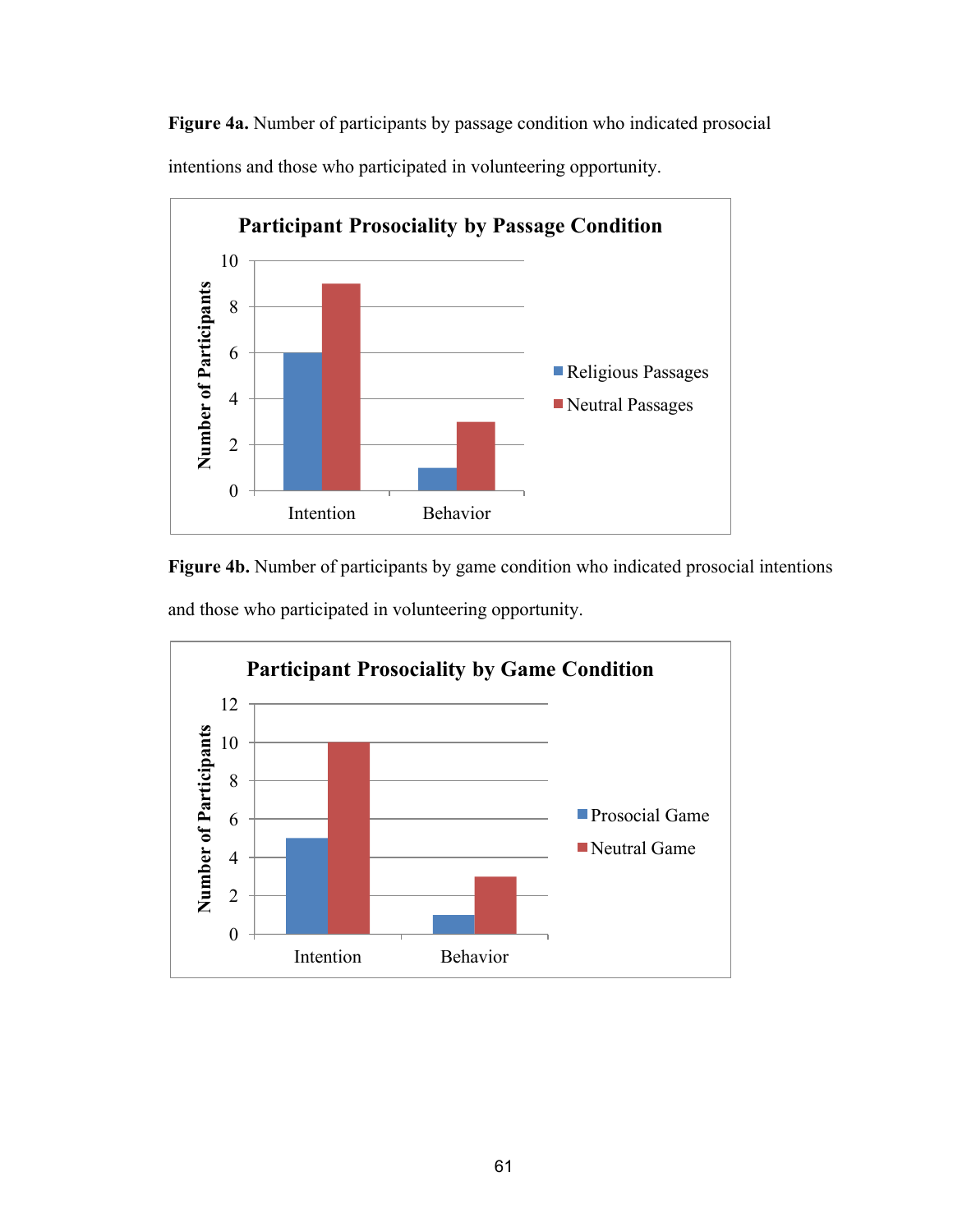|                     | Mean<br>(SD)   | $\mathbf{1}$ | 2       | 3          | 4   | 5       | 6      | $\alpha$ |
|---------------------|----------------|--------------|---------|------------|-----|---------|--------|----------|
| 1. General          | 3.11           |              |         |            |     |         |        | .78      |
| Helpfulness         | (0.62)         |              |         |            |     |         |        |          |
| 2. Empathy          | 3.90<br>(0.67) | .15          |         |            |     |         |        | .82      |
| 3. Humility         | 5.49<br>(0.75) | .19          | $.40**$ |            |     |         |        | .68      |
| 4. Gratitude        | 5.93<br>(0.77) | .22          | $.36*$  | .21        |     |         |        | .79      |
| 5. Intention        | 3.96<br>(2.56) | $-.27$       | $-39**$ | $-38* -19$ |     |         |        |          |
| 6. Hours<br>Donated | 2.22<br>(1.60) | .05          | $.42**$ | .25        | .05 | $71**$  |        |          |
| 9. Volunteering     | 3.27<br>(1.30) | $-14$        | .25     | .22        | .01 | $-44**$ | $.34*$ |          |

**Table 2.** Correlations between predictor variables and prosociality measures.

Please note: \*  $p < .05$ , \*\*  $p < .01$ 

**Table 3**.Descriptive statistics and correlations for gaming variables.

|                                        | Mean<br>(SD)   | 1        | $\overline{2}$ | $\overline{3}$ | $\overline{4}$ | 5       | 6      | $\overline{7}$ | 8       | $\alpha$ |
|----------------------------------------|----------------|----------|----------------|----------------|----------------|---------|--------|----------------|---------|----------|
| 1. Difficulty                          | 3.11<br>(1.48) |          |                |                |                |         |        |                |         |          |
| 2. Enjoyment                           | 5.27<br>(1.54) | $.33*$   |                |                |                |         |        |                |         |          |
| 3. Frustration                         | 2.93<br>(1.56) | $.58**$  | $-.08$         |                |                |         |        |                |         |          |
| 4. Excitement                          | 3.73<br>(1.60) | .22      | $.59**$        | .08            |                |         |        |                |         |          |
| 5. Perceived<br>Prosocial<br>Content   | 3.96<br>(2.56) | $-.05$   | .13            | $-.09$         | $.40**$        |         |        |                |         | .72      |
| 6. Perceived<br><b>Violent Content</b> | 2.22<br>(1.60) | $-17$    | $-16$          | $-.08$         | .17            | $.53**$ |        |                |         | .85      |
| 7. Gamer<br>Identification             | 3.80<br>(1.99) | $-.24$   | .20            | $-.11$         | .20            | .20     | .06    |                |         |          |
| 8. Gaming<br>Interest                  | 4.49<br>(1.89) | $-.30**$ | .28            | $-.17$         | .13            | .10     | $-.03$ | $.78**$        |         |          |
| 9. Hours Spent<br>Gaming               | 3.27<br>(1.30) | $-.34**$ | .13            | $-.22$         | $-.01$         | .16     | $-.01$ | $.82**$        | $.79**$ |          |

Please note: Gamer Identification, Gaming Interest, and Hours Spent Gaming together are a reliable measure of Gaming Identity  $(a-90)$ . \*  $p < .05$ , \*\*  $p < .01$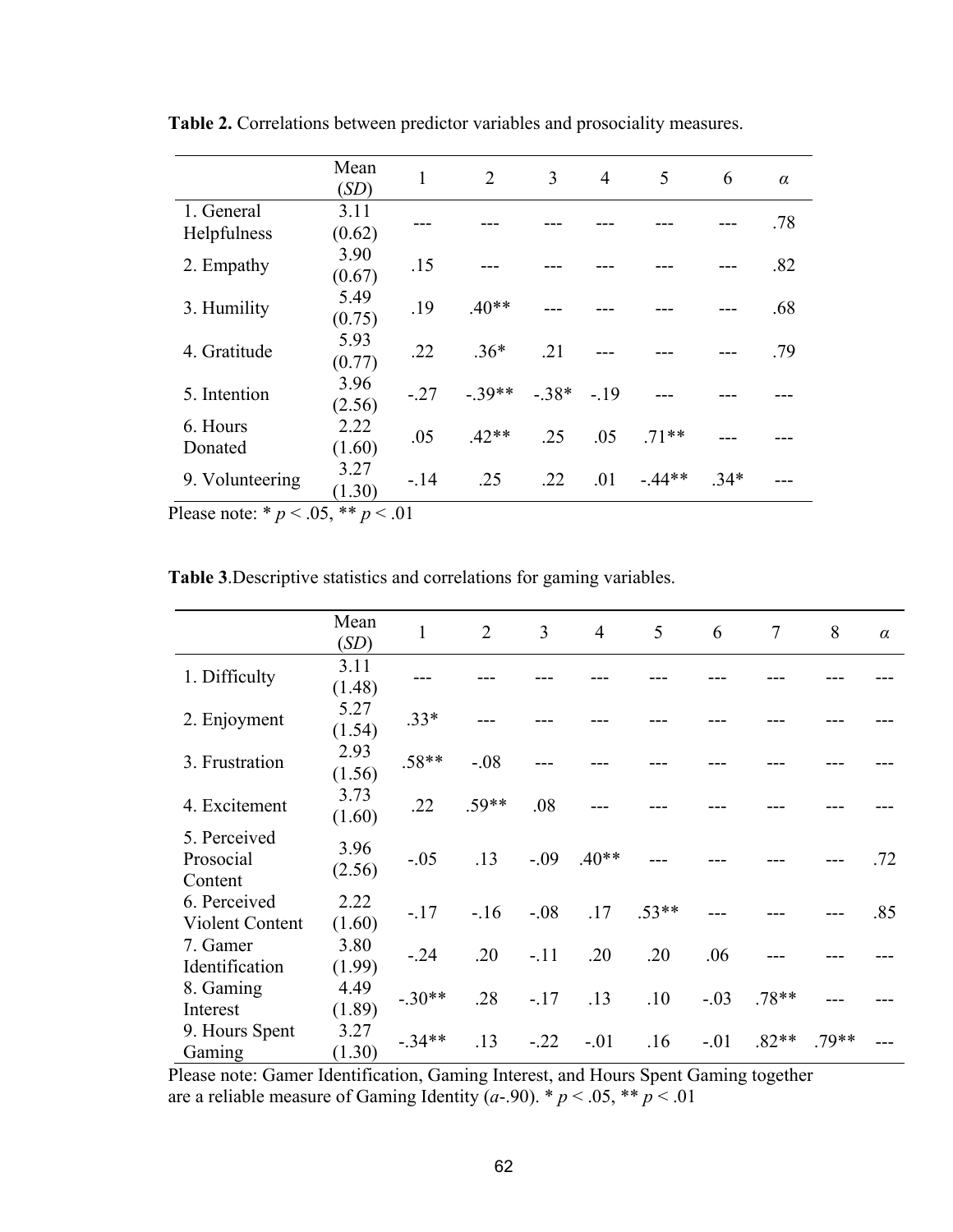|                                      | Mean<br>(SD)   |         | $\mathcal{D}_{\mathcal{L}}$ | 3       | 4     | a   |
|--------------------------------------|----------------|---------|-----------------------------|---------|-------|-----|
| 1. Perceived<br>Prosocial<br>Content | 3.11<br>(1.48) |         |                             |         |       | .72 |
| 2. Perceived<br>Violent Content      | 5.27<br>(1.54) | $.53**$ |                             |         |       | .85 |
| 3. Intention                         | 2.93<br>(1.56) | .03     | $-.12$                      |         |       |     |
| 4. Hours<br>Donated                  | 3.73<br>(1.60) | .08     | $-0.5$                      | $-71**$ |       |     |
| 5. Volunteering                      | 3.27<br>(1.30) | $-.23$  | .01                         | $-44*$  | $34*$ |     |

**Table 4**.Correlations between game perceptions and prosocial variables.

Please note:  $* p < .05, ** p < .01$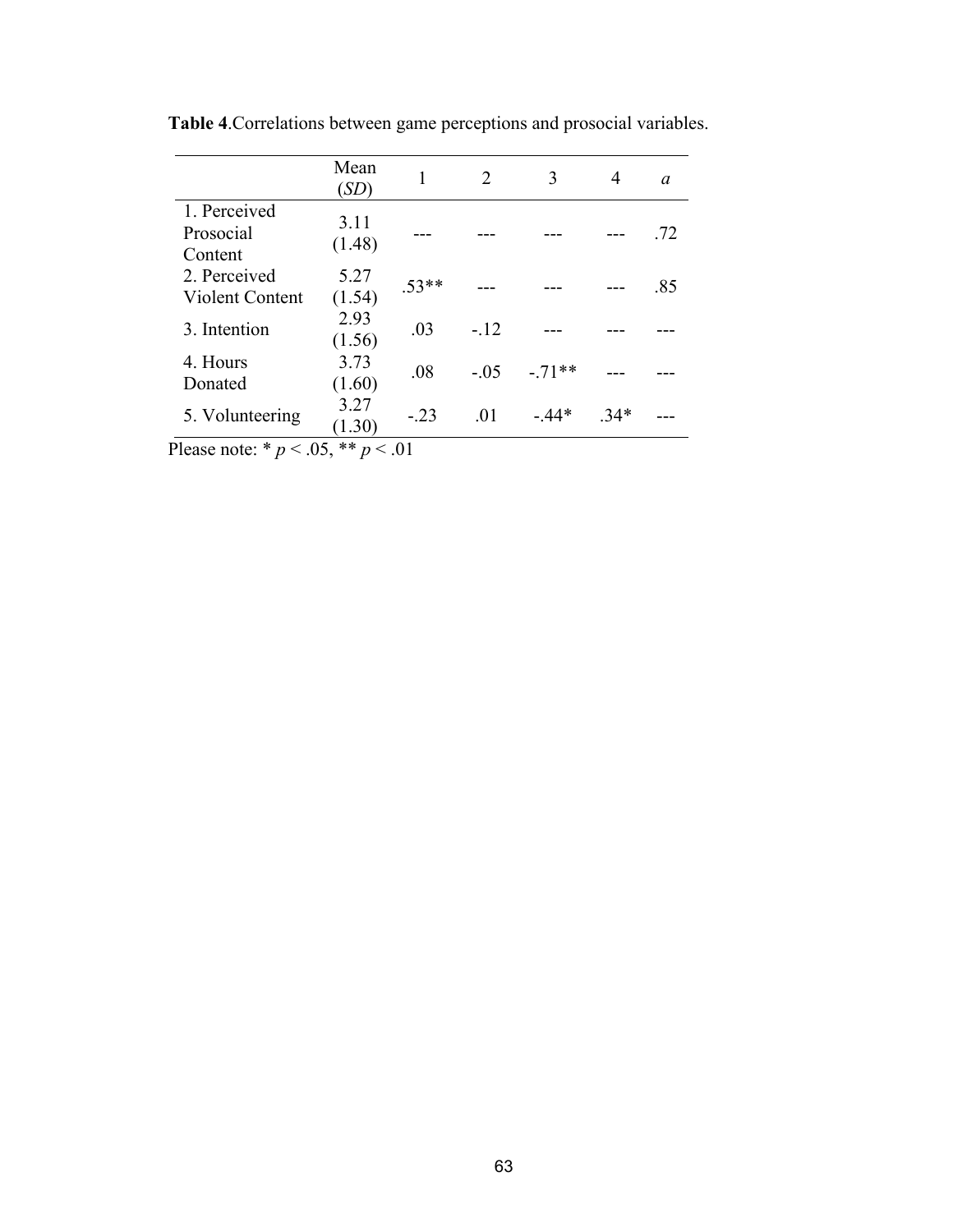# **Appendix F - IRB Approval Letter**

Application #: 2016-10-04 Application Title: The Effects of Religious and Video Game Reminders on Prosociality PI: Heather Cross Approval Period: 11/10/2016 - 11/09/2017

Dear Heather,

 The above referenced project was approved by the University of Maine's Institutional Review Board for the Protection of Human Subjects (IRB) in an expedited review. A continuing review of this project must be conducted by the IRB before the end of the approval period. Although you will receive a request for this information approximately 6-8 weeks before that date, it is your responsibility to submit the information in sufficient time to allow for review before the approval period expires.

 Attached is an approved copy of the consent document for this project. The approval for this consent expires on 11/09/2017. **The version you post electronically must contain the approval information shown on the bottom of the attached copy.**  The Board waived the requirement for signed consent under Section I.L.3.b. of the Policy. I've also attached a copy of the completed cover page for your records.

 Please remember that each subject must be given a copy of the consent document. Any unanticipated problems or harm to the subject must be reported to the IRB immediately. Any proposed changes to the research must be approved by the IRB**prior** to implementation.

 Thank you, and good luck with your study. Gayle